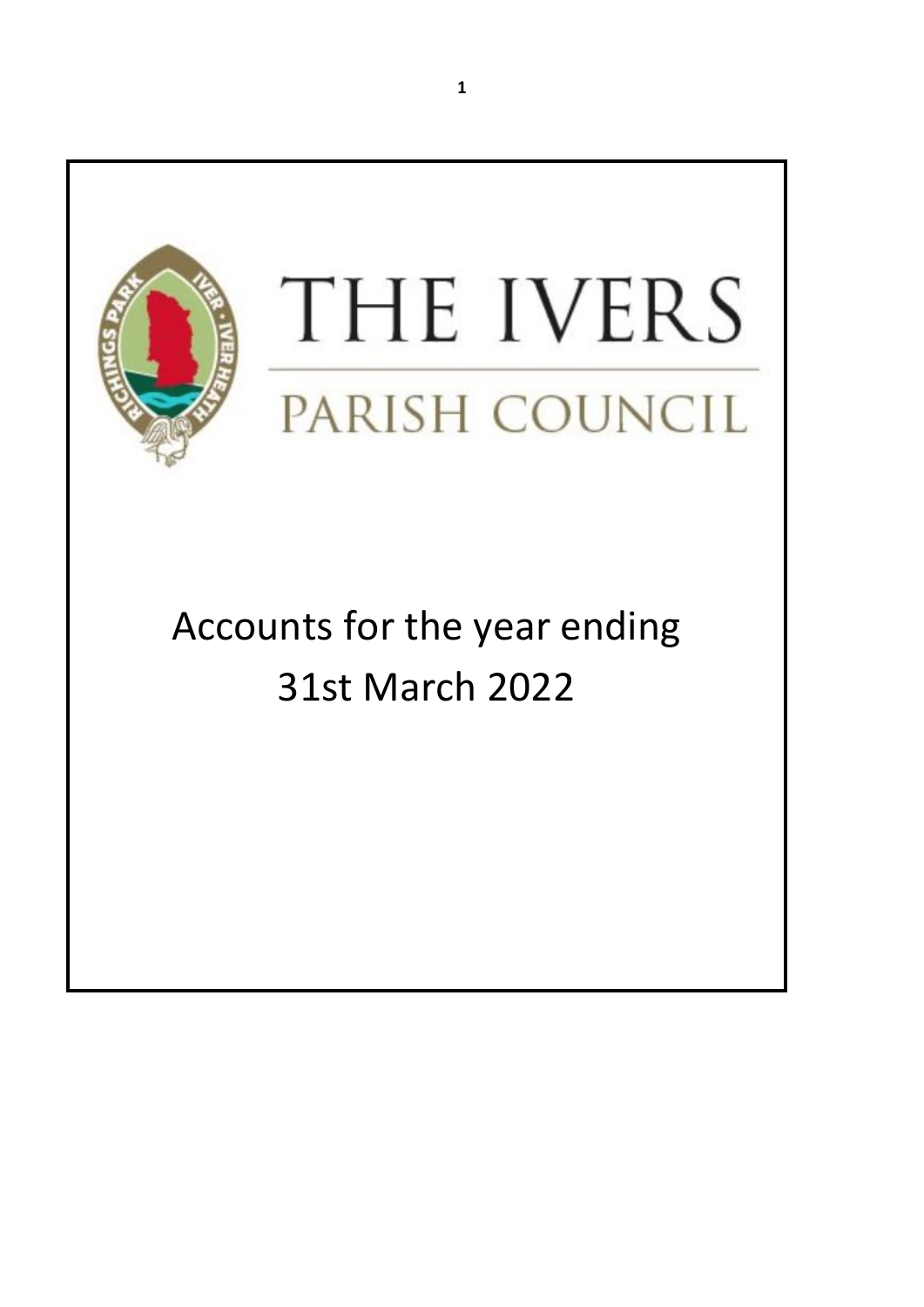## **The Ivers Parish Council**

## **31st March 2022**

These accounts have been prepared in accordance with the Governance and Accountability for Smaller Authorities in England 2022 as applicable to a Smaller Authority. The Council is required to appoint a Responsible Financial Officer who has a duty to arrange the proper administration of the financial affairs as stipulated in statute Governance and Accountability guidance and to provide an accurate and complete statement of the Councils financial affairs.

For The Ivers Parish Council the Responsible Financial Officer is the Clerk to the Council however since 11 January 2022 this post has been vacant with the Council currently undertaking recruitment. This end of year account has been prepared by the Business Administrator who can be contacted at 45B High St, Iver SL0 9ND, telephone 01753 655331 or e mail office@iversparishcouncil.gov.uk

#### **CONTENTS**

|                                                    | Page |
|----------------------------------------------------|------|
| Council Information                                | 3    |
| <b>Consolidated Balance Sheet</b>                  | 4    |
| Income & Expenditure Account                       | 6    |
| <b>Financial Summary (Cashbook)</b>                | 11   |
| Notes to the Accounts including borrowings summary | 12   |
| Attachments                                        |      |
| <b>Fixed Asset Register</b>                        | 15   |
| <b>Creditors Lists</b>                             | 24   |
| Debtors Lists                                      | 26   |
| <b>Earmarked Reserves Movements</b>                | 28   |
| Expenditure over £500 (Transparency report)        | 31   |
| <b>Investment Report (Financial Strategy)</b>      | 41   |
|                                                    |      |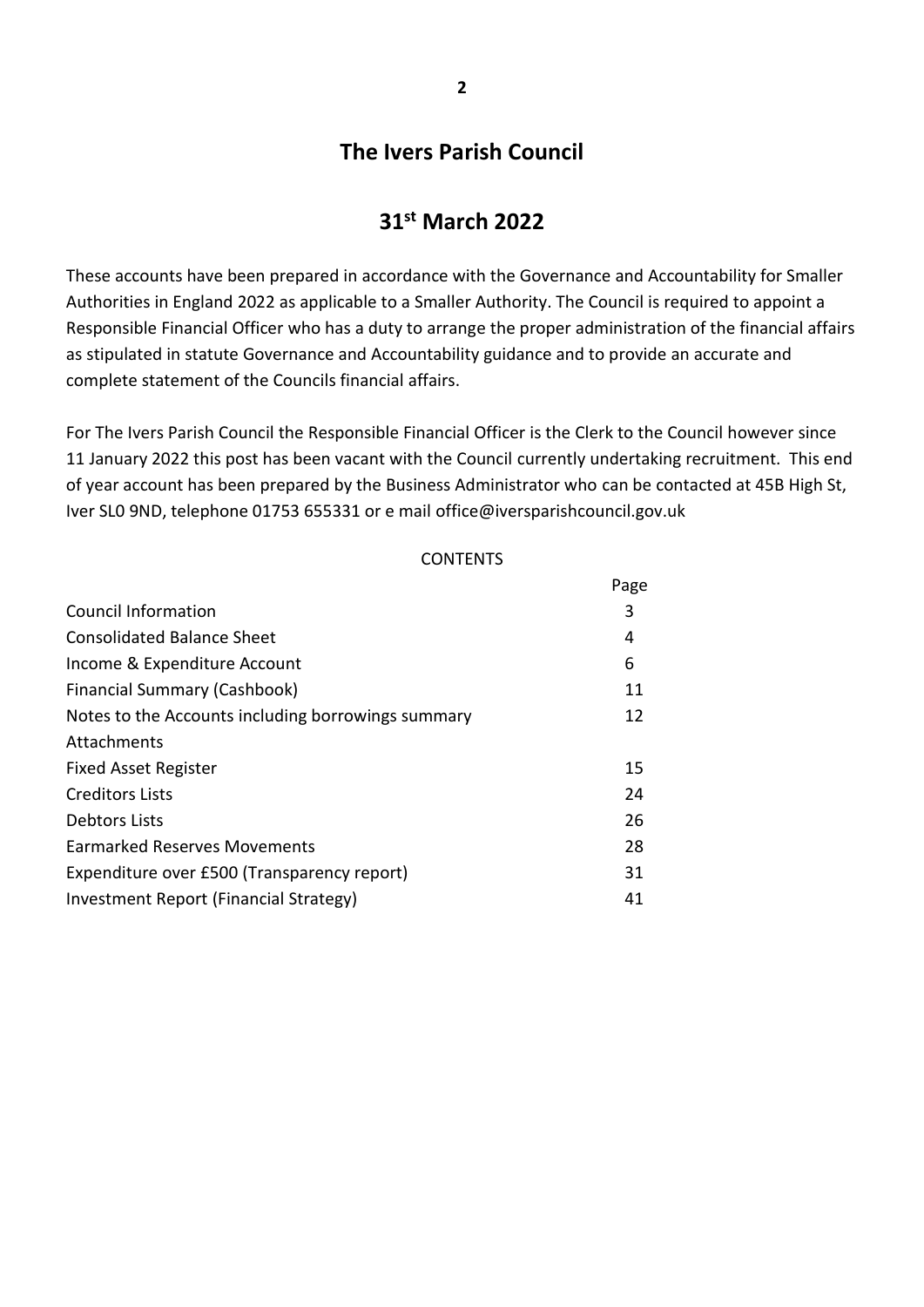## **The Ivers Parish Council Council Information 31 March 2022**

### **Council Chair**

Ciarán Beary **Vice Chair** Julie Cook

#### **Members**

Sam Bhachu Mohinder Bhatti Paul Brooksby Adam Burke Vishal Gupta Sarah Hutchins Peter Kinchin Wendy Matthews Stuart Mills Peter Stanhope Michael Sullivan Graham Young

### **Clerk to the Council and Responsible Finance Officer**

Louise Steele (Locum)

## **Internal Auditor**

Kevin Rose ACMA Director IAC Audit & Consultancy Ltd Melksham SN12 6LH

**External Auditor**

PKF Littlejohn 1 Westferry Circus Canary Wharf London E14 4HD

**Insurers** BHIB Policy number LCO02102 **Bankers** Metro Bank

At the 31st March 2022 The Ivers Parish Council structure consisted of 7 full time staff and 1 part time with the Clerk post currently vacant and covered by a Locum Clerk.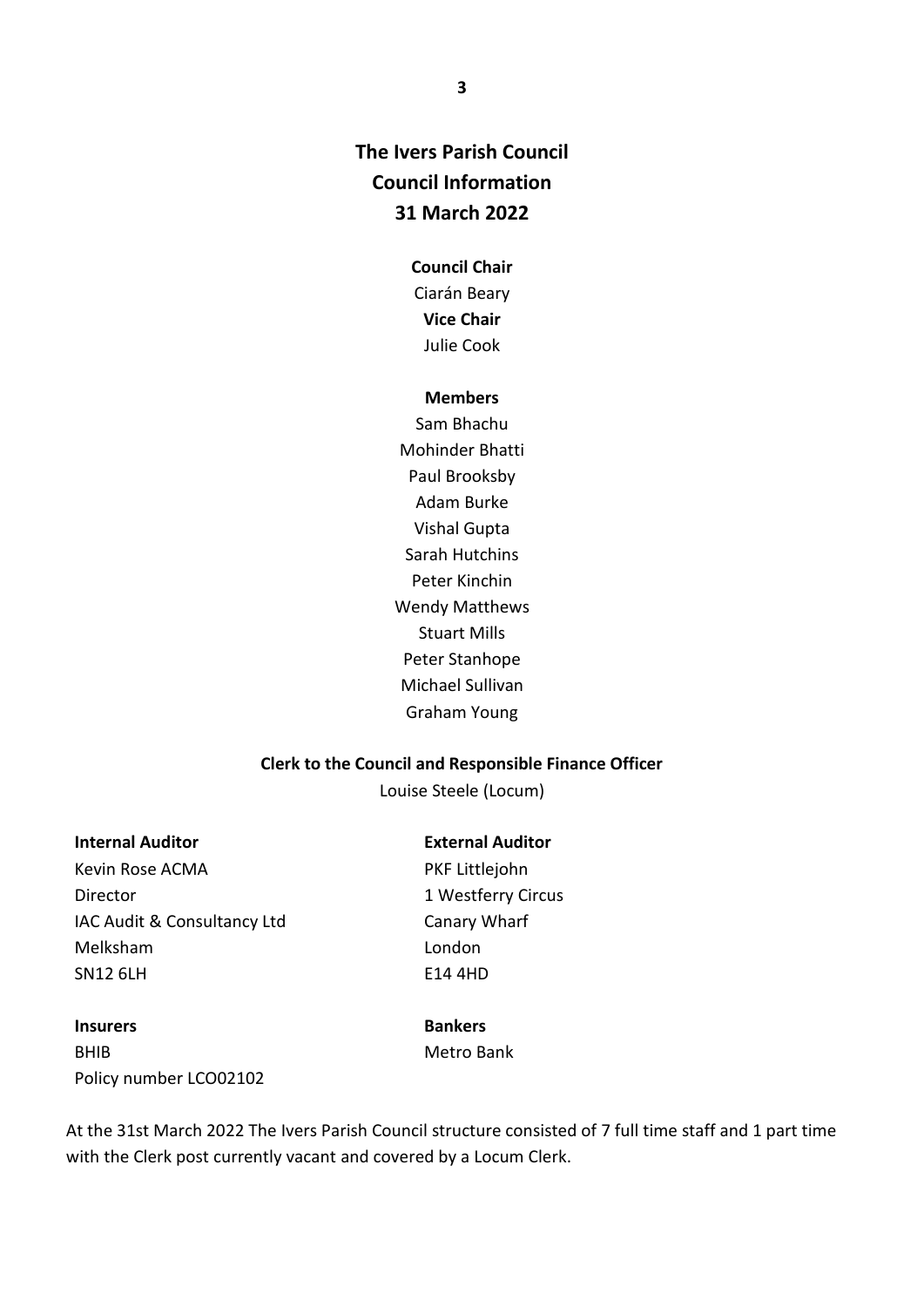## **Consolidated Balance Sheet**

| 31/03/21              |                                         |                        | Unaudited<br>31/03/22 |
|-----------------------|-----------------------------------------|------------------------|-----------------------|
| £                     |                                         |                        | £                     |
|                       | Current assets                          |                        |                       |
| 0.00                  | Investments                             | 122,180.42             |                       |
| 0.00                  | Loans Made                              | 0.00                   |                       |
| 0.00                  | Investment                              | 0.00                   |                       |
| 0.00                  | <b>Stocks</b><br><b>VAT Recoverable</b> | 0.00                   |                       |
| 3,286.31<br>36,082.35 | Debtors                                 | 20,932.90<br>48,132.23 |                       |
| 0.00                  | Payment in Advance                      | 3,445.40               |                       |
| 309,683.73            | Cash in Hand & at Bank                  | 207,923.75             |                       |
| 349,052.39            | <b>TOTAL CURRENT ASSETS</b>             |                        | 402,614.70            |
| 349,052.39            | <b>TOTAL ASSETS</b>                     |                        | 402,614.70            |
|                       | <b>Current liabilities</b>              |                        |                       |
|                       | Loans Received                          |                        |                       |
| 0.00                  |                                         | 0.00                   |                       |
| 0.00                  | <b>Temporary Borrowing</b>              | 0.00                   |                       |
| 0.00                  | <b>VAT Payable</b>                      | 0.00                   |                       |
| 3,944.59              | Creditors                               | 4,311.25               |                       |
| 0.00                  | Receipts in Advance                     | 0.00                   |                       |
| 3,944.59              | TOTAL CURRENT LIABILITIES               |                        | 4,311.25              |
| 345,107.80            | TOTAL ASSETS LESS CURRENT LIABILITIES   |                        | 398,303.45            |
|                       | Long Term Borrowing                     |                        |                       |
| 0.00<br>0.00          | <b>Deferred Liabilities</b>             | 0.00<br>0.00           |                       |
| 0.00                  | <b>Deferred Credits</b>                 | 0.00                   |                       |
| 0.00                  |                                         |                        | 0.00                  |
| 345,107.80            | <b>NET ASSETS</b>                       |                        | 398,303.45            |
|                       |                                         |                        |                       |
|                       | Represented by                          |                        |                       |
| 152,071.95            | <b>General Fund</b>                     |                        | 230,161.05            |
| 1,500.00              | <b>Recreation Ground Pitch Work</b>     |                        | 1,500.00              |
| 2,000.00              | Property Upgrade                        |                        | 1,000.00              |
| 5,000.00              | Play Equipment                          |                        | 5,000.00              |
| 10,500.00             | <b>Green Spaces</b>                     |                        | 2,500.00              |
| 2,500.00              | <b>Grounds Maintenance</b>              |                        | 2,500.00              |
| 40,000.00             | Grounds Maintenance van                 |                        | 5,883.77              |
| 5,584.00              | <b>Highways Project</b>                 |                        | 5,584.00              |
| 3,500.01              | Iver Heath Recreation Ground Play Area  |                        | 3,500.01              |
| 1,500.00              | Iver Heath Pavilion Refurbishment       |                        | 0.00                  |
| 5,000.00              | Neighbourhood Planning                  |                        | 5,820.83              |
| 2,700.00              | Office and Hub Equipment                |                        | 2,700.00              |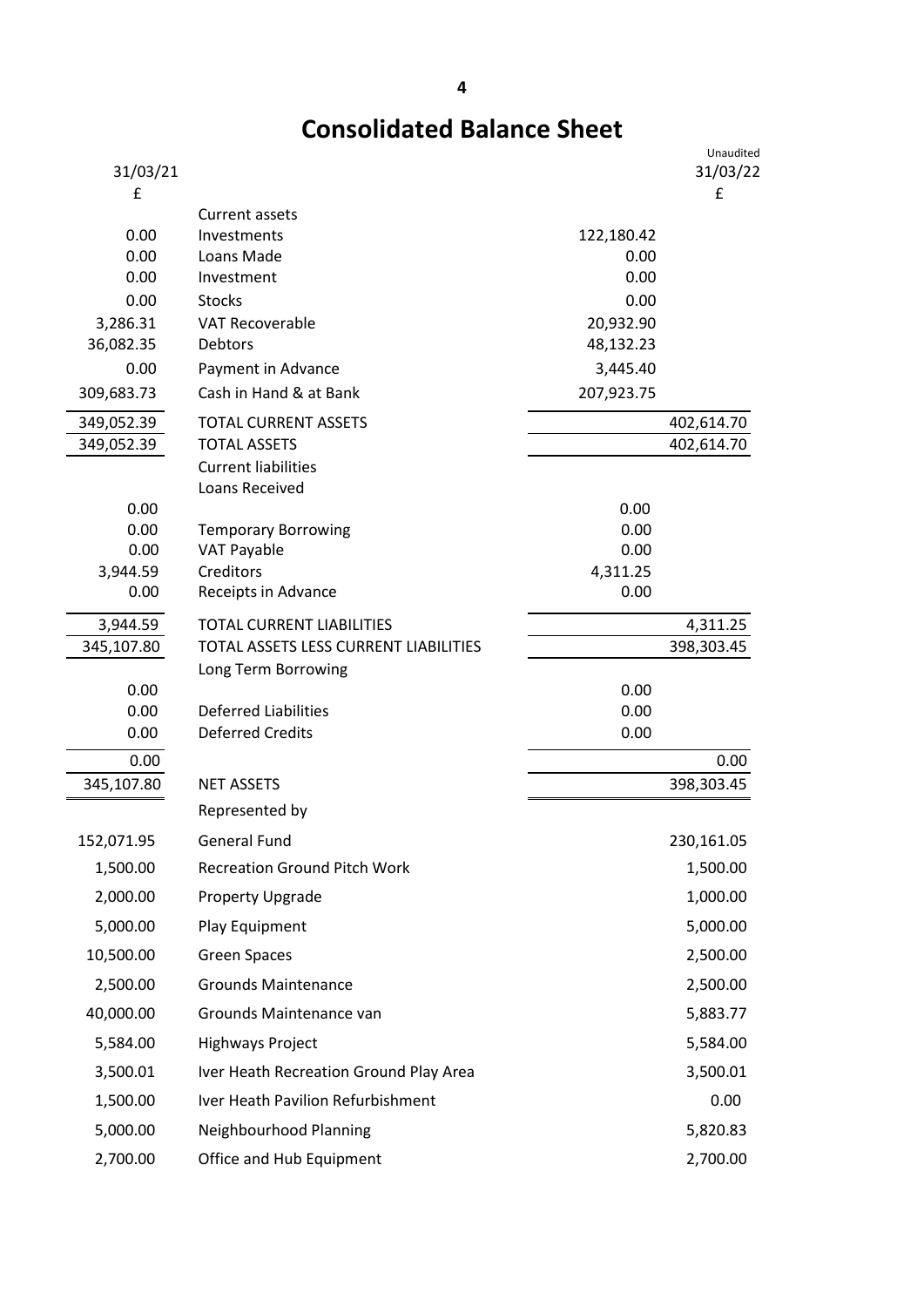| 5,000.00   | Tractor                                           | 5,000.00   |
|------------|---------------------------------------------------|------------|
| 500.00     | <b>Stitch and Knit</b>                            | 500.00     |
| 0.00       | Iver Heath Rec LHR funding                        | 0.00       |
| 2,203.00   | Seniors Coffee mornings                           | 1,818.59   |
| 60,000.00  | <b>General Reserves</b>                           | 60,000.00  |
| 5,000.00   | Bench and cycle rack Chquers                      | 5,000.00   |
| 5,000.00   | Churchyard push/pull testing and essential repais | 710.00     |
| 2,000.00   | churchyard fencing                                | 0.00       |
| 33,185.00  | Elections                                         | 21,839.00  |
| 360.00     | <b>Allotment Deposits</b>                         | 675.00     |
| 3.84       | Cycle Racks external funding                      | 3.84       |
| 0.00       | <b>CiL Monies</b>                                 | 6,053.36   |
| 0.00       | Professional Advice for Planning                  | 15,000.00  |
| 0.00       | Eradication of Japanese Knotweed                  | 6,554.00   |
| 0.00       | Mud Wharf Pennywort removal                       | 8,000.00   |
| 0.00       | Wildflowers                                       | 1,000.00   |
| 345,107.80 |                                                   | 398,303.45 |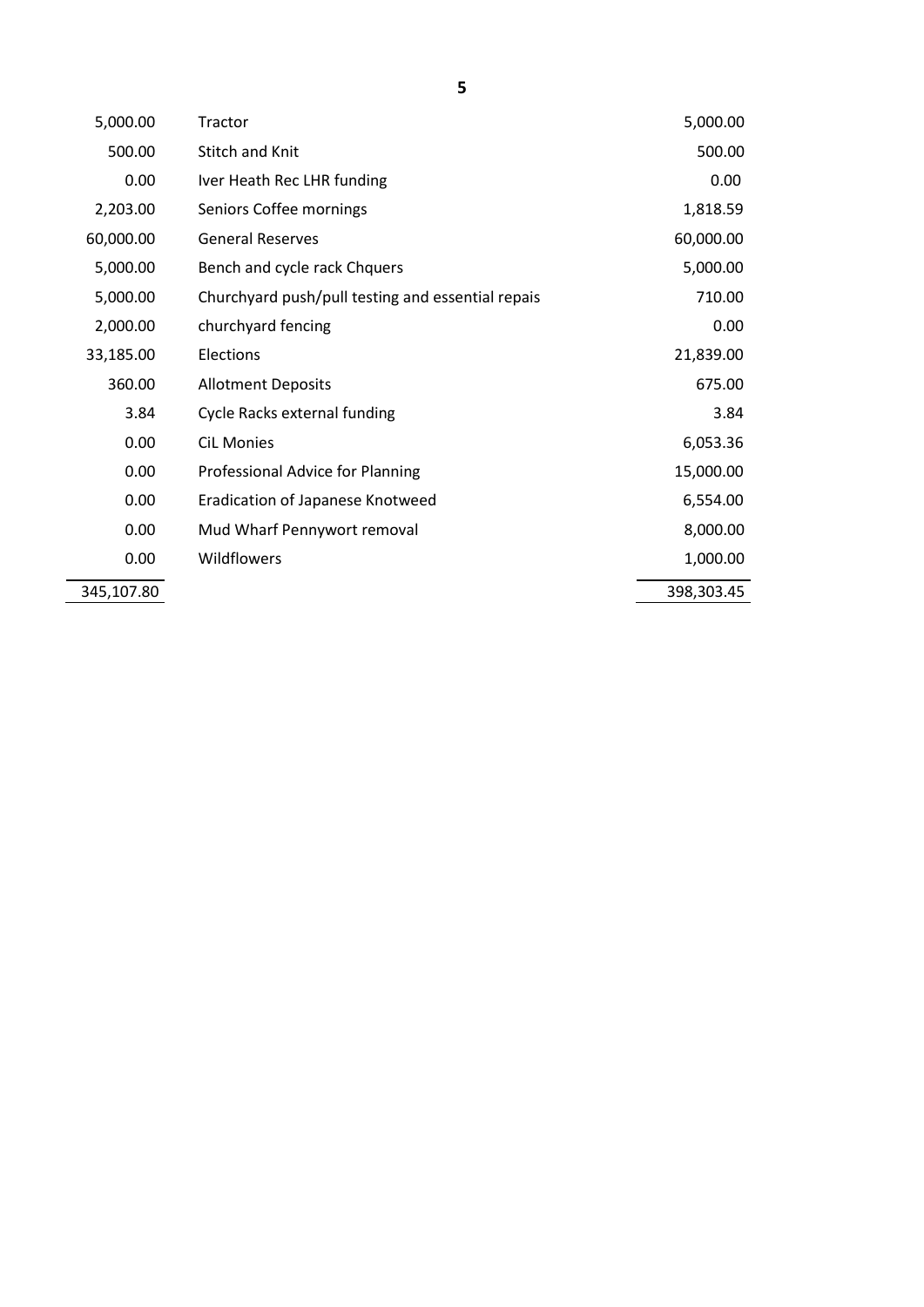# **Income and Expenditure Account**

|            |                               | Unaudited  |
|------------|-------------------------------|------------|
| 31/03/21   |                               | 31/03/22   |
| £          |                               | £          |
| 150,750.17 | Income                        | 92,746.83  |
| 319.09     | Interest on Investments       | 460.22     |
| 614,160.00 | Precept                       | 608,585.00 |
| 765,229.26 | <b>INCOME TOTAL</b>           | 701,792.05 |
|            | <b>EXPENDITURE</b>            |            |
| 676,110.45 | Expenditure                   | 648,596.40 |
| 0.00       | <b>General Administration</b> | 0.00       |
| 676,110.45 | <b>EXPENDITURE TOTAL</b>      | 648,596.40 |
| 45,701.99  | Balance as at 01/04/21        | 152,071.95 |
| 765,229.26 | <b>Add Total Income</b>       | 701,792.05 |
| 810,931.25 |                               | 853,864.00 |
| 676,110.45 | Deduct Total Expenditure      | 648,596.40 |
| 0.00       | <b>Stock Adjustment</b>       | 0.00       |
| 17,251.15  | Transfer to/ from reserves    | 25,893.45  |
| 152,071.95 | Balance as at 31/03/22        | 230,161.05 |
|            |                               |            |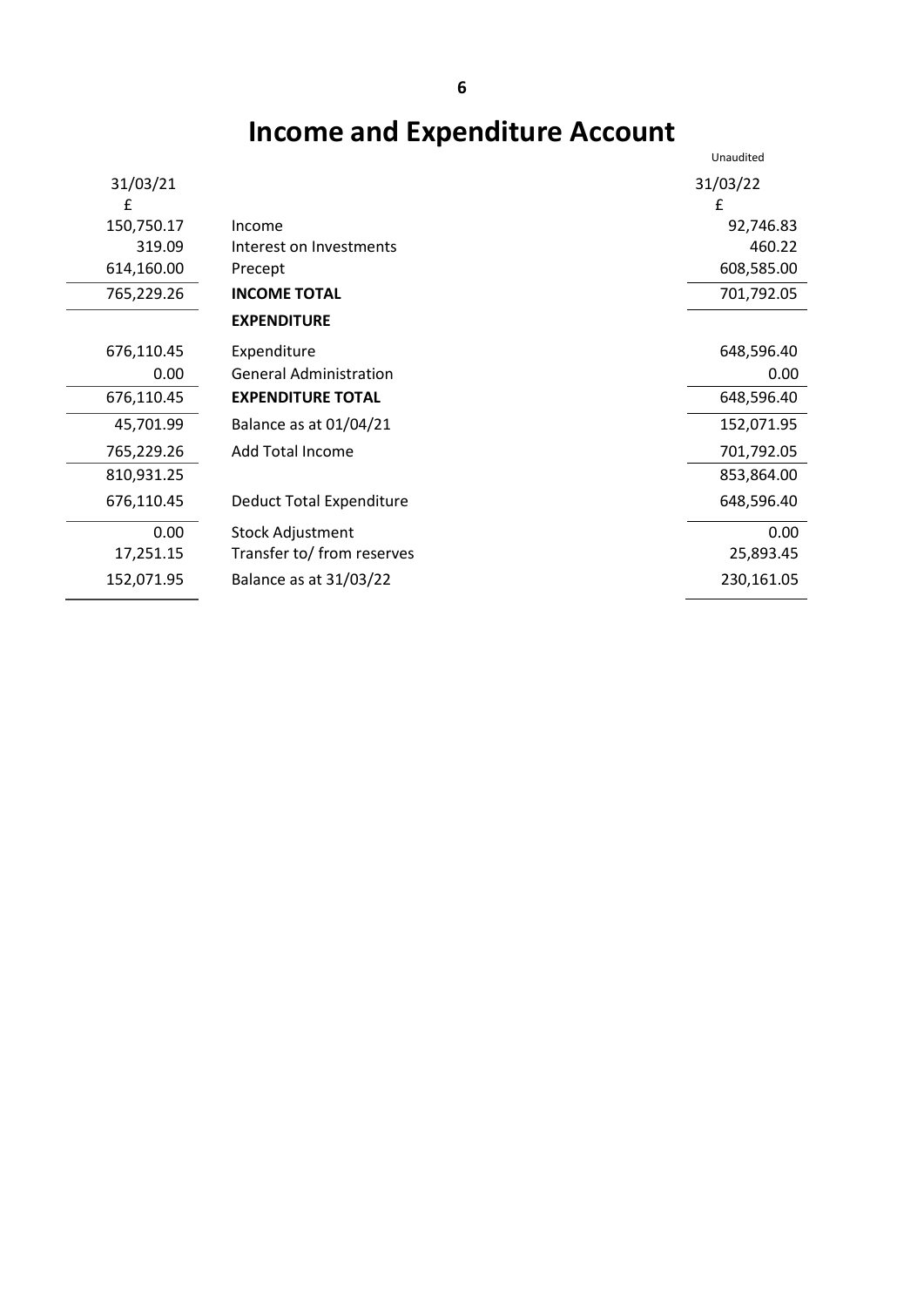# Income and Expenditure Figures by Budget Headings

| <b>INCOME</b><br>Income                  | $\overline{1}$<br>Receipts | $\overline{2}$<br>Debtors | 3<br>Receipts in<br>advance | $\overline{4}$<br>Opening<br>Debtors | 5<br>Opening<br>Receipts in<br>advance | $1+2-3-4+5$<br><b>INCOME</b> | <b>INCOME</b><br>Last year | <b>INCOME</b><br>Variance |            |
|------------------------------------------|----------------------------|---------------------------|-----------------------------|--------------------------------------|----------------------------------------|------------------------------|----------------------------|---------------------------|------------|
| 3000 Thames Valley Police Rent           | £2,791.84                  | £0.00                     | £0.00                       | $\overline{E}0.00$                   | £0.00                                  | £2,791.84                    |                            |                           |            |
| 3001 63 Chequers Orchard                 | £14,674.91                 | £0.00                     | £0.00                       | £0.00                                | £0.00                                  | £14,674.91                   |                            |                           |            |
| 3040 Covid related income                | £0.00                      | £0.00                     | £0.00                       | £0.00                                | £0.00                                  | £0.00                        |                            |                           |            |
| 3050 Grants Received                     | £14,066.36                 | £11,641.02                | £0.00                       | £75.00                               | £0.00                                  | £25,632.38                   |                            |                           |            |
| 3060 Miscellaneous Income                | £27,832.50                 | £0.00                     | £0.00                       | £7.35                                | £0.00                                  | £27,825.15                   |                            |                           |            |
| 3061 Rechargeable Income                 | £200.00                    | £0.00                     | £0.00                       | £0.00                                | £0.00                                  | £200.00                      |                            |                           |            |
| 3076 VAT Adjustment 2019/20              | £0.00                      | £0.00                     | £0.00                       | £0.00                                | £0.00                                  | £0.00                        |                            |                           |            |
| 3077 VAT Adjustment 2020/21              | £0.00                      | £0.00                     | £0.00                       | £0.00                                | £0.00                                  | £0.00                        |                            |                           |            |
| 3082 Investment Interest - Metro Savings | £180.42                    | £0.00                     | £0.00                       | £0.00                                | £0.00                                  | £180.42                      |                            |                           |            |
| 4001 Jubilee Pavilion                    | £1,587.50                  | £374.64                   | £0.00                       | £0.00                                | £0.00                                  | £1,962.14                    |                            |                           |            |
| 4002 Iver Heath Pavilion                 | £2,699.48                  | £0.00                     | £0.00                       | £0.00                                | £0.00                                  | £2,699.48                    |                            |                           |            |
| 4004 Tennis Club Rent                    | £0.00                      | £0.00                     | £0.00                       | £0.00                                | £0.00                                  | £0.00                        |                            |                           |            |
| 4005 Iver Rec area                       | £4,940.68                  | £36,000.00                | £0.00                       | £36,000.00                           | £0.00                                  | £4,940.68                    |                            |                           |            |
| 4006 Iver Heath Rec Area                 | £2,137.26                  | £96.00                    | £0.00                       | £0.00                                | £0.00                                  | £2,233.26                    |                            |                           |            |
| 4008 Iver Allotments                     | £1,696.79                  | £0.00                     | £0.00                       | £0.00                                | £0.00                                  | £1,696.79                    |                            |                           |            |
| 4009 Iver Heath Allotments               | £2,328.11                  | £0.00                     | £0.00                       | £0.00                                | £0.00                                  | £2,328.11                    |                            |                           |            |
| 4010 Burial Income                       | £1,955.00                  | £0.00                     | £0.00                       | £0.00                                | £0.00                                  | £1,955.00                    |                            |                           |            |
| 4011 Swan Meadow                         | £0.00                      | £0.00                     | £0.00                       | £0.00                                | £0.00                                  | £0.00                        |                            |                           |            |
| 4012 Hardings Row                        | £0.00                      | £0.00                     | £0.00                       | £0.00                                | £0.00                                  | £0.00                        |                            |                           |            |
| 4013 Iver Heath Copse and Fields         | £2,511.83                  | £0.00                     | £0.00                       | £0.00                                | £0.00                                  | £2,511.83                    |                            |                           |            |
| 4014 St Leonards Mound                   | £0.00                      | £0.00                     | £0.00                       | £0.00                                | £0.00                                  | £0.00                        |                            |                           |            |
| 4015 Mud Wharf                           | £0.00                      | £0.00                     | £0.00                       | £0.00                                | £0.00                                  | £0.00                        |                            |                           |            |
| 4016 45B High Street                     | £94.27                     | £20.57                    | £0.00                       | £0.00                                | £0.00                                  | £114.84                      |                            |                           |            |
| 4040 Grants Received                     | £1,000.00                  | £0.00                     | £0.00                       | £0.00                                | £0.00                                  | £1,000.00                    |                            |                           |            |
| 4110 Highways Micellaneous Income        | £0.00                      | £0.00                     | £0.00                       | £0.00                                | £0.00                                  | £0.00                        |                            |                           |            |
| 4120 Street Furniture Improvements       | £0.00                      | £0.00                     | £0.00                       | £0.00                                | £0.00                                  | £0.00                        |                            |                           |            |
| 4130 Lighting Miscellaneous Income       | £0.00                      | £0.00                     | £0.00                       | £0.00                                | £0.00                                  | £0.00                        |                            |                           |            |
| 4140 Grants Received                     | £0.00                      | £0.00                     | £0.00                       | £0.00                                | £0.00                                  | £0.00                        |                            |                           |            |
| 5000 Suspense<br><b>Total Income</b>     | £0.00<br>£80,696.95        | £0.00<br>£48,132.23       | £0.00<br>£0.00              | £0.00<br>£36,082.35                  | £0.00<br>£0.00                         | £0.00<br>£92,746.83          | £34,228.13                 | 170.97%                   | £58,518.70 |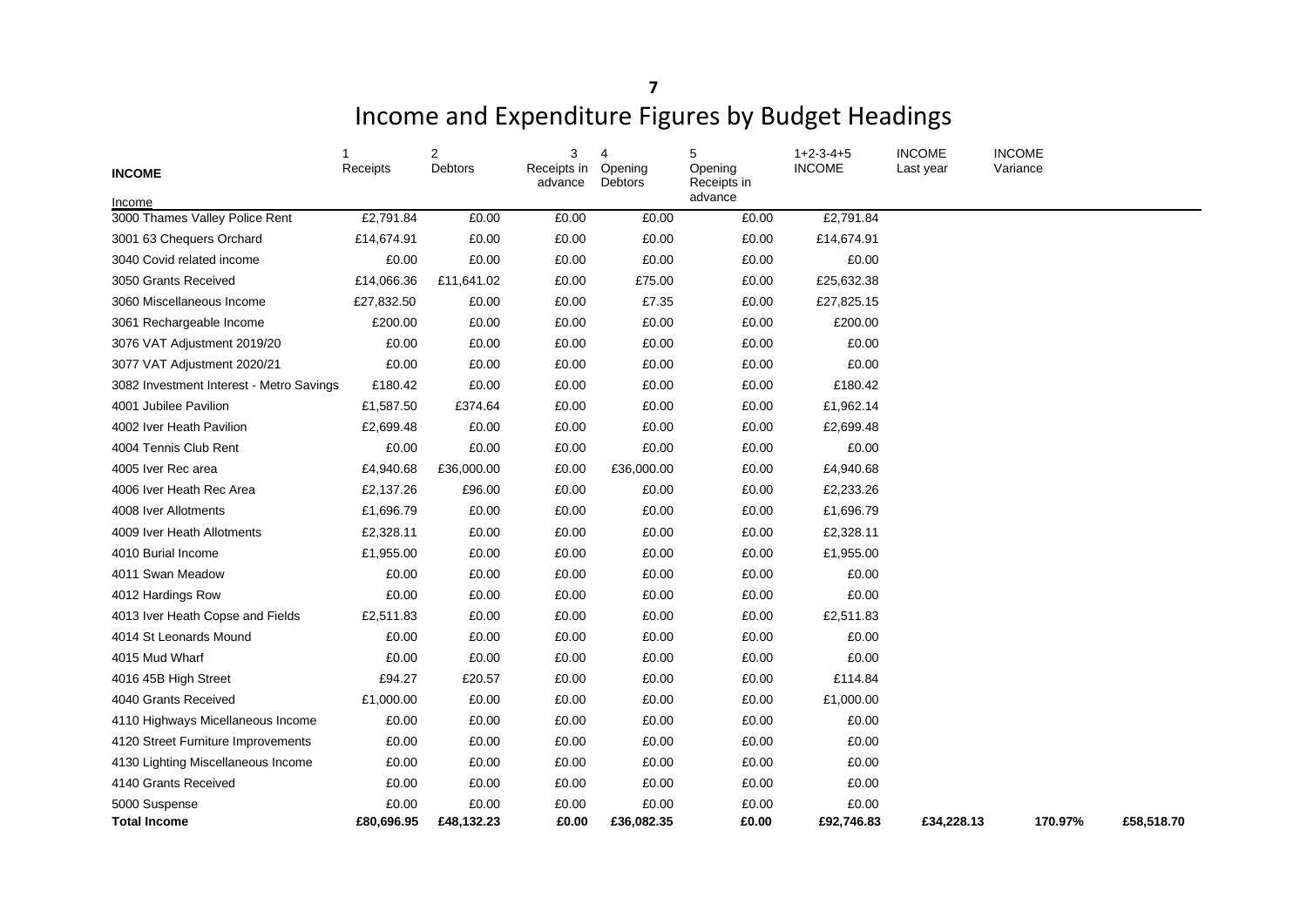|                                       |               |                         |                             | 8                                    |                                        |                              |                            |                           |             |
|---------------------------------------|---------------|-------------------------|-----------------------------|--------------------------------------|----------------------------------------|------------------------------|----------------------------|---------------------------|-------------|
| <b>INCOME</b>                         | 1<br>Receipts | 2<br>Debtors            | 3<br>Receipts<br>in advance | $\overline{4}$<br>Opening<br>Debtors | 5<br>Opening<br>Receipts in<br>advance | $1+2-3-4+5$<br><b>INCOME</b> | <b>INCOME</b><br>Last year | <b>INCOME</b><br>Variance |             |
| Interest on Investments               |               |                         |                             |                                      |                                        |                              |                            |                           |             |
| 3080 Bank and investment interest     | £38.31        | £0.00                   | £0.00                       | £0.00                                | £0.00                                  | £38.31                       |                            |                           |             |
| 3081 Investment Interest - Nationwide | £421.91       | £0.00                   | £0.00                       | £0.00                                | £0.00                                  | £421.91                      |                            |                           |             |
| <b>Total Interest on Investments</b>  | £460.22       | £0.00                   | £0.00                       | £0.00                                | £0.00                                  | £460.22                      | £172.95                    | 166.10%                   | £287.27     |
| Precept                               |               |                         |                             |                                      |                                        |                              |                            |                           |             |
| 3070 Precept                          | £608,585.00   | £0.00                   | £0.00                       | £0.00                                | £0.00                                  | £608,585.00                  |                            |                           |             |
| <b>Total Precept</b>                  | £608,585.00   | £0.00                   | £0.00                       | £0.00                                | £0.00                                  | £608,585.00                  | £180,280.13                | 237.58%                   | £428,304.87 |
|                                       |               |                         |                             |                                      |                                        |                              |                            |                           |             |
|                                       | $\mathbf{1}$  | $\overline{\mathbf{c}}$ | 3                           | 4                                    | 5                                      | $1+2-3-4+5$                  | EXPENDITURE EXPENDITURE    |                           |             |
| <b>EXPENDITURE</b>                    | Payments      | Creditors               | Payments in<br>advance      | Opening<br>Creditors                 | Opening<br>Payments in<br>advance      | <b>EXPENDITURE</b>           | Last year                  | Variance                  |             |
| Expenditure                           |               |                         |                             |                                      |                                        |                              |                            |                           |             |
| 6000 Net pay and employee NI, pensi   | £200,125.22   | £2,318.76               | £0.00                       | £0.00                                | £0.00                                  | £202,443.98                  |                            |                           |             |
| 6001 National Insurance               | £19,294.45    | £1,992.49               | £0.00                       | £2,752.86                            | £0.00                                  | £18,534.08                   |                            |                           |             |
| 6002 Pension                          | £50,926.33    | £0.00                   | £0.00                       | £0.00                                | £0.00                                  | £50,926.33                   |                            |                           |             |
| 6003 Do not use Tax PAYE payments     | £1,557.00     | £0.00                   | £0.00                       | £1,557.00                            | £0.00                                  | £0.00                        |                            |                           |             |
| 6100 do not use 45B High Street       | $-£90.00$     | £0.00                   | £0.00                       | £0.00                                | £0.00                                  | $-£90.00$                    |                            |                           |             |
| 6112 Public Works Board Loans Capit   | £25,812.60    | £0.00                   | £0.00                       | £0.00                                | £0.00                                  | £25,812.60                   |                            |                           |             |
| 6113 Public Works Board Loan Intere   | £17,088.90    | £0.00                   | £0.00                       | £0.00                                | £0.00                                  | £17,088.90                   |                            |                           |             |
| 6200 IT                               | £12,042.36    | £0.00                   | £0.00                       | £0.00                                | £0.00                                  | £12,042.36                   |                            |                           |             |
| 6300 Office Equipment                 | £1,095.02     | £0.00                   | £0.00                       | £0.00                                | £0.00                                  | £1,095.02                    |                            |                           |             |
| 6400 63 Chequers Orchard              | $-£52.00$     | £0.00                   | £0.00                       | £0.00                                | £0.00                                  | $-£52.00$                    |                            |                           |             |
| 6500 Streetscene                      | £21,860.20    | £0.00                   | £0.00                       | £0.00                                | £0.00                                  | £21,860.20                   |                            |                           |             |
| 6510 Grants and Contributions         | £4,650.82     | £0.00                   | £0.00                       | £0.00                                | £0.00                                  | £4,650.82                    |                            |                           |             |
| 6515 Covid related expenditure        | £42.00        | £0.00                   | £0.00                       | £0.00                                | £0.00                                  | £42.00                       |                            |                           |             |
| 6520 Events                           | £1,040.00     | £0.00                   | £830.00                     | £0.00                                | £0.00                                  | £210.00                      |                            |                           |             |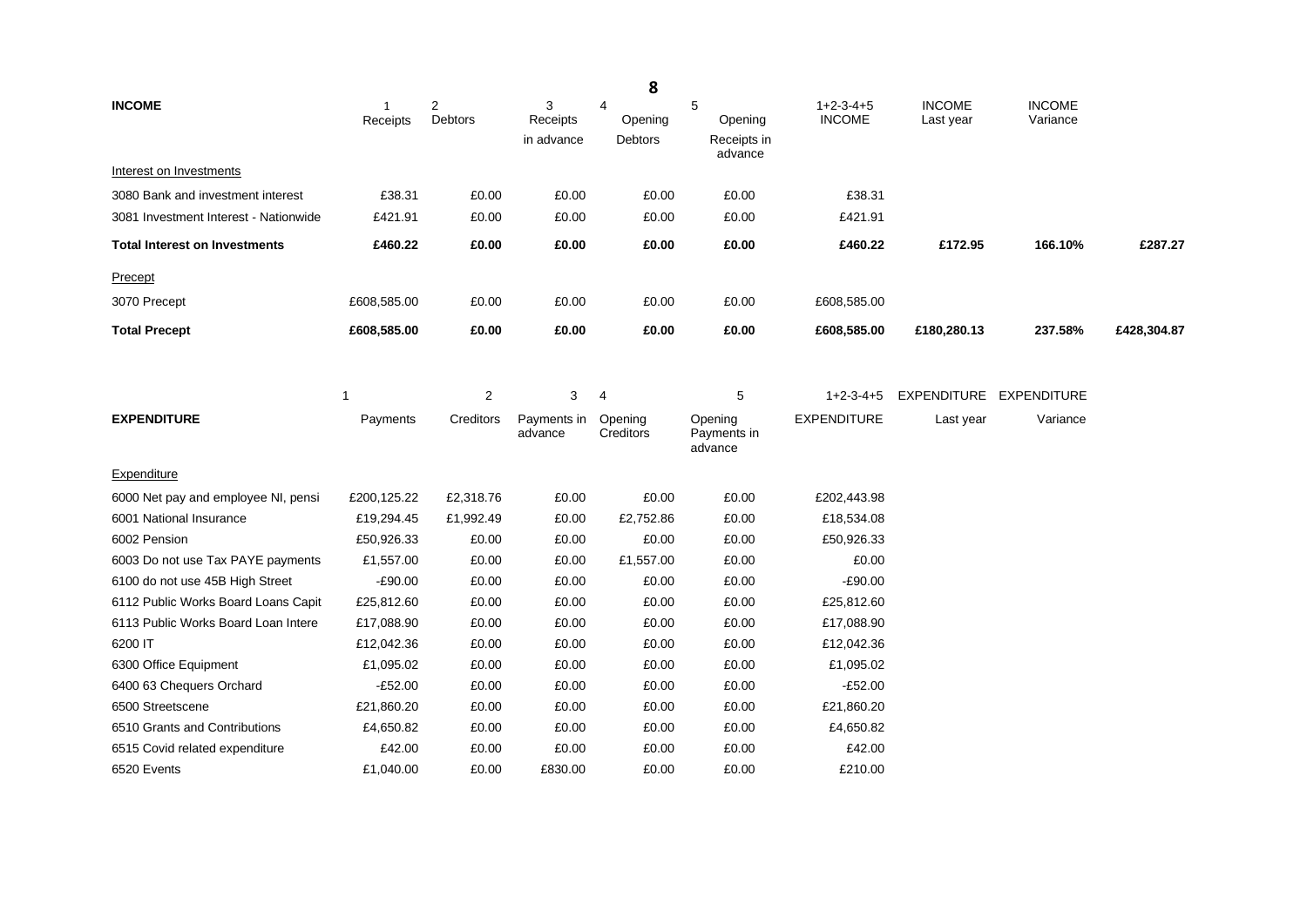|                                      |            |                |            | 9         |                     |                    |                    |                    |
|--------------------------------------|------------|----------------|------------|-----------|---------------------|--------------------|--------------------|--------------------|
|                                      | 1          | $\overline{2}$ | 3          | 4         | 5                   | $1+2-3-4+5$        | <b>EXPENDITURE</b> | <b>EXPENDITURE</b> |
| <b>EXPENDITURE</b>                   | Payments   | Creditors      | Payments   | Opening   | Opening             | <b>EXPENDITURE</b> | Last year          | Variance           |
|                                      |            |                | in advance | Creditors | Payments            |                    |                    |                    |
| 6600 Council Operation               | £14,765.08 | £0.00          | £0.00      | £0.00     | in advance<br>£0.00 | £14,765.08         |                    |                    |
| 6605 Insurance                       | £10,062.29 | £0.00          | £0.00      | £0.00     | £0.00               | £10,062.29         |                    |                    |
| 6610 Training                        | £2,414.70  | £0.00          | £0.00      | £0.00     | £0.00               | £2,414.70          |                    |                    |
| 6615 Advice and Information          | £30,397.24 | £0.00          | £0.00      | £0.00     | £0.00               | £30,397.24         |                    |                    |
| 6620 Media                           | £1,418.00  | £0.00          | £0.00      | £0.00     | £0.00               | £1,418.00          |                    |                    |
| 6630 Neighbourhood Plan              | £5,458.83  | £0.00          | £0.00      | £0.00     | £0.00               | £5,458.83          |                    |                    |
|                                      |            |                |            |           |                     |                    |                    |                    |
| 6640 Office Operations               | £3,628.35  | £0.00          | £0.00      | £0.00     | £0.00               | £3,628.35          |                    |                    |
| 6650 Mobile phones                   | £1,579.41  | £0.00          | £0.00      | £0.00     | £0.00               | £1,579.41          |                    |                    |
| 6660 Bank Charges                    | £245.00    | £0.00          | £0.00      | £0.00     | £0.00               | £245.00            |                    |                    |
| 6670 Expenses                        | £120.40    | £0.00          | £0.00      | £0.00     | £0.00               | £120.40            |                    |                    |
| 6699 Council contingency             | £2,721.12  | £0.00          | £0.00      | £0.00     | £0.00               | £2,721.12          |                    |                    |
| 7100 Business Rates                  | £8,829.15  | £0.00          | £0.00      | £0.00     | £0.00               | £8,829.15          |                    |                    |
| 7107 Fire equipment, alarm and detec | £6,497.74  | £0.00          | £1,319.90  | £0.00     | £0.00               | £5,177.84          |                    |                    |
| 7200 Water                           | £1,433.25  | £0.00          | £0.00      | £0.00     | £0.00               | £1,433.25          |                    |                    |
| 7201 Gas                             | £3,641.97  | £0.00          | £0.00      | £0.00     | £0.00               | £3,641.97          |                    |                    |
| 7203 Electricity                     | £4,534.34  | £0.00          | £0.00      | £236.03   | £0.00               | £4,298.31          |                    |                    |
| 7554 Telephone, Internet and Support | £1,046.12  | £0.00          | £0.00      | £16.00    | £0.00               | £1,030.12          |                    |                    |
| 7612 do not use PWLB repayments J    | £0.00      | £0.00          | £0.00      | £0.00     | £0.00               | £0.00              |                    |                    |
| 7614 PPL Licence                     |            | £0.00          | £0.00      | £0.00     | £0.00               | £0.00              |                    |                    |
| 7807 CCTV                            |            | £0.00          | £0.00      | £0.00     | £0.00               | £0.00              |                    |                    |
| 7808 General Maintenance             | £8,616.01  | £0.00          | £0.00      | £0.00     | £0.00               | £8,616.01          |                    |                    |
| 7810 Legionella Testing              | £477.50    | £0.00          | £0.00      | £0.00     | £0.00               | £477.50            |                    |                    |
| 7811 Sewerage Pump Service           | £635.42    | £0.00          | £0.00      | £0.00     | £0.00               | £635.42            |                    |                    |
| 7814 RoSPA inspections               | £398.49    | £0.00          | £0.00      | £0.00     | £0.00               | £398.49            |                    |                    |
| 7833 Tree works                      | £1,030.00  | £0.00          | £0.00      | £0.00     | £0.00               | £1,030.00          |                    |                    |
| 7838 Groundworks Wildlife Area Iver  | £568.48    | £0.00          | £0.00      | £0.00     | £0.00               | £568.48            |                    |                    |
| 7900 Play Equipment Repairs and Up   | £2,728.43  | £0.00          | £0.00      | £0.00     | £0.00               | £2,728.43          |                    |                    |
| 7910 Lease Iver Heath Allotments     | £640.00    | £0.00          | £0.00      | £0.00     | £0.00               | £640.00            |                    |                    |
| 7911 Lease Swan Meadow               | £4,988.83  | £0.00          | £0.00      | £0.00     | £0.00               | £4,988.83          |                    |                    |
| 7920 Flowers for Planters            | £51.92     | £0.00          | £0.00      | £0.00     | £0.00               | £51.92             |                    |                    |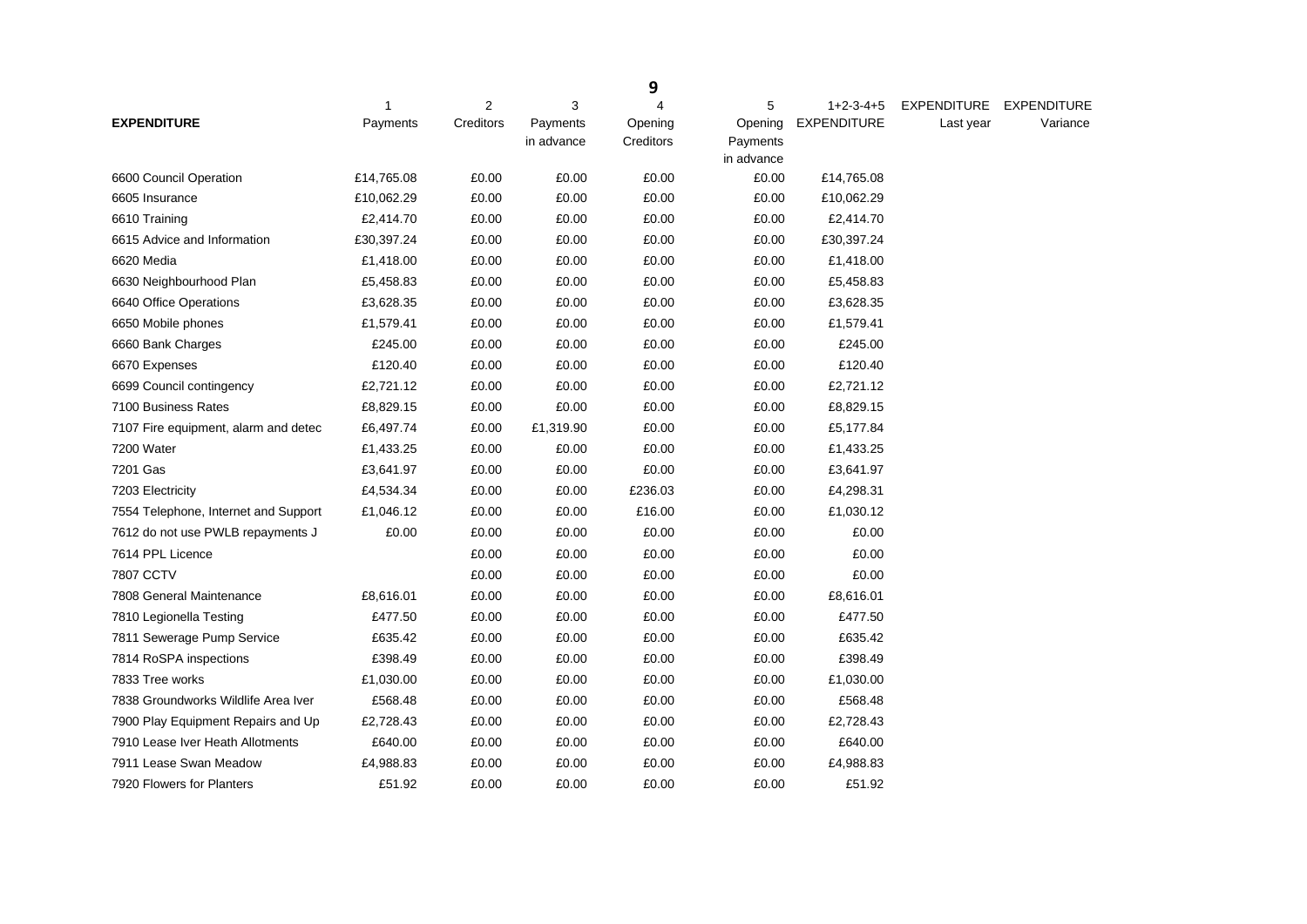|                                      |             |                |            | 10         |            |                    |                                   |
|--------------------------------------|-------------|----------------|------------|------------|------------|--------------------|-----------------------------------|
|                                      |             | $\overline{2}$ | 3          | Δ          | 5          | $1+2-3-4+5$        | <b>EXPENDITURE</b><br>EXPENDITURE |
| <b>EXPENDITURE</b>                   | Payments    | Creditors      | Payments   | Opening    | Opening    | <b>EXPENDITURE</b> | Last year Variance                |
|                                      |             |                | in advance | Creditors  | Payments   |                    |                                   |
|                                      |             |                |            |            | in advance |                    |                                   |
| 7940 Caretaking and Cleaning         | £4,808.90   | £0.00          | £0.00      | £0.00      | £0.00      | £4,808.90          |                                   |
| 7950 Building Surveys                | £0.00       | £0.00          | £0.00      | £0.00      | £0.00      | £0.00              |                                   |
| 7999 Contingency and Miscellaneous   | £5,420.41   | £0.00          | £0.00      | £0.00      | £0.00      | £5,420.41          |                                   |
| 8100 Vehicle Costs                   | £6,984.59   | £0.00          | £0.00      | £0.00      | £0.00      | £6,984.59          |                                   |
| 8200 Equipment and Tools             | £5,825.70   | £0.00          | £0.00      | £0.00      | £0.00      | £5,825.70          |                                   |
| 8300 Materials and PPE               | £2,748.50   | £0.00          | £0.00      | £0.00      | £0.00      | £2,748.50          |                                   |
| 8400 Facilities and Events Projects  | £14,801.34  | £0.00          | £0.00      | £0.00      | £0.00      | £14,801.34         |                                   |
| 8510 Highways                        |             | £0.00          | £0.00      | £0.00      | £0.00      | £0.00              |                                   |
| 8520 Street Furniture                | £2,698.34   | £0.00          | £1,295.50  | £0.00      | £0.00      | £1,402.84          |                                   |
| 8530 Streetlights                    | £65,963.94  | £0.00          | £0.00      | $-£617.30$ | £0.00      | £66,581.24         |                                   |
| 8532 General Maintenance             | £12,549.53  | £0.00          | £0.00      | £0.00      | £0.00      | £12,549.53         |                                   |
| 8800 Open Space and Highways Proj    | £8,285.00   | £0.00          | £0.00      | £0.00      | £0.00      | £8,285.00          |                                   |
| 8997 Open Space and Highways Ear     | £7,736.00   | £0.00          | £0.00      | £0.00      | £0.00      | £7,736.00          |                                   |
| 8998 Facilities and Events Ear Marke | £0.00       | £0.00          | £0.00      | £0.00      | £0.00      | £0.00              |                                   |
| 8999 Ear Marked Reserves Expenditu   | £39,130.42  | £0.00          | £0.00      | £0.00      | £0.00      | £39,130.42         |                                   |
| 9000 Suspense                        | £0.00       | £0.00          | £0.00      | £0.00      | £0.00      | £0.00              |                                   |
| 9001 Petty Cash                      | £401.50     | £0.00          | £0.00      | £0.00      | £0.00      | £401.50            |                                   |
| <b>Total Expenditure</b>             | £651,675.14 | £4,311.25      | £3,445.40  | £3,944.59  | £0.00      | £648,596.40        | -£19,028.72 -3508.51%             |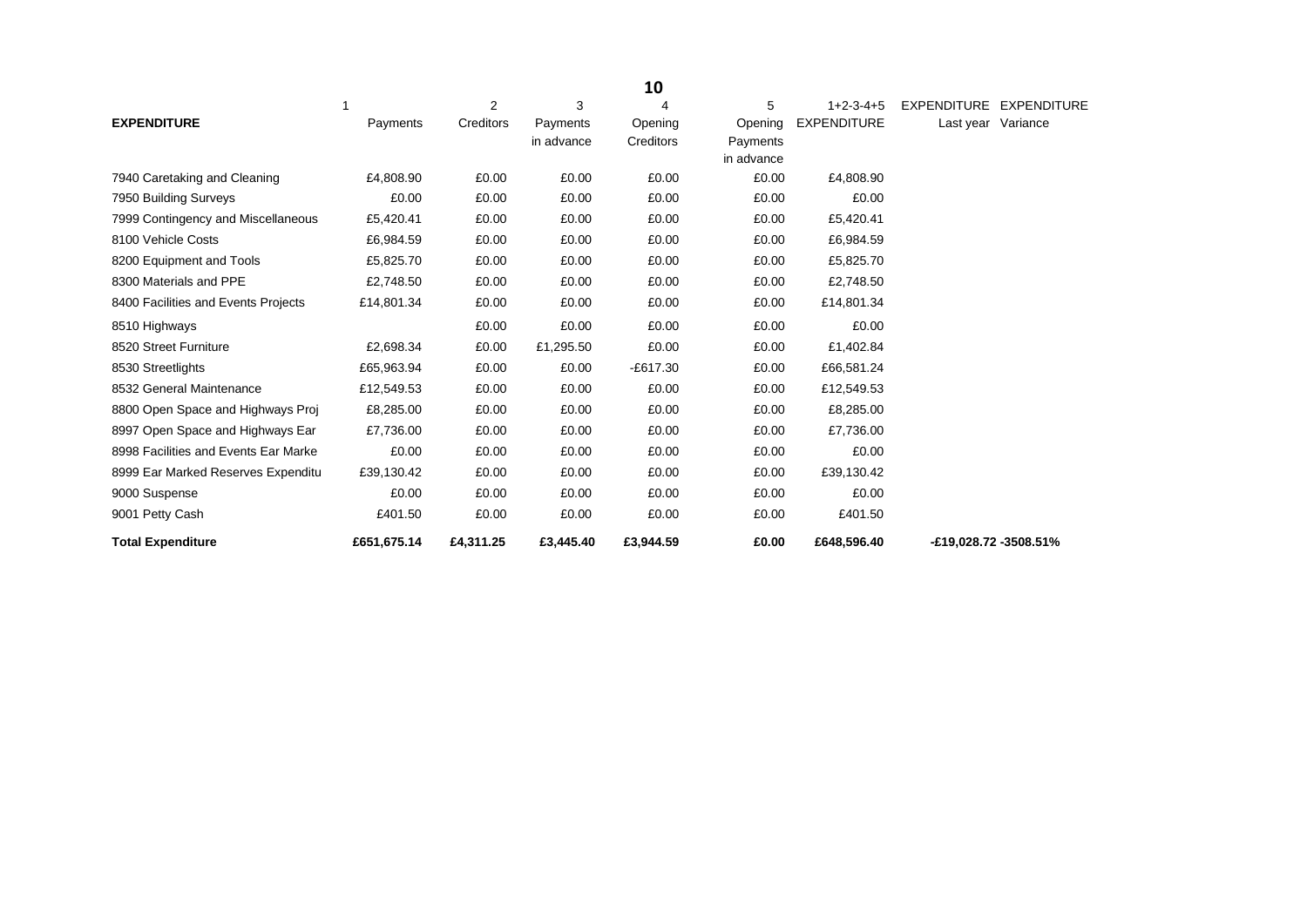## **Financial Summary - Cashbook**

Summary between 01/04/21 and 31/03/22 inclusive.

| Balances at the start of the year<br><b>Ordinary Accounts</b> |                         |                     |                           |
|---------------------------------------------------------------|-------------------------|---------------------|---------------------------|
| <b>CCLA</b>                                                   |                         |                     | £55,000.00                |
| <b>Metro Current Account</b>                                  |                         |                     | £154,435.80               |
| Nationwide                                                    |                         |                     | £100,192.27               |
| Petty Cash                                                    |                         |                     | £55.66                    |
| <b>Short Term Investment Accounts</b>                         |                         |                     |                           |
| Metro Savings Account                                         |                         |                     | £0.00                     |
| Total                                                         |                         |                     | £309,683.73               |
| <b>RECEIPTS</b><br><b>Council Total</b>                       | Net $(E)$<br>688,460.95 | Vat $(E)$<br>104.43 | Gross $(E)$<br>688,565.38 |
| <b>Facilities and Events Total</b>                            | 28,827.90               | 0.00                | 28,827.90                 |
| Open Space and Highways Total                                 | 9,589.77                | 0.00                | 9,589.77                  |
| <b>Total Receipts</b>                                         | 726,878.62              | 104.43              | 726,983.05                |
| <b>PAYMENTS</b>                                               | Net (E)                 | Vat $(E)$           | Gross $(E)$               |
| <b>Council Total</b>                                          | 417,634.33              | 23,297.85           | 440,932.18                |
| <b>Facilities and Events Total</b>                            | 127,041.85              | 12,757.95           | 139,799.80                |
| Open Space and Highways Total                                 | 106,998.96              | 18,831.67           | 125,830.63                |
| <b>Total Payments</b>                                         | 651,675.14              | 54,887.47           | 706,562.61                |
| <b>Closing Balances</b>                                       |                         |                     |                           |
| <b>Ordinary Accounts</b>                                      |                         |                     |                           |
| <b>CCLA</b>                                                   |                         |                     | £55,000.00                |
| <b>Metro Current Account</b>                                  |                         |                     | £52,273.74                |
| Nationwide                                                    |                         |                     | £100,614.18               |
| Petty Cash                                                    |                         |                     | £35.83                    |
| <b>Short Term Investment Accounts</b>                         |                         |                     |                           |
| <b>Metro Savings Account</b>                                  |                         |                     | £122,180.42               |
| Total                                                         |                         |                     | £330,104.17               |
|                                                               |                         |                     |                           |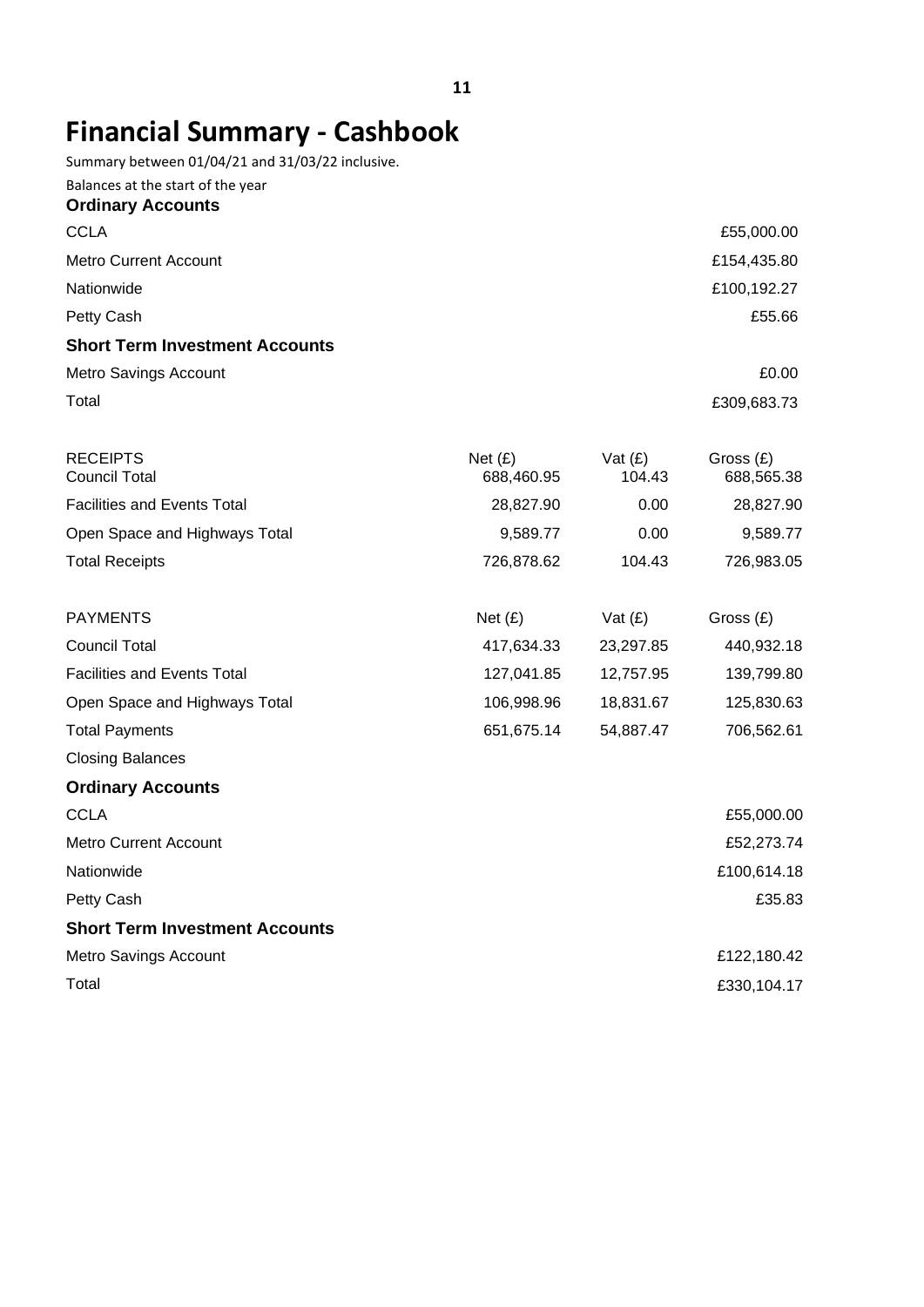## **The Ivers Parish Council**

## **Notes to the Accounts Year Ending 31st March 2022**

## **Assets**

All financial assets are listed in this End of Year Accounts Report. All asset values will be reviewed during 2023 – 2024 for insurance purposes.

## **Borrowings**

Two Public Works Board Loans are currently outstanding and repayments for 2021 – 2022 totalled £42,901.50. The details of the outstanding loans are:

Purchase of 45B High Street, outstanding loan on 4 February 2022 was £439,886.03, repayment period concludes Aug 2042 and the interest rate is 2.58%. Loan repayments of £13,631.50 are made twice yearly in August and February.

Rebuild of Iver Recreation Ground Pavilion, outstanding loan on 14 November 2021 was £155,000 and the interest rate is 3.58%; repayment period concludes Nov 2036. Loan repayments of are made twice yearly in May and November; each payment is a fixed repayment of £5,000 capital with a decreasing interest charge.

## **Leases**

The Council currently leases two pieces of land for which it pays rent: Swan Meadow annual rent £4,988.83 Iver Heath Allotments annual rent £640.00

The Council has introduced licenced access to open space controlled by the Parish Council following agreement of a schedule of fees. It is anticipated that this will result in revenue for use for open space management however it requires an inspection regime and notification process to be implemented in 2022 – 2023.

## **Debts Outstanding**

Council manages its aged debtors and one debt was 'written off' during the financial year for a total value of £75; minute number 330/21. An opening and closing debtor's summary is included in this report.

## **Membership**

The council is a member of the following organisations with an associated cost of:

| <b>Colne Valley Regional Park</b>                | £2,500.00 |
|--------------------------------------------------|-----------|
| Institute of Cemetery and Crematorium Management | £95.00    |
| <b>Grounds Management Association</b>            | £148.38   |
| <b>National Association of Local Councils</b>    | £655.27   |
| <b>BALC</b>                                      | £1,128.52 |
| Local Authorities Aircraft Noise Council         | £111.00   |
| Costco                                           | £22.00    |
| Campaign to Protect Rural England                | £36.00    |
| <b>Fields in Trust</b>                           | £65.00    |
| London Green Belt Council                        | £25.00    |
| <b>Community Impact Bucks</b>                    | £50.00    |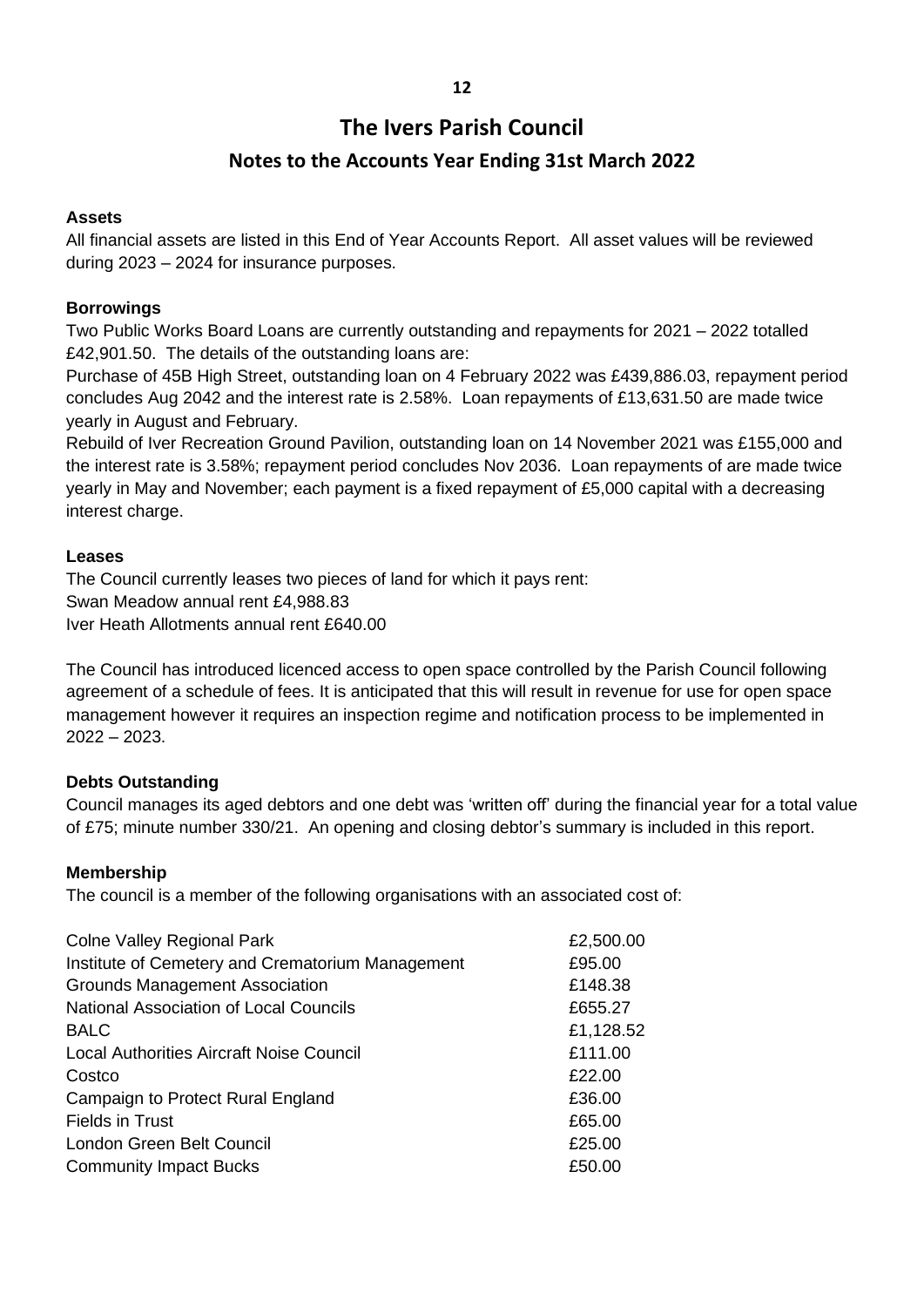### **Community Grants**

In 2021 – 2022 the following grants were made:

| I-Can                                                          | £250.00 |
|----------------------------------------------------------------|---------|
| Iver & District Countryside Association                        | £500.00 |
| Richings Park Residents' Association Christmas Party           | £250.00 |
| Richings Park Residents' Association Village Gardening Project | £250.00 |
| Iver Heath Drama Club Pantomime                                | £500.00 |

### **Agency Work**

The Council does not contract out any of its functions to other organisations and does not act as an agent for other organisations.

#### **Contingent Liabilities**

No contingent liabilities have been identified for the ensuing year.

#### **Pensions**

The Council contributes to the Local Government Pension Scheme with total payment for the year of £50,926.33.

#### **Ear Marked Reserves**

Detail on the start and end of year position, and movements during the year, of ear marked reserves are included in this report.

### **Communications**

During the year £381 was spent on advertising, £1,418 on the provision of the website. Total £1,799.

### **Grants Received**

During 2021 - 2022 the Council was awarded the following grants:

| Neighbourhood Planning Grant              | £2,375.00 |
|-------------------------------------------|-----------|
| Groundwork Grant                          | £5,638.00 |
| Pinewood Contribution to Christmas Lights | £1,000.00 |

#### **Other Receipts**

CIL Payment 6,053.36

#### **Insurance Payments Received**

During the year the Council made no insurance claims and received no payments.

#### **Rent Received**

During the year the Council received the following rental income:

| 63 Chequers Orchard                            | £14,263.31 |
|------------------------------------------------|------------|
| <b>Salvation Army Clothing Collection Bins</b> | £200.78    |
| Iver Heath Allotments                          | £2,193.11  |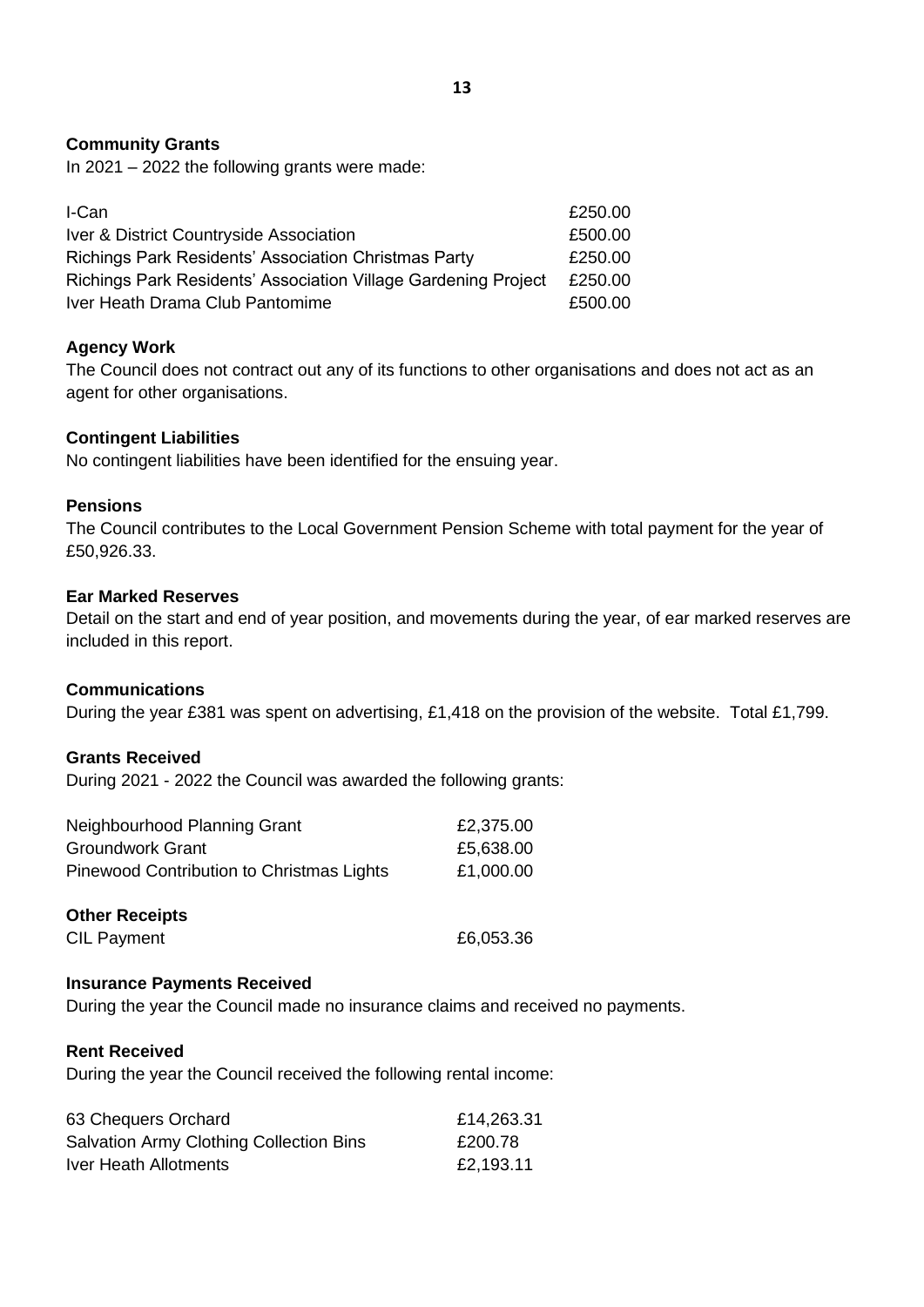| £1,516.79 |
|-----------|
| £2,791.84 |
| £600.16   |
| £1,114.32 |
|           |

\* Iver Heath Bowls and Tennis Club rent is a combination of rent and service charges (e.g. gas, water, legionella testing).

#### **Interest Received**

For the financial year 2021 – 2022 the council's investments earned £640.64. The investment strategy report provides more detail.

#### **Restatement of assets**

During 2021 – 2022 the Parish Council was in receipt of legal advice regarding the Iver Heath Recreation Ground Charity of which it is the Management Trustee and a lease. The advice resulted in the reinvigoration of the Management Trustee function of the Charity and on 25<sup>th</sup> October 2021 a new Constitution was agreed. The Charity resolved IHC004/21:

"The Parish Council be permitted to retain the income arising from the Recreation Ground in order to defray the cost of maintenance, subject to the Parish Council producing an Annual Statement to the Trustee"

The previously stated assets of the Parish Council have now been split to recognise the clarified legal status of the charity which owns the Recreation Ground, buildings and provisions situated there. This will result in a restatement being required on the AGAR.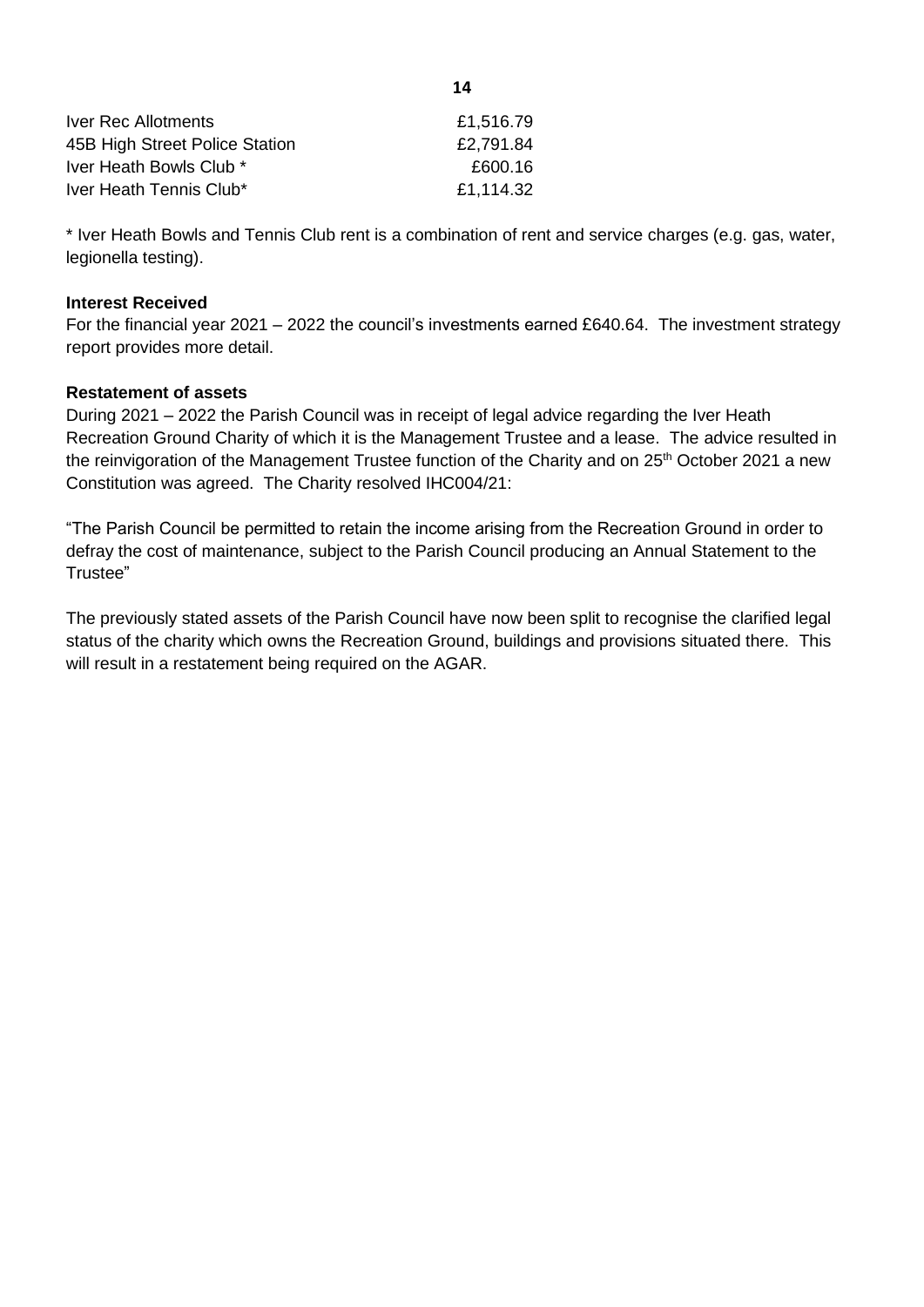## Fixed assets list

## **Community Asset**

| No. | <b>Description</b>                         | Location                           | <b>Purchase Date</b> | Cost       | Current<br>Value | <b>Year Start</b><br>Value | <b>Insurance</b><br><b>Value Renewal</b> |
|-----|--------------------------------------------|------------------------------------|----------------------|------------|------------------|----------------------------|------------------------------------------|
| 167 | CCTV system in Jubilee<br>Pavilion         | Iver RecreationGround              | 22/01/2018           | £2,780.00  | £2,780.00        | £2,780.00                  | £2,780.00                                |
| 177 | <b>Flexi Net</b>                           | Iver RecreationGround<br>Play Area | 15/09/2021           | £2,728.43  | £2,728.43        | £2,728.43                  | £2,728.43                                |
|     |                                            |                                    | <b>Total Values</b>  | £5,508.43  | £5,508.43        | £5,508.43                  | £5,508.43                                |
|     | <b>Community Assets</b>                    |                                    |                      |            |                  |                            |                                          |
| 22  | Outdoor Gym Equipment                      | Iver RecreationGround              |                      | £14,000.00 | £14,000.00       | £14,000.00                 | £11,000.00                               |
| 24  | Climbing frame and other<br>play equipment | Iver RecreationGround              |                      | £15,241.00 | £15,241.00       | £15,241.00                 | £10,000.00                               |
| 26  | Playground Equipment and<br>surfacing      | Iver RecreationGround              |                      | £25,706.00 | £25,706.00       | £25,706.00                 | £45,000.00                               |
| 27  | <b>Titan Swing</b>                         | Iver RecreationGround              |                      | £11,404.00 | £11,404.00       | £11,404.00                 | £11,404.00                               |
| 28  | HAGS playground equipment                  | Iver RecreationGround              | 04/05/2017           | £11,408.00 | £11,408.00       | £11,408.00                 | £11,408.00                               |
| 30  | Play Equipment                             | <b>Richings ParkSports</b><br>Club | 01/12/2019           | £20,057.00 | £20,057.00       | £20,057.00                 | £20,057.00                               |
| 31  | Multi Sports Court and<br>Surface          | Iver RecreationGround              |                      | £75,000.00 | £75,000.00       | £75,000.00                 | £75,000.00                               |
| 54  | <b>War Memorial</b>                        | <b>St Peters</b>                   |                      | £1.00      | £1.00            | £1.00                      | £0.00                                    |
| 55  | <b>Totem Pole</b>                          | <b>Five Points</b>                 |                      | £1.00      | £1.00            | £1.00                      | £0.00                                    |
| 57  | Planters                                   | various                            |                      | £1.00      | £1.00            | £1.00                      | £0.00                                    |
| 58  | Cycle mound                                | Iver RecreationGround              |                      | £20,000.00 | £20,000.00       | £20,000.00                 | £20,000.00                               |
| 60  | <b>Clock Tower</b>                         | Iver Village                       |                      | £1.00      | £1.00            | £1.00                      | £0.00                                    |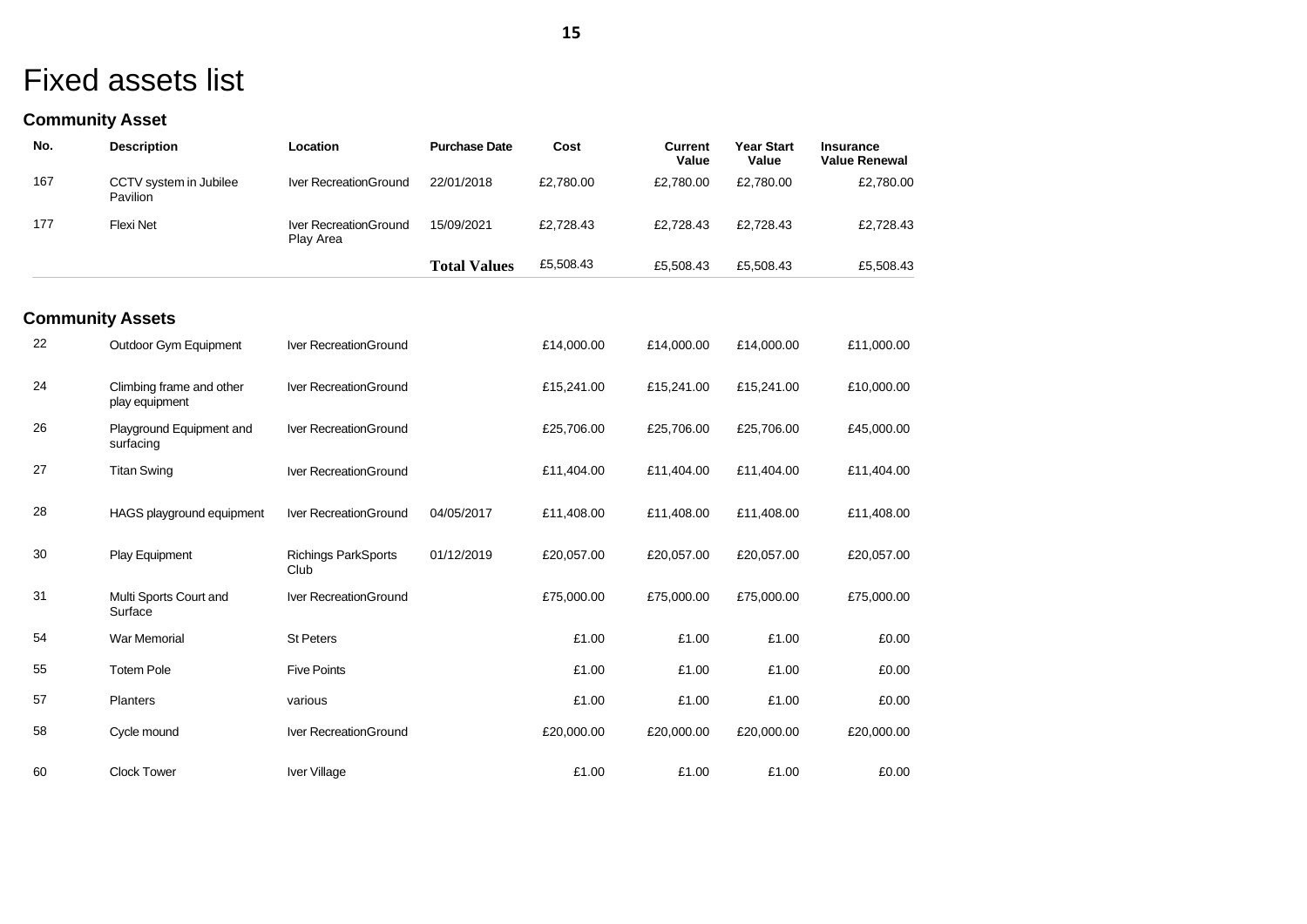| No. | <b>Description</b>                       | Location               | <b>Purchase Date</b> | Cost        | <b>Current</b><br>Value | <b>Year Start</b><br>Value | <b>Insurance</b><br><b>Value Renewal</b> |  |
|-----|------------------------------------------|------------------------|----------------------|-------------|-------------------------|----------------------------|------------------------------------------|--|
| 61  | Chainsaw Carvings                        | Swan Meadow            | 24/07/2017           | £1,720.00   | £1,720.00               | £1,720.00                  | £1,720.00                                |  |
| 62  | <b>Brass Rubbing Nature Trail</b>        | Swan Meadow            | 21/07/2017           | £960.00     | £960.00                 | £960.00                    | £960.00                                  |  |
| 63  | Mike Shadbolt 2 benches                  | <b>Hardings Row</b>    |                      | £1,175.00   | £1,175.00               | £1,175.00                  | £1,175.00                                |  |
| 64  | Nature Reserve Sign                      |                        | 09/01/2018           | £300.00     | £300.00                 | £300.00                    | £300.00                                  |  |
| 65  | Beacon                                   | Garage 4               | 21/09/2018           | £360.00     | £360.00                 | £360.00                    | £360.00                                  |  |
|     |                                          | <b>Total Values</b>    |                      | £197,335.00 | £197,335.00             | £197,335.00                | £208,384.00                              |  |
|     | <b>Gates and fences</b>                  |                        |                      |             |                         |                            |                                          |  |
| 67  | Fencing and gates for IverRec            | Iver Rec               |                      | £8,000.00   | £8,000.00               | £8,000.00                  | £8,000.00                                |  |
| 68  | Fencing and bridges at Hardings<br>\row  | <b>Hardings Row</b>    |                      | £20,000.00  | £20,000.00              | £20,000.00                 | £20,000.00                               |  |
| 69  | Fencing and gates Iver Heathplay<br>area | Iver Heath PlayArea    |                      | £8,000.00   | £8,000.00               | £8,000.00                  | £8,000.00                                |  |
| 70  | Fencing Iver Rec                         | Iver Rec               |                      | £10,000.00  | £10,000.00              | £10,000.00                 | £10,000.00                               |  |
| 71  | <b>Gates Richings Park</b>               |                        | 08/11/2017           | £500.00     | £500.00                 | £500.00                    | £500.00                                  |  |
| 73  | Deer Guard                               | Swan Meadow            | 26/06/2018           | £691.67     | £691.67                 | £691.67                    | £691.67                                  |  |
| 178 | Fencing at Churchyard                    | Churchyard             | 16/09/2021           | £2,994.46   | £2,994.46               | £2,994.46                  | £2,994.46                                |  |
|     |                                          | <b>Total Values</b>    |                      | £50,186.13  | £50,186.13              | £50,186.13                 | £50,186.13                               |  |
|     | <b>General Contents</b>                  |                        |                      |             |                         |                            |                                          |  |
| 85  | 3 fire extinguishers                     | Jubilee Pavilion       |                      | £742.00     | £742.00                 | £742.00                    | £742.00                                  |  |
| 86  | 3 Fire Extinguishers                     | Iver Heath<br>Pavilion |                      | £742.00     | £742.00                 | £742.00                    | £742.00                                  |  |
| 87  | Microwave                                | Iver Heath<br>Pavilion |                      | £350.00     | £350.00                 | £350.00                    | £350.00                                  |  |
| 88  | Microwave Jubilee Pav                    | Jubilee Pavilion       |                      | £350.00     | £350.00                 | £350.00                    | £350.00                                  |  |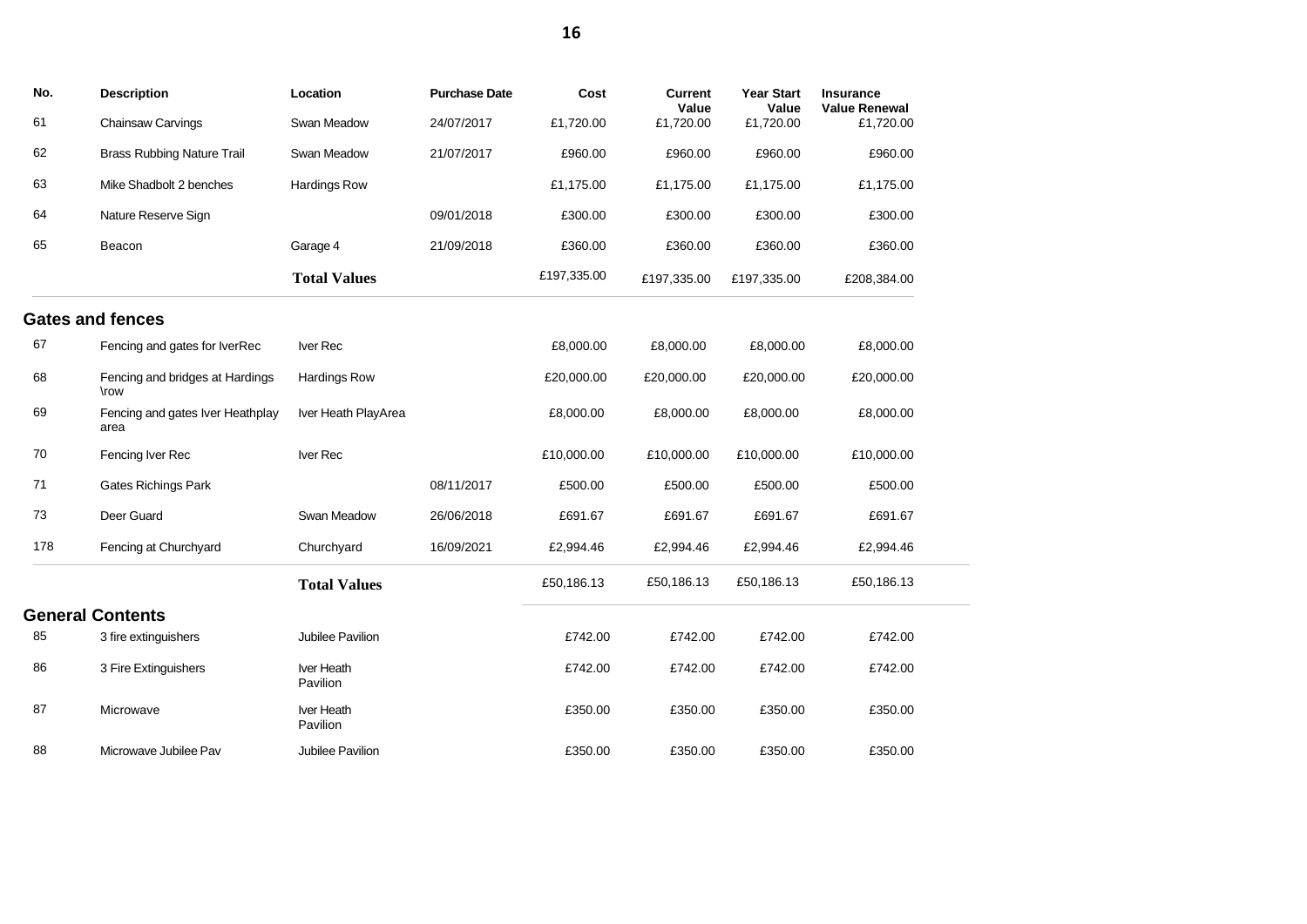| No. | <b>Description</b>                   | Location                  | <b>Purchase</b><br><b>Date</b> | Cost        | <b>Current Value</b> | <b>Year Start</b><br>Value | <b>Insurance Value</b><br>Renewal |
|-----|--------------------------------------|---------------------------|--------------------------------|-------------|----------------------|----------------------------|-----------------------------------|
| 89  | Fridge Freezer Jubilee Pav           | Jubilee Pavilion          |                                | £350.00     | £350.00              | £350.00                    | £350.00                           |
| 90  | <b>Fridge Freezer</b>                | Iver HeatPavilion         |                                | £399.00     | £399.00              | £399.00                    | £399.00                           |
| 92  | Chair trolley                        | Jubilee Pavilion          |                                | £268.00     | £268.00              | £268.00                    | £268.00                           |
| 93  | Folding Tables no. 11                | Jubilee Pavilion          |                                | £1,620.00   | £1,620.00            | £1,620.00                  | £1,620.00                         |
| 94  | Picnic Benches no. 3                 | Jubilee Pavilion          |                                | £2,000.00   | £2,000.00            | £2,000.00                  | £2,000.00                         |
| 98  | Defibrillator                        | Jubilee Pavilion          | 03/05/2019                     | £2,129.00   | £2,129.00            | £2,129.00                  | £2,129.00                         |
| 99  | <b>Hazard Substance Storage</b>      | Workshop                  | 24/01/2020                     | £270.95     | £270.95              | £270.95                    | £270.95                           |
| 100 | Shelving for Garage 4                | Garage 4                  | 16/01/2020                     | £269.91     | £269.91              | £269.91                    | £269.91                           |
| 170 | Defibrillator                        | 45B High Street           |                                | £1,381.00   | £1,381.00            | £1,381.00                  | £1,381.00                         |
| 179 | Defibrilator - Lifepak 1000          | Iver Heath<br>Pavilion    |                                | £1.00       | £1.00                | £1.00                      | £1.00                             |
| 180 | Defibrilator Cabinet -Defibsafe<br>2 | Iver Heath<br>Pavilion    | 25/11/2021                     | £505.00     | £505.00              | £505.00                    | £505.00                           |
|     |                                      | <b>Total Values</b>       |                                | £11,377.86  | £11,377.86           | £11,377.86                 | £11,377.86                        |
|     | <b>Infrastructure</b>                |                           |                                |             |                      |                            |                                   |
| 10  | <b>CCTV Iver RecreationGround</b>    | Iver Recreation<br>Ground | 22/01/2018                     | £2,780.00   | £2,780.00            | £2,780.00                  | £0.00                             |
|     |                                      | <b>Total Values</b>       |                                | £2,780.00   | £2,780.00            | £2,780.00                  | £0.00                             |
|     | <b>Land &amp; Buildings</b>          |                           |                                |             |                      |                            |                                   |
| 1   | Office and Garages                   | 45B High Street           | 05/12/2017                     | £500,000.00 | £500,000.00          | £500,000.00                | £525,100.00                       |
| 2   | 63 Chequers Orchard                  | 05/12/2020                |                                | £250,000.00 | £250,000.00          | £250,000.00                | £318,180.00                       |
| 3   | Jubilee Pavilion                     | Iver RecreationGround     |                                | £413,751.00 | £413,751.00          | £413,751.00                | £809,520.00                       |
| 12  | Iver Recreation Ground               | <b>Iver</b>               |                                | £1.00       | £1.00                | £1.00                      | £0.00                             |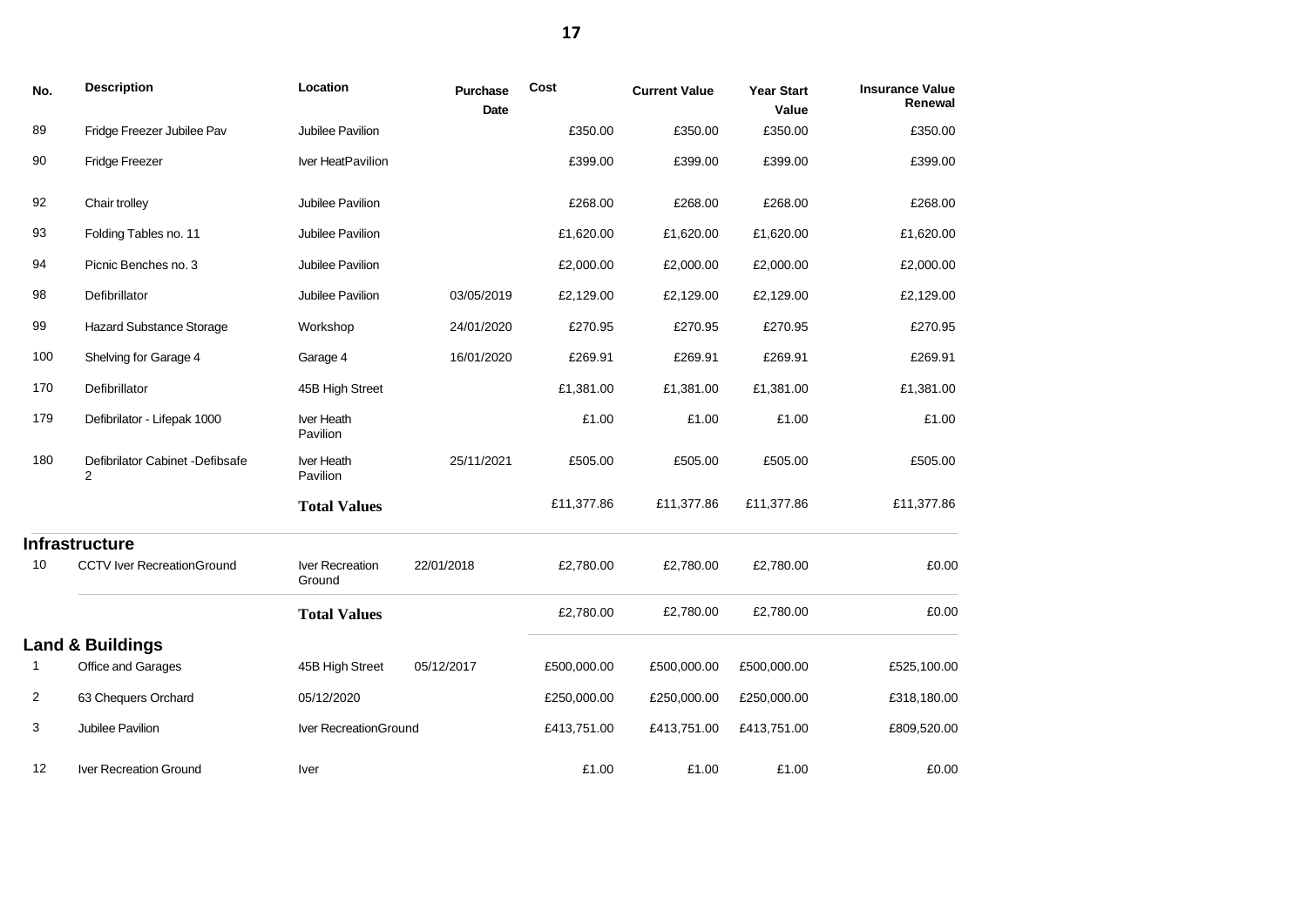| No.           | <b>Description</b>               | Location                                                   | <b>Purchase Date</b> | Cost          | <b>Current Value Year Start Value</b> |               | <b>Insurance Value</b><br>Renewal |
|---------------|----------------------------------|------------------------------------------------------------|----------------------|---------------|---------------------------------------|---------------|-----------------------------------|
| 14            | The Mud Wharf                    | Mud Wharf, by<br>05/07/1979<br>Long Bridge,<br><b>Iver</b> |                      | £1.00         | £1.00                                 | £1.00         | £0.00                             |
| 15            | <b>Hardings Row</b>              | Off SwallowStreet                                          |                      | £1.00         | £1.00                                 | £1.00         | £0.00                             |
| 16            | <b>Iver Allotments</b>           | <b>Beside Iver</b><br>RecreationGround                     |                      | £1.00         | £1.00                                 | £1.00         | £0.00                             |
| 17            | <b>Burial Ground</b>             | <b>Behind St Peters</b><br>Church                          |                      | £1.00         | £1.00                                 | £1.00         | £0.00                             |
| 18            | <b>St Leonards Mound</b>         | <b>Richings Way</b>                                        |                      | £1.00         | £1.00                                 | £1.00         | £0.00                             |
| 19            | Cottage in the Woodsfootpath     | Ashford Rd/Pinewood<br>Green                               |                      | £1.00         | £1.00                                 | £1.00         | £0.00                             |
| 169           | Workshop                         | Iver RecreationGround                                      |                      | £120,000.00   | £120,000.00                           | £120,000.00   | £95,200.00                        |
|               |                                  | <b>Total Values</b>                                        |                      | £1,283,758.00 | £1,283,758.00                         | £1,283,758.00 | £1,748,000.00                     |
| <b>Motors</b> |                                  |                                                            |                      |               |                                       |               |                                   |
| 102           | Towbar                           | on OV09                                                    |                      | £278.00       | £278.00                               | £278.00       | £278.00                           |
| 103           | Ford transit Connect VanVK11 JYX | 45B High Street                                            |                      | £7,674.42     | £7,674.42                             | £7,674.42     | £7,674.42                         |
| 104           | Kubota Utility Vehicle LK16EFF   | 45B Jigh Street                                            |                      | £12,079.00    | £12,079.00                            | £12,079.00    | £12,079.00                        |
| 171           | Peugeot Expert Van HN21EGU       | 45B High Street                                            | 14/04/2021           | £16,738.12    | £16,738.12                            | £16,738.12    | £16,738.12                        |
| 172           | Peugeot Expert Van HN21EGZ       | 45B High Street                                            | 14/04/2021           | £16,738.12    | £16,738.12                            | £16,738.12    | £16,738.12                        |
|               |                                  | <b>Total Values</b>                                        |                      | £53,507.66    | £53,507.66                            | £53,507.66    | £53,507.66                        |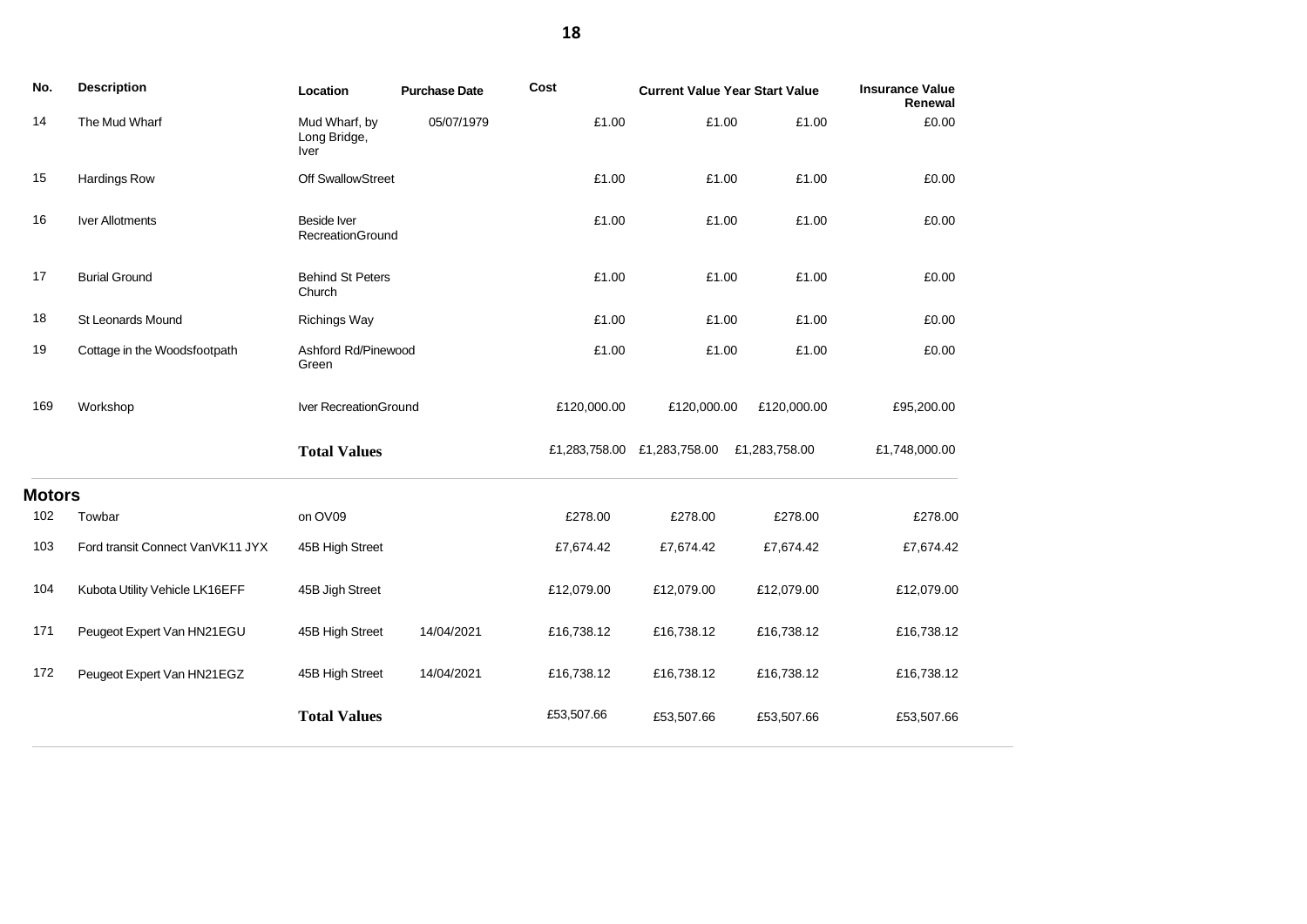|     | <b>Mowers and Machinery</b>                  |                                      |                 |            |                    |                            |                                   |
|-----|----------------------------------------------|--------------------------------------|-----------------|------------|--------------------|----------------------------|-----------------------------------|
| No. | <b>Description</b>                           | Location                             | <b>Purchase</b> |            | Date Current Value | <b>Year Start</b><br>Value | <b>Insurance Value</b><br>Renewal |
| 105 | <b>Trailer Ivor Williams</b>                 | Garage                               |                 | £1,000.00  | £1,000.00          | £1,000.00                  | £1,000.00                         |
| 106 | <b>Tail Board</b>                            | Garage 1                             | 16/05/2018      | £494.00    | £494.00            | £494.00                    | £494.00                           |
| 107 | Honda Generator GX160<br>container IverRec   | Green                                |                 | £300.00    | £300.00            | £300.00                    | £300.00                           |
| 108 | Strimmer/Bushcutter Stihl                    | Green FS130<br>container Iver<br>Rec |                 | £590.00    | £590.00            | £590.00                    | £590.00                           |
| 109 | Evobackpack sucker<br>Rec                    | Green container Iver                 |                 | £1.00      | £1.00              | £1.00                      | £0.00                             |
| 110 | Hedge cutter Mountfield<br>container IverRec | Green                                |                 | £360.00    | £360.00            | £360.00                    | £360.00                           |
| 111 | Lawn Mower Hayter 435<br>container IverRec   | Green                                |                 | £400.00    | £400.00            | £400.00                    | £400.00                           |
| 112 | <b>Water Bowser</b><br>Rec                   | Green container Iver                 |                 | £495.00    | £495.00            | £495.00                    | £495.00                           |
| 113 | Campey Drag Mat<br>Rec                       | Green Container Iver                 |                 | £395.00    | £395.00            | £395.00                    | £395.00                           |
| 114 | Slitter                                      | Workshop                             |                 | £2,228.00  | £2,228.00          | £2,228.00                  | £2,228.00                         |
| 115 | Torro Hoover Pro 500                         | Workshop                             |                 | £506.66    | £506.66            | £506.66                    | £506.66                           |
| 116 | <b>Totto Proline Mower</b>                   | Workshop                             |                 | £915.83    | £915.83            | £915.83                    | £915.83                           |
| 117 | Torro Ride On Mower                          | Workshop                             |                 | £1,915.83  | £1,915.83          | £1,915.83                  | £1,915.83                         |
| 118 | 3 inch Dimple Marker                         | Workshop                             |                 | £574.20    | £574.20            | £574.20                    | £574.20                           |
| 119 | <b>Trimax Snake Trail</b><br>Shed            | Iver Heath Tracor                    |                 | £18,740.00 | £18,740.00         | £18,740.00                 | £18,740.00                        |
| 120 | <b>Torro Grandstand</b>                      | 45B High Street                      |                 | £5,895.00  | £5,895.00          | £5,895.00                  | £5,895.00                         |
| 121 | Kubota Rops Tractor                          | Workshop                             |                 | £19,100.00 | £19,100.00         | £19,100.00                 | £19,100.00                        |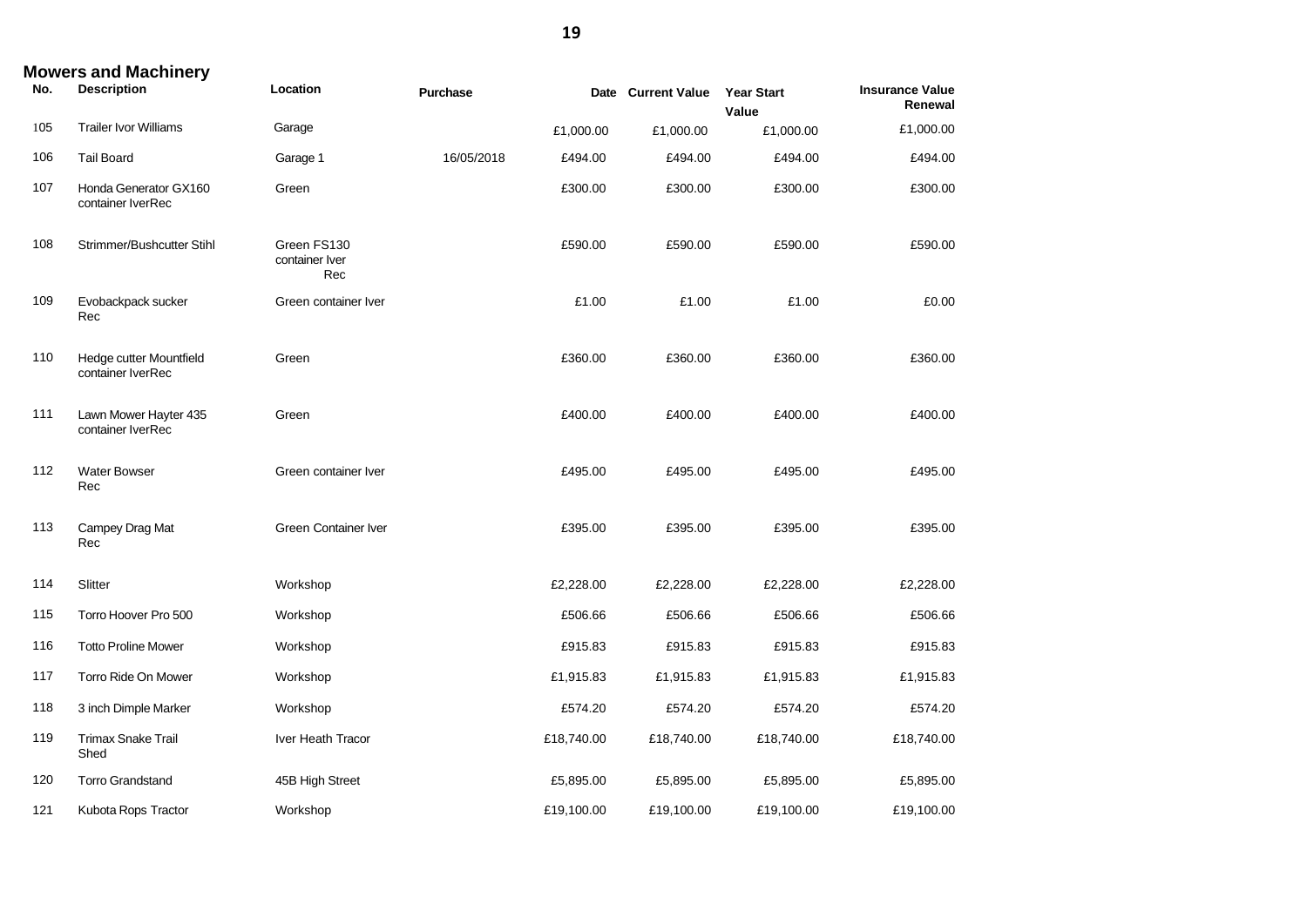| No. | <b>Description</b>                                                   | Location         | <b>Purchase</b><br>Date | Cost       | <b>Current Value</b> | <b>Year Start</b><br>Value | <b>Insurance Value</b><br>Renewal |
|-----|----------------------------------------------------------------------|------------------|-------------------------|------------|----------------------|----------------------------|-----------------------------------|
| 122 | Wheeled<br>bushcutter/strimmer propush<br>along                      | Iver Heath Shed  |                         | £479.17    | £479.17              | £479.17                    | £479.17                           |
| 123 | Trimmer                                                              |                  |                         | £575.00    | £575.00              | £575.00                    | £575.00                           |
| 125 | Long Reach Hedger HL100                                              |                  |                         | £760.00    | £760.00              | £760.00                    | £760.00                           |
| 127 | Dimple marker x 2                                                    |                  | 14/11/2017              | £515.38    | £515.38              | £515.38                    | £515.38                           |
| 129 | Chainsaw and Blade                                                   |                  | 30/11/2017              | £474.24    | £474.24              | £474.24                    | £474.24                           |
| 130 | Long reach trimmer Stihl<br><b>HL94</b>                              | Shed Iver Heath  | 04/12/2017              | £494.00    | £494.00              | £494.00                    | £494.00                           |
| 131 | 1.5metre Lamax Shockwave                                             |                  | 18/01/2018              | £8,600.00  | £8,600.00            | £8,600.00                  | £8,600.00                         |
| 132 | Bushcutter x 2 FS460 Stihl                                           | Workshop         | 26/07/2018              | £1,030.00  | £1,030.00            | £1,030.00                  | £1,030.00                         |
| 133 | Blowers x 3 Stihl BG86                                               | Shed Iver Heath  | 28/11/2017              | £775.00    | £775.00              | £775.00                    | £775.00                           |
| 134 | Pole pruner HT103                                                    | Shed Iver Heath  | 01/03/2019              | £450.00    | £450.00              | £450.00                    | £450.00                           |
| 135 | Cobra Air Mower                                                      | Shed Iver Heath  | 01/03/2019              | £279.00    | £279.00              | £279.00                    | £279.00                           |
| 136 | Makita DLX6072PP powertool<br>kit                                    | Shed Iver Heath  | 06/06/2019              | £525.00    | £525.00              | £525.00                    | £525.00                           |
| 137 | Makita BHR242 hammer drill                                           | Shed Iver Heath  | 06/06/2019              | £245.79    | £245.79              | £245.79                    | £245.79                           |
| 173 | <b>Strimmer Stihl Brushcutter</b><br>Cordless with Battery & Carrier | Workshop IverRec | 29/07/2021              | £1,319.99  | £1,319.99            | £1,319.99                  | £1,319.99                         |
| 174 | <b>Strimmer Stihl Brushcutter</b><br>Cordless with Battery & Carrier | Workshop IverRec | 29/07/2021              | £1,319.99  | £1,319.99            | £1,319.99                  | £1,319.99                         |
|     |                                                                      |                  | <b>Total Values</b>     | £71,753.08 | £71,753.08           | £71,753.08                 | £71,752.08                        |
|     | <b>Office Contents</b>                                               |                  |                         |            |                      |                            |                                   |
| 144 | Office desks no. 5                                                   |                  |                         | £2,335.00  | £2,335.00            | £2,335.00                  | £2,335.00                         |
| 145 | Dell Laptop Computer                                                 | Admin            |                         | £650.00    | £650.00              | £650.00                    | £650.00                           |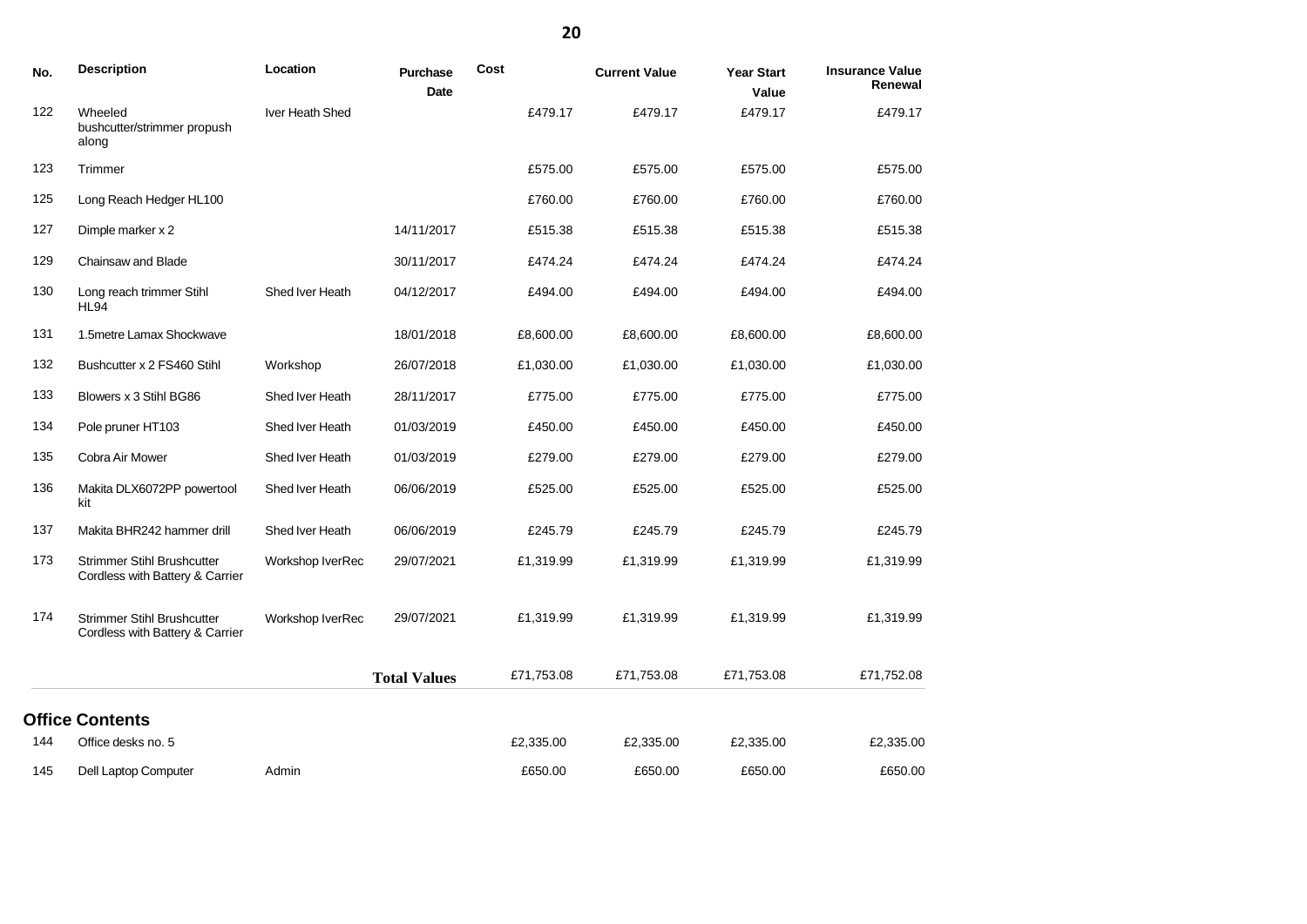| No. | <b>Description</b>                           | Location               | <b>Purchase Date</b> | Cost      | <b>Current Value</b> | <b>Year Start</b><br>Value | <b>Insurance Value</b><br>Renewal |
|-----|----------------------------------------------|------------------------|----------------------|-----------|----------------------|----------------------------|-----------------------------------|
| 146 | Dell Opitplex 3040                           | Admin desk             |                      | £450.00   | £450.00              | £450.00                    | £450.00                           |
| 147 | NSA hard drive                               | Server room            |                      | £400.00   | £400.00              | £400.00                    | £400.00                           |
| 149 | Projector                                    | Councillor office      |                      | £448.00   | £448.00              | £448.00                    | £448.00                           |
| 150 | Badge of Office                              | Chairman               |                      | £1,672.00 | £1,672.00            | £1,672.00                  | £1,672.00                         |
| 151 | Dell Latitude Laptop<br>office               | Councillors            |                      | £675.00   | £675.00              | £675.00                    | £675.00                           |
| 152 | Boiler                                       |                        | 14/01/2020           | £7,933.00 | £0.00                | £0.00                      | £0.00                             |
| 153 | <b>Blinds</b>                                | 45B High Street        |                      | £1,800.00 | £1,800.00            | £1,800.00                  | £1,800.00                         |
| 154 | <b>Dell Server</b>                           | Server Room            |                      | £5,023.00 | £5,023.00            | £5,023.00                  | £5,023.00                         |
| 155 | <b>Printer Brother</b><br>office             | <b>Assistant Clerk</b> | 31/08/2018           | £670.80   | £670.80              | £670.80                    | £670.80                           |
| 157 | Display stands                               | Print room             | 14/02/2019           | £268.00   | £268.00              | £268.00                    | £268.00                           |
| 159 | Folding doors                                | 45B High Street        | 12/04/2019           | £764.00   | £0.00                | £0.00                      | £0.00                             |
| 160 | Tambour Cupboards no. 2                      | 45B High Street        |                      | £1,059.00 | £1,059.00            | £1,059.00                  | £1,059.00                         |
| 161 | Fire Proof Safe                              | Asst clerk office      | 01/10/2020           | £773.00   | £773.00              | £773.00                    | £773.00                           |
| 162 | Clerks office                                |                        | 17/02/2020           | £895.00   | £895.00              | £895.00                    | £895.00                           |
| 163 | Laptops no. 3                                |                        | 05/04/2020           | £2,227.00 | £2,227.00            | £2,227.00                  | £2,227.00                         |
| 175 | Chromebook 10 Bay<br><b>Charging Cabinet</b> | 45B High Street        | 26/11/2021           | £485.00   | £485.00              | £485.00                    | £485.00                           |
| 181 | Lenovo 100E Chromebook                       | 45B High Street        | 26/11/2021           | £195.00   | £195.00              | £195.00                    | £195.00                           |
| 182 | Lenovo 100E Chromebook                       | 45B High Street        | 26/11/2021           | £195.00   | £195.00              | £195.00                    | £195.00                           |
| 183 | Lenovo 100E Chromebook                       | 45B High Street        | 26/11/2021           | £195.00   | £195.00              | £195.00                    | £195.00                           |
| 184 | Lenovo 100E Chromebook                       | 45B High Street        | 26/11/2021           | £195.00   | £195.00              | £195.00                    | £195.00                           |

 Lenovo 100E Chromebook 45B High Street 26/11/2021 £195.00 £195.00 £195.00 £195.00 Lenovo 100E Chromebook 45B High Street 26/11/2021 £195.00 £195.00 £195.00 £195.00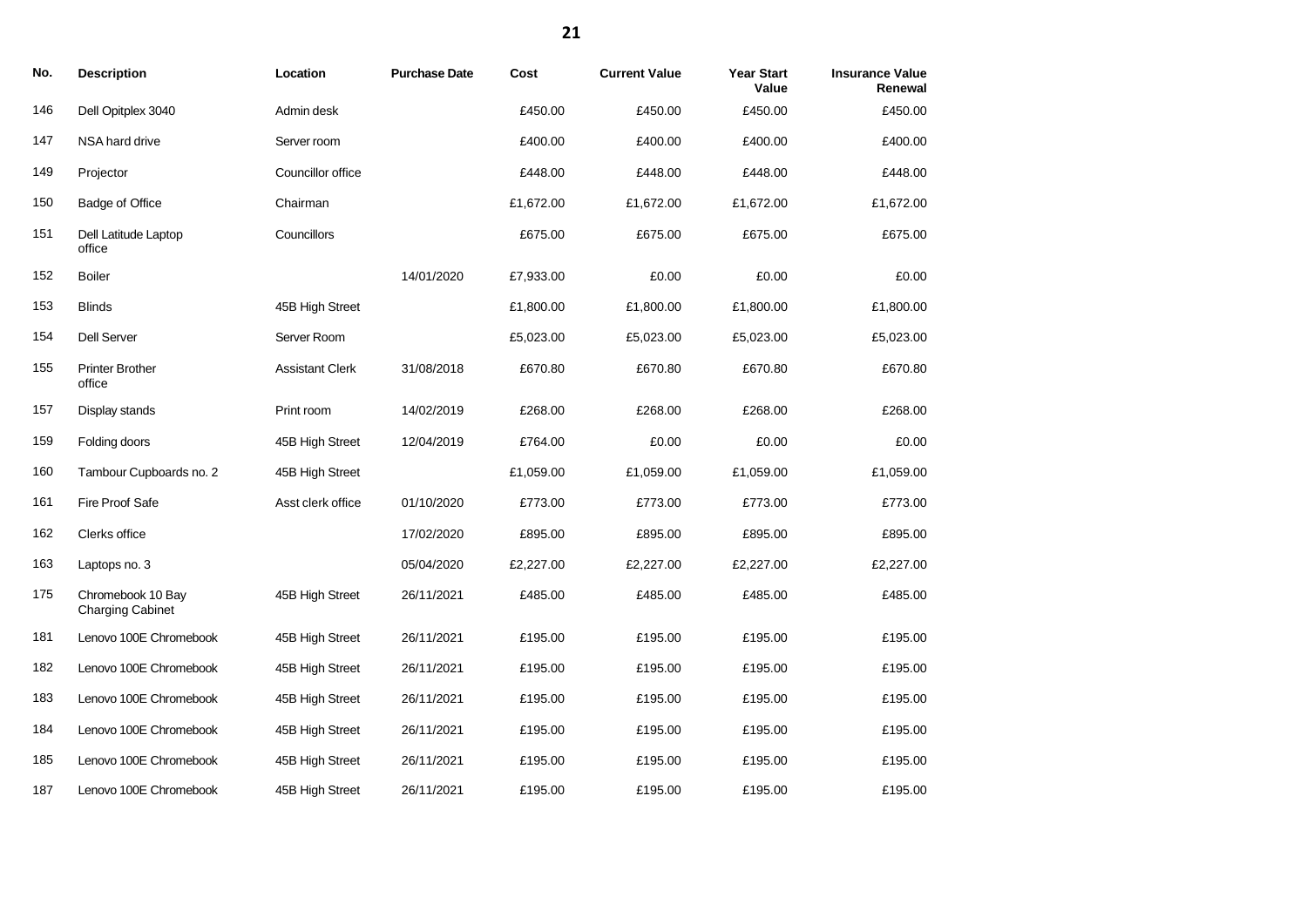| No. | <b>Description</b>     | Location            | <b>Purchase Date</b> | Cost       | <b>Current Value</b> | <b>Year Start</b><br>Value | <b>Insurance Value</b><br>Renewal |
|-----|------------------------|---------------------|----------------------|------------|----------------------|----------------------------|-----------------------------------|
| 188 | Lenovo 100E Chromebook | 45B High Street     | 26/11/2021           | £195.00    | £195.00              | £195.00                    | £195.00                           |
| 189 | Lenovo 100E Chromebook | 45B High Street     | 26/11/2021           | £195.00    | £195.00              | £195.00                    | £195.00                           |
| 190 | Lenovo 100E Chromebook | 45B High Street     | 26/11/2021           | £195.00    | £195.00              | £195.00                    | £195.00                           |
| 191 | Lenovo 100E Chromebook | 45B High Street     | 26/11/2021           | £195.00    | £195.00              | £195.00                    | £195.00                           |
| 192 | Dell Vostro Laptop     | Assigned            | 31/10/2021           | £453.02    | £453.02              | £453.02                    | £453.02                           |
| 193 | Dell Vostro Laptop     | Assigned            | 31/10/2021           | £453.02    | £453.02              | £453.02                    | £453.02                           |
| 194 | Dell Vostro Laptop     | Assigned            | 31/10/2021           | £453.02    | £453.02              | £453.02                    | £453.02                           |
| 195 | Dell Laptop            | Assigned            | 01/10/2021           | £518.80    | £518.80              | £518.80                    | £518.80                           |
| 196 | Flip Top Table - White | 45B High Street     | 12/01/2022           | £352.00    | £352.00              | £352.00                    | £352.00                           |
| 197 | Flip Top Table - White | 45B High Street     | 12/01/2022           | £352.00    | £352.00              | £352.00                    | £352.00                           |
| 198 | Flip Top Table - White | 45B High Street     | 12/01/2022           | £352.00    | £352.00              | £352.00                    | £352.00                           |
| 199 | Flip Top Table - White | 45B High Street     | 12/01/2022           | £352.00    | £352.00              | £352.00                    | £352.00                           |
| 200 | Flip Top Table - White | 45B High Street     | 12/01/2022           | £352.00    | £352.00              | £352.00                    | £352.00                           |
| 201 | Flip Top Table - White | 45B High Street     | 12/01/2022           | £352.00    | £352.00              | £352.00                    | £352.00                           |
|     |                        | <b>Total Values</b> |                      | £34,467.66 | £25,770.66           | £25,770.66                 | £25,770.66                        |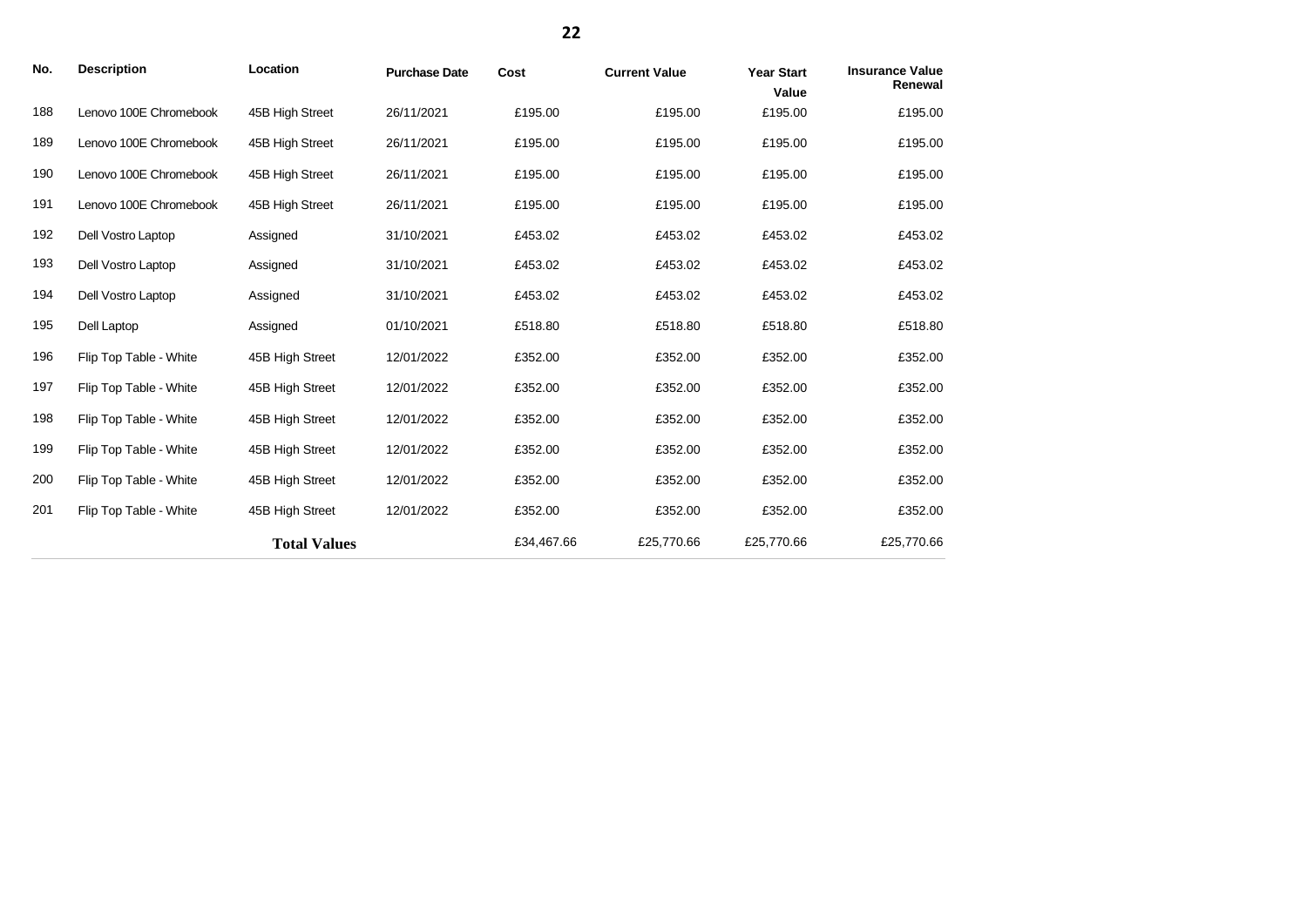| No. | <b>Description</b>             | Location                              | <b>Purchase Date</b> | Cost          | <b>Current Value</b> | <b>Year Start</b><br>Value | <b>Insurance Value</b><br>Renewal |  |
|-----|--------------------------------|---------------------------------------|----------------------|---------------|----------------------|----------------------------|-----------------------------------|--|
| 78  | Safety Surfacing for play area | Iver RecGround                        |                      | £40,000.00    | £0.00                | £0.00                      | £0.00                             |  |
| 79  | <b>Ball Court</b>              | Iver RecGround                        |                      | £10,000.00    | £10,000.00           | £10,000.00                 | £10,000.00                        |  |
| 82  | Richings Park Play Area        |                                       |                      | £20,910.00    | £20,910.00           | £20,910.00                 | £20,910.00                        |  |
| 83  | Car Park Iver Rec              |                                       | 14/05/2019           | £55,805.00    | £55,805.00           | £55,805.00                 | £80,000.00                        |  |
| 84  | <b>Disabled Spaces</b>         | Iver Rec                              |                      | £7,850.00     | £0.00                | £0.00                      | £0.00                             |  |
|     |                                |                                       | <b>Total Values</b>  | £134,565.00   | £86,715.00           | £86,715.00                 | £110,910.00                       |  |
| 164 | Airsensa                       | Highway                               |                      | £4,997.00     | £4,997.00            | £4,997.00                  | £4,997.00                         |  |
| 168 | Gazebos                        | Garage 4                              | 15/07/2019           | £381.65       | £381.65              | £381.65                    | £381.65                           |  |
|     |                                |                                       | <b>Total Values</b>  | £5,378.65     | £5,378.65            | £5,378.65                  | £5,378.65                         |  |
|     | <b>Street Furniture</b>        |                                       |                      |               |                      |                            |                                   |  |
| 37  | Bus shelters x 9               | various locations<br>(separate audit) |                      | £22,222.22    | £22,222.22           | £22,222.22                 | £22,222.22                        |  |
| 39  | Iver Heath Christmas Tree      | Iver Heath                            |                      | £864.00       | £864.00              | £864.00                    | £0.00                             |  |
| 44  | Footpath Lighting              | Iver Recreation<br>Ground             |                      | £7,540.00     | £0.00                | £0.00                      | £0.00                             |  |
| 50  | <b>Tommy Silhouette</b>        | garage                                | 14/08/2018           | £250.00       | £250.00              | £250.00                    | £250.00                           |  |
| 52  | Sign for Iver Heath Copse      | Iver Heath<br>Copse                   | 28/05/2019           | £409.00       | £409.00              | £409.00                    | £409.00                           |  |
|     |                                |                                       | <b>Total Values</b>  | £31,285.22    | £23,745.22           | £23,745.22                 | £22,881.22                        |  |
|     |                                |                                       | <b>Grand Total</b>   | £1,881,902.69 | £1,817,815.69        | £1,817,815.69              | £2,313,656.69                     |  |
|     |                                | + assets disposed during year         |                      |               |                      | £0.00                      |                                   |  |
|     |                                |                                       |                      |               |                      | £1,817,815.69              |                                   |  |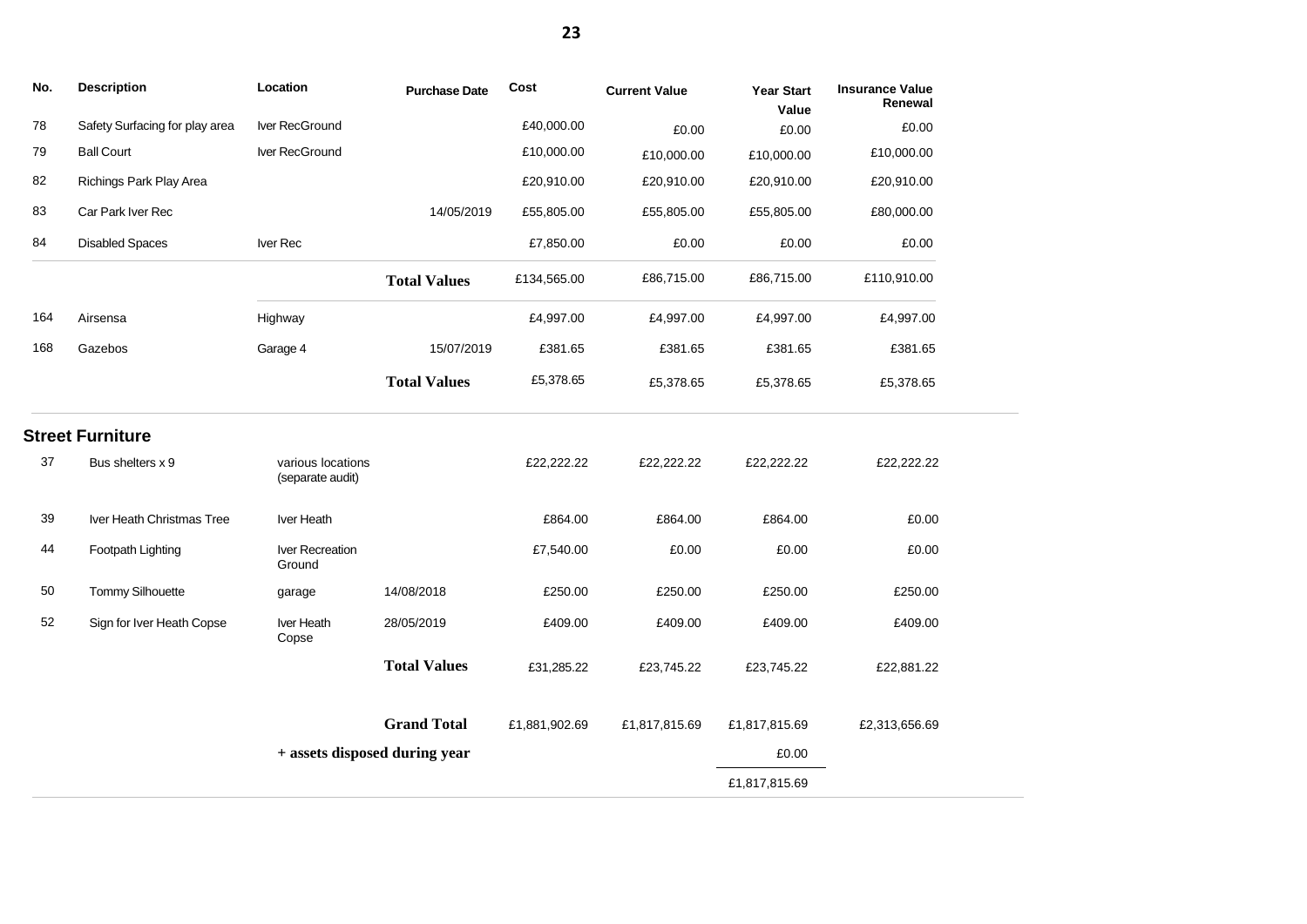# **Opening Creditors**

## **Start of year 01/04/21**

| Tn no              | Gross                             | Vat        | Net        | Accrued    | Opening Inv. date<br>adjustment |                            |           |
|--------------------|-----------------------------------|------------|------------|------------|---------------------------------|----------------------------|-----------|
| <b>HMRC - PAYE</b> |                                   |            |            |            |                                 |                            |           |
| 2094               | £4,309.86                         | £0.00      | £4,309.86  | £4,309.86  | £4,309.86                       | 19/03/21                   |           |
| Total              | £4,309.86                         | £0.00      | £4,309.86  | £4,309.86  | £4,309.86                       |                            |           |
| N Power Business   |                                   |            |            |            |                                 |                            |           |
| 2122               | £283.24                           | £47.21     | £236.03    | £236.03    | £236.03                         | 23/03/21                   |           |
| Total              | £283.24                           | £47.21     | £236.03    | £236.03    | £236.03                         |                            |           |
| PlusNet            |                                   |            |            |            |                                 |                            |           |
| 2113               | £19.20                            | £3.20      | £16.00     | £16.00     | £16.00                          | 27/03/21                   |           |
| Total              | £19.20                            | £3.20      | £16.00     | £16.00     | £16.00                          |                            |           |
|                    | <b>SSE Enterprise Contracting</b> |            |            |            |                                 |                            |           |
| 1548               | $-£740.76$                        | $-£123.46$ | $-£617.30$ | $-£617.30$ | $-£617.30$                      | 19/11/20                   |           |
| Total              | $-£740.76$                        | $-£123.46$ | $-£617.30$ | $-£617.30$ | $-£617.30$                      |                            |           |
| <b>Total</b>       | £3,871.54                         | $-£73.05$  | £3,944.59  | £3,944.59  | £3,944.59                       | <b>VAT Creditor</b>        | £0.00     |
|                    |                                   |            |            |            |                                 | <b>All Other Creditors</b> | £3,944.59 |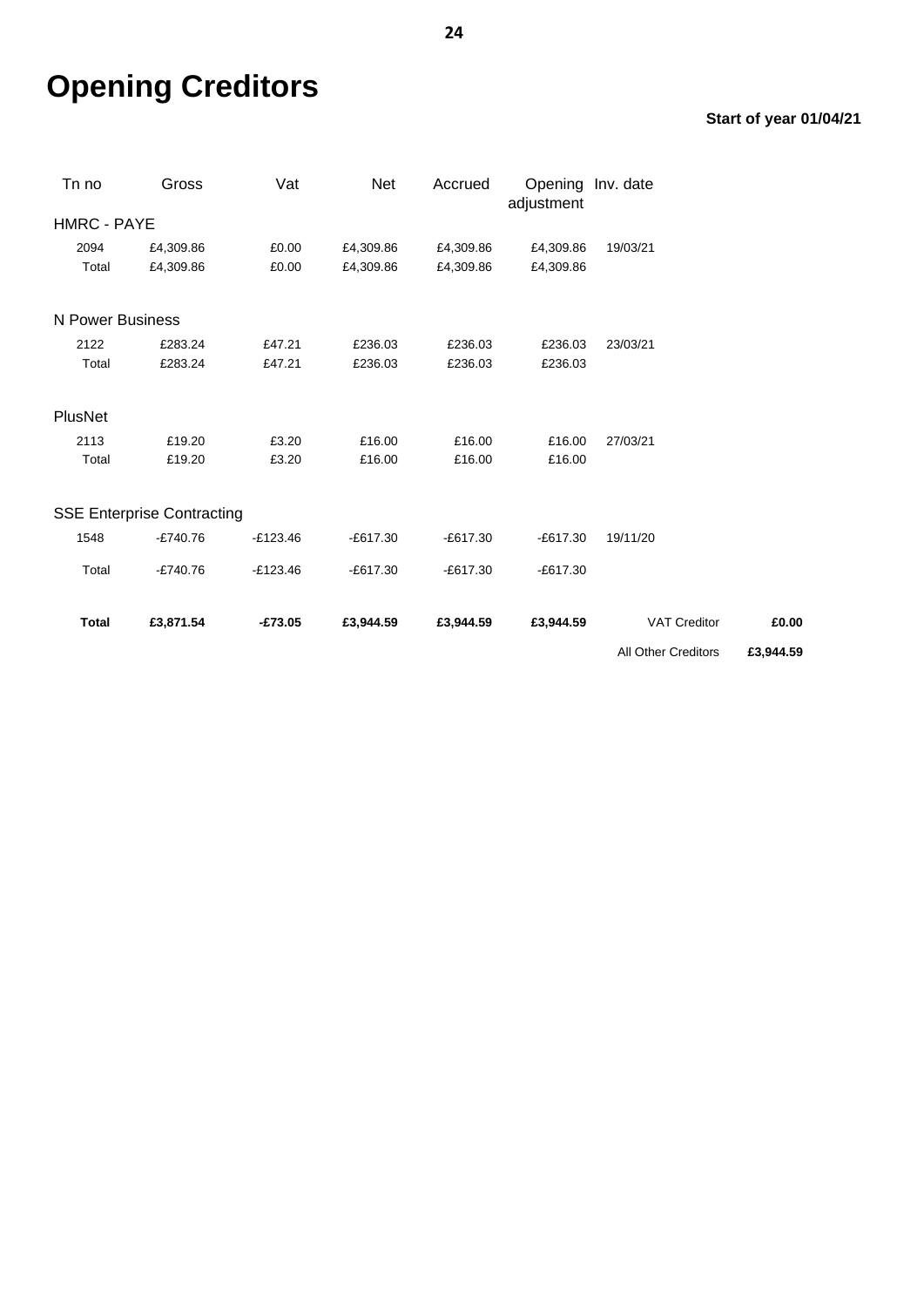# **Closing Creditors**

## **Start of year 01/04/21**

| Tn no       | Gross     | Vat   | <b>Net</b> | Accrued   | Closing Inv. date  |                     |           |
|-------------|-----------|-------|------------|-----------|--------------------|---------------------|-----------|
|             |           |       |            |           | adjustment         |                     |           |
| HMRC - PAYE |           |       |            |           |                    |                     |           |
| 2802        | £4,311.25 | £0.00 | £4,311.25  | £4,311.25 | £4,311.25 11/03/22 |                     |           |
| Total       | £4,311.25 | £0.00 | £4,311.25  | £4,311.25 | £4.311.25          |                     |           |
|             |           |       |            |           |                    |                     |           |
| Total       | £4,311.25 | £0.00 | £4.311.25  | £4.311.25 | £4.311.25          | <b>VAT Creditor</b> | £0.00     |
|             |           |       |            |           |                    | All Other Creditors | £4,311.25 |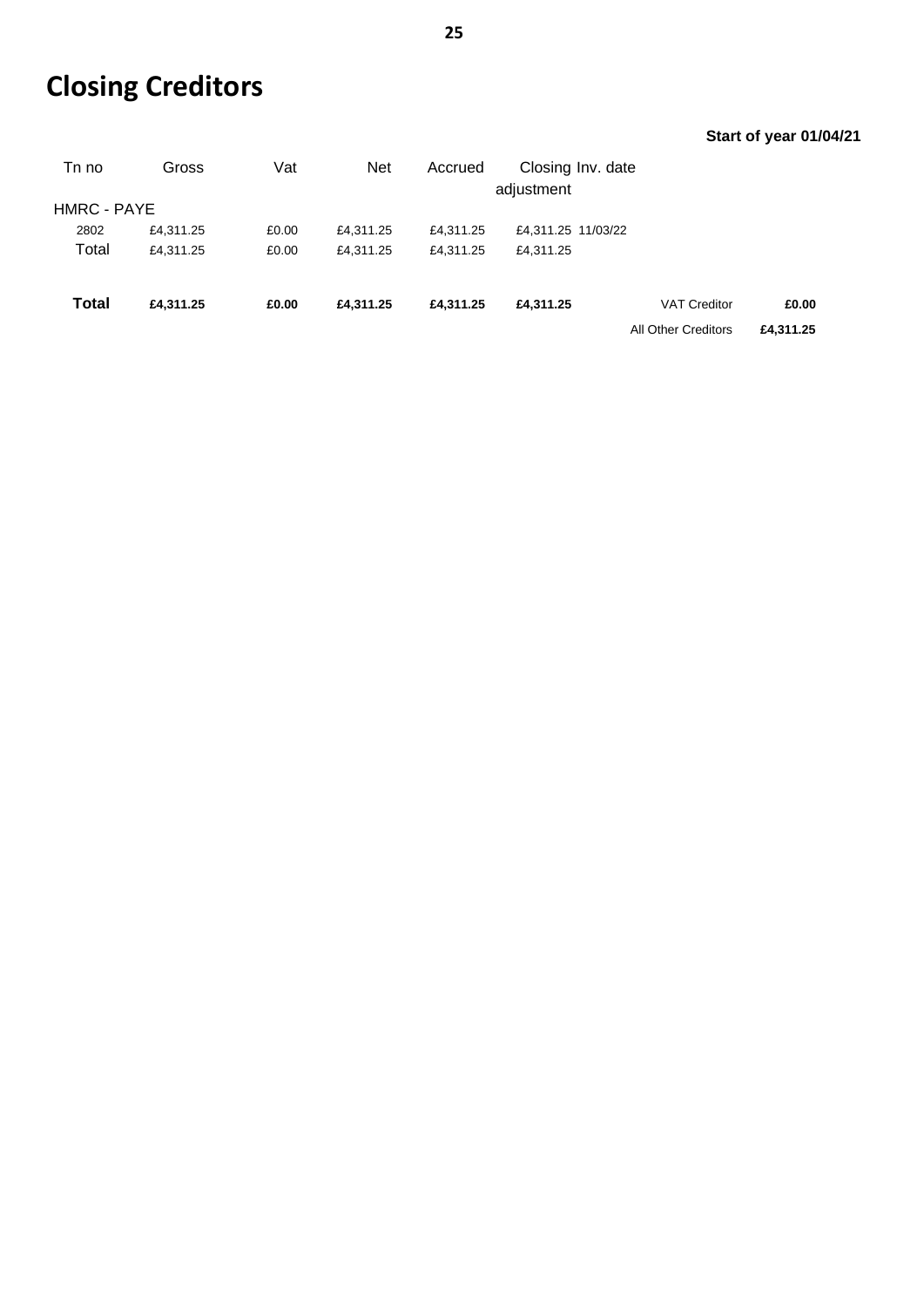# **Opening Debtors**

|              |                                       |       |            |            |            |                   | Start of year 01/04/21 |
|--------------|---------------------------------------|-------|------------|------------|------------|-------------------|------------------------|
| Tn no        | Gross                                 | Vat   | Net        | Accrued    | adjustment | Opening Inv. date |                        |
|              | <b>Buckinghamshire County Council</b> |       |            |            |            |                   |                        |
| 163          | £75.00                                | £0.00 | £75.00     | £75.00     | £75.00     | 12/11/20          |                        |
| Total        | £75.00                                | £0.00 | £75.00     | £75.00     | £75.00     |                   |                        |
|              | Cheque and bank transfers received    |       |            |            |            |                   |                        |
| 247          | £8.82                                 | £1.47 | £7.35      | £7.35      | £7.35      | 09/02/21          |                        |
| Total        | £8.82                                 | £1.47 | £7.35      | £7.35      | £7.35      |                   |                        |
| Grundon      |                                       |       |            |            |            |                   |                        |
| 317          | £36,000.00                            | £0.00 | £36,000.00 | £36,000.00 | £36,000.00 | 31/03/21          |                        |
| Total        | £36,000.00                            | £0.00 | £36,000.00 | £36,000.00 | £36,000.00 |                   |                        |
| HMRC (VAT)   |                                       |       |            |            |            |                   |                        |
| 319          | £2,055.89                             | £0.00 | £2,055.89  | £2,055.89  | £2,055.89  | 31/03/21          |                        |
| 318          | £1,230.42                             | £0.00 | £1,230.42  | £1,230.42  | £1,230.42  | 31/03/21          |                        |
| Total        | £3,286.31                             | £0.00 | £3,286.31  | £3,286.31  | £3,286.31  |                   |                        |
| <b>Total</b> | £39,370.13                            | £1.47 | £39,368.66 | 39368.66   | £39,368.66 | VAT Debtor        | £3,286.31              |
|              |                                       |       |            |            |            | All Other Debtors | £36,082.35             |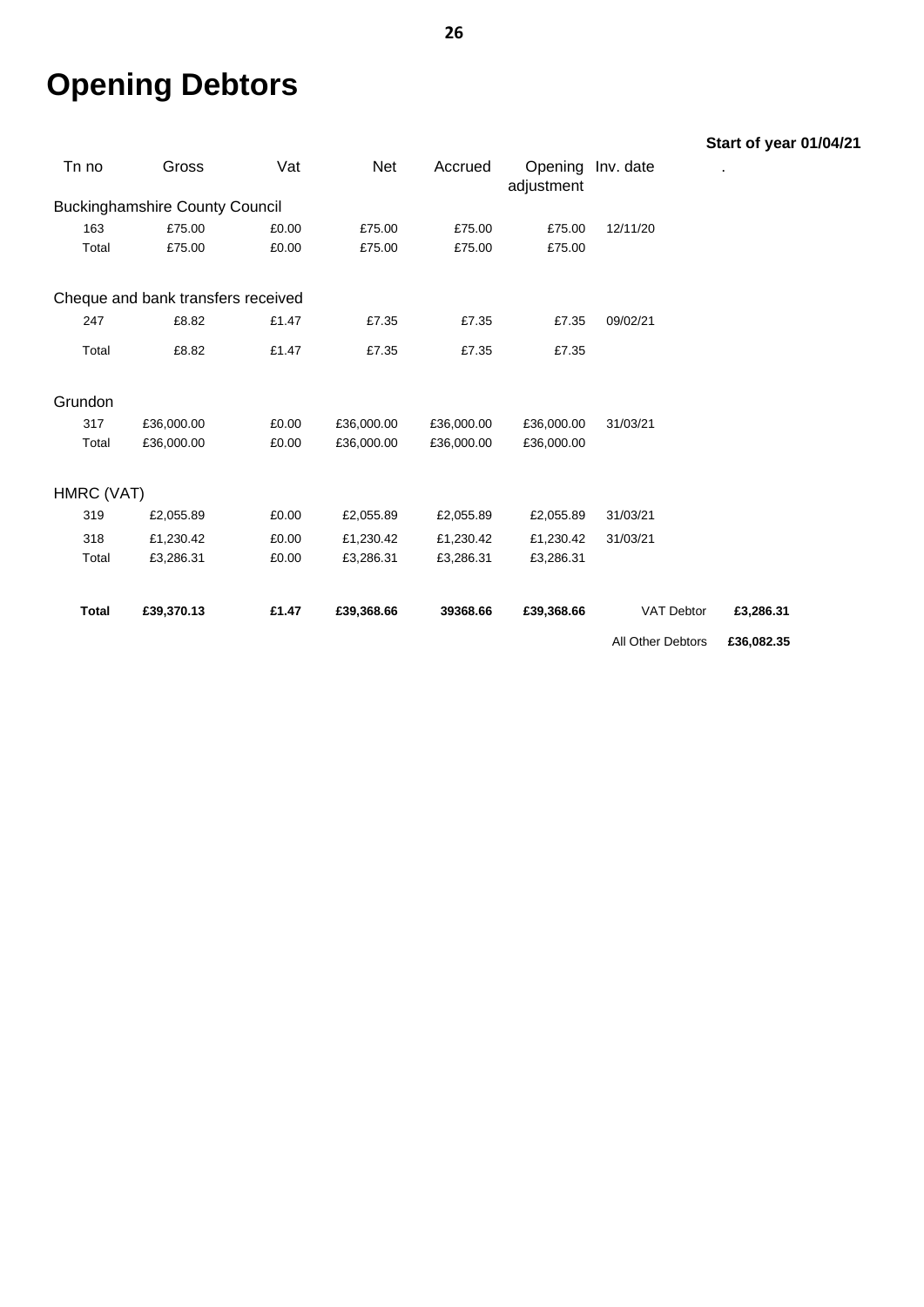# **Closing Debtors**

**Start of year 01/04/21**

| Tn no              | Gross                                 | Vat   | Net        | Accrued    | adjustment          |                  | Closing Inv. date Invoice no. |                             | Details               |
|--------------------|---------------------------------------|-------|------------|------------|---------------------|------------------|-------------------------------|-----------------------------|-----------------------|
|                    | <b>Buckinghamshire Business First</b> |       |            |            |                     |                  |                               |                             |                       |
| 600                | £20.57                                | £0.00 | £20.57     | £20.57     |                     | £20.57 22/03/22  | 2021-67                       | Hub Hire                    |                       |
| Total              | £20.57                                | £0.00 | £20.57     | £20.57     | £20.57              |                  |                               |                             |                       |
|                    | <b>Buckinghamshire County Council</b> |       |            |            |                     |                  |                               |                             |                       |
| 586                | £11,641.02                            | £0.00 | £11,641.02 | £11,641.02 | £11,641.02 07/02/22 |                  | 2021-57                       | The Ivers Hub               |                       |
| Total              | £11,641.02                            | £0.00 | £11,641.02 | £11,641.02 | £11,641.02          |                  |                               |                             |                       |
|                    | Confidence Through Football           |       |            |            |                     |                  |                               |                             |                       |
| 596                | £96.00                                | £0.00 | £96.00     | £96.00     |                     | £96.00 08/03/22  | 2021-63                       | Pitch Weekend               |                       |
| Total              | £96.00                                | £0.00 | £96.00     | £96.00     | £96.00              |                  |                               |                             |                       |
| Grundon            |                                       |       |            |            |                     |                  |                               |                             |                       |
| 317                | £36,000.00                            | £0.00 | £36,000.00 | £36,000.00 | £36,000.00 31/03/21 |                  |                               | Iver Rec Path               |                       |
| Total              | £36,000.00                            | £0.00 | £36,000.00 | £36,000.00 | £36,000.00          |                  |                               |                             |                       |
| HMRC (VAT)         |                                       |       |            |            |                     |                  |                               |                             |                       |
| 601                | £20,932.90                            | £0.00 | £20,932.90 | £0.00      | £20,932.90 31/03/22 |                  |                               |                             | VAT refund 01/01/22 - |
| Total              | £20,932.90                            | £0.00 | £20,932.90 | £0.00      | £20,932.90          |                  |                               |                             |                       |
| <b>Iver Scouts</b> |                                       |       |            |            |                     |                  |                               |                             |                       |
| 587                | £374.64                               | £0.00 | £374.64    | £374.64    |                     | £374.64 08/03/22 | 2021-64                       | <b>Electricity Recharge</b> |                       |
| Total              | £374.64                               | £0.00 | £374.64    | £374.64    | £374.64             |                  |                               |                             |                       |
| <b>Total</b>       | £69,065.13                            | £0.00 | £69,065.13 | £48,132.23 | £69,065.13          |                  |                               | <b>VAT Debtor</b>           | £20,932.90            |
|                    |                                       |       |            |            |                     |                  | All Other Debtors             |                             | £48,132.23            |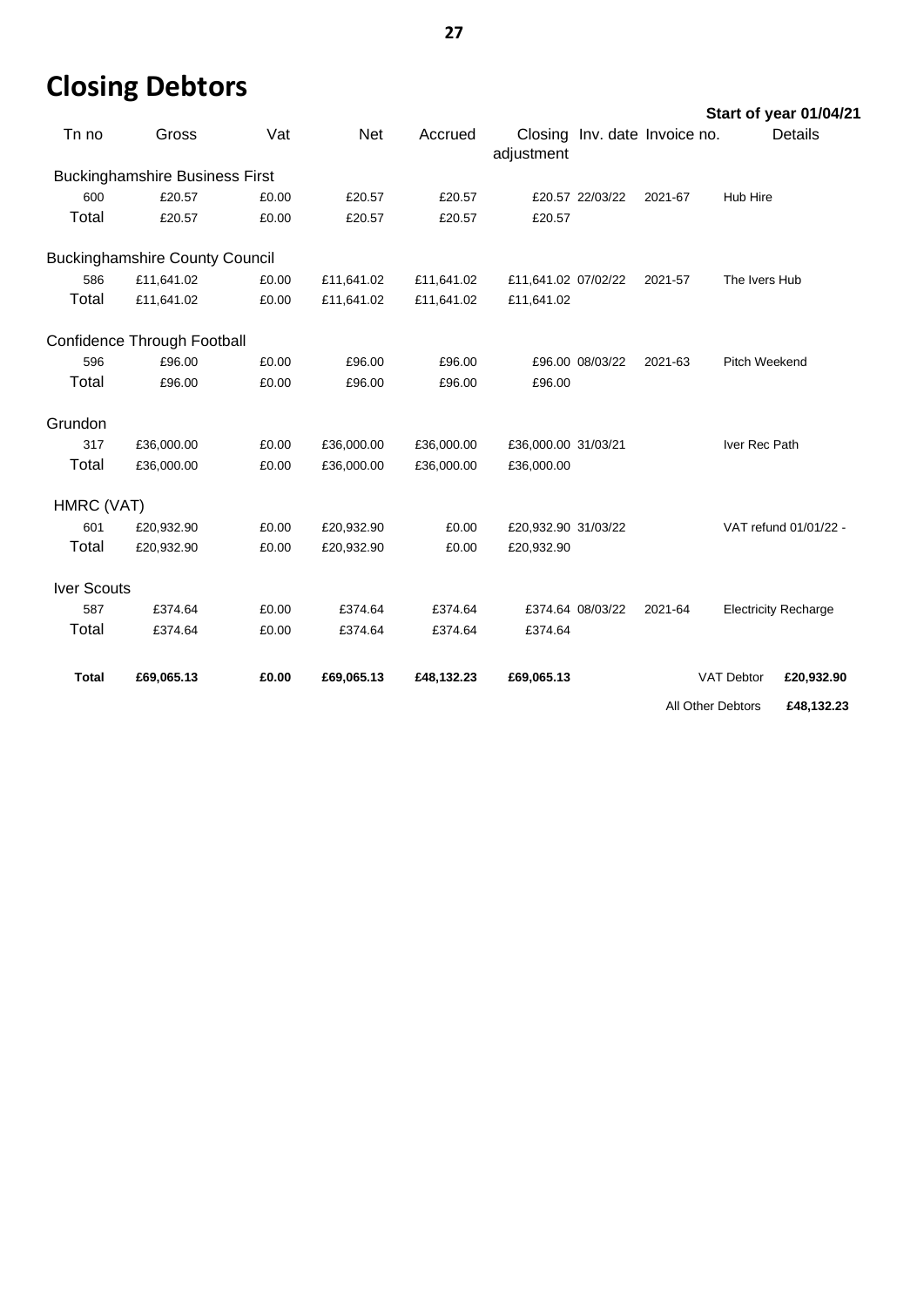## Reserve Movements

Recreation Ground Pitch Work £1,500.00 Start of year value £1,500.00 Current value Property Upgrade £2,000.00 Start of year value 28/09/21 -£1,000.00 51 : To General Fund, Minute 155/21 £1,000.00 Current value Play Equipment £5,000.00 Start of year value £5,000.00 Current value Green Spaces £10,500.00 Start of year value 21/12/21 -£8,000.00 67 : To Mud Wharf Pennywort removal, requested to set up separate EMR by £2,500.00 Current value Grounds Maintenance £2,500.00 Start of year value £2,500.00 Current value Grounds Maintenance van £40,000.00 Start of year value 14/04/21 -£33,476.23 36 : Expenditure transaction 2146, purchase 2 new vehicles 14/04/21 - FE530.00 69 : Expenditure transaction 2146, purchase 2 new vehicles - road tax 14/04/21 - E110.00 70 : Expenditure transaction 2146, purchase 2 new vehicles - registration fee £5,883.77 Current value Highways Project £5,584.00 Start of year value £5,584.00 Current value Iver Heath Recreation Ground Play Area £3,500.01 Start of year value £3,500.01 Current value Iver Heath Pavilion Refurbishment £1,500.00 Start of year value 28/09/21 -£1,500.00 50 : To General Fund, Minute 155/21 £0.00 Current value Neighbourhood Planning £5,000.00 Start of year value 21/05/21 -£3,629.17 53 : Expenditure transaction 2214, 25/06/21 -£550.00 63 : Expenditure transaction 2285, 24/12/21 £5,000.00 68 : From General Fund, Min 393/21 £5,820.83 Current value

**28**

**Start of year 01/04/21**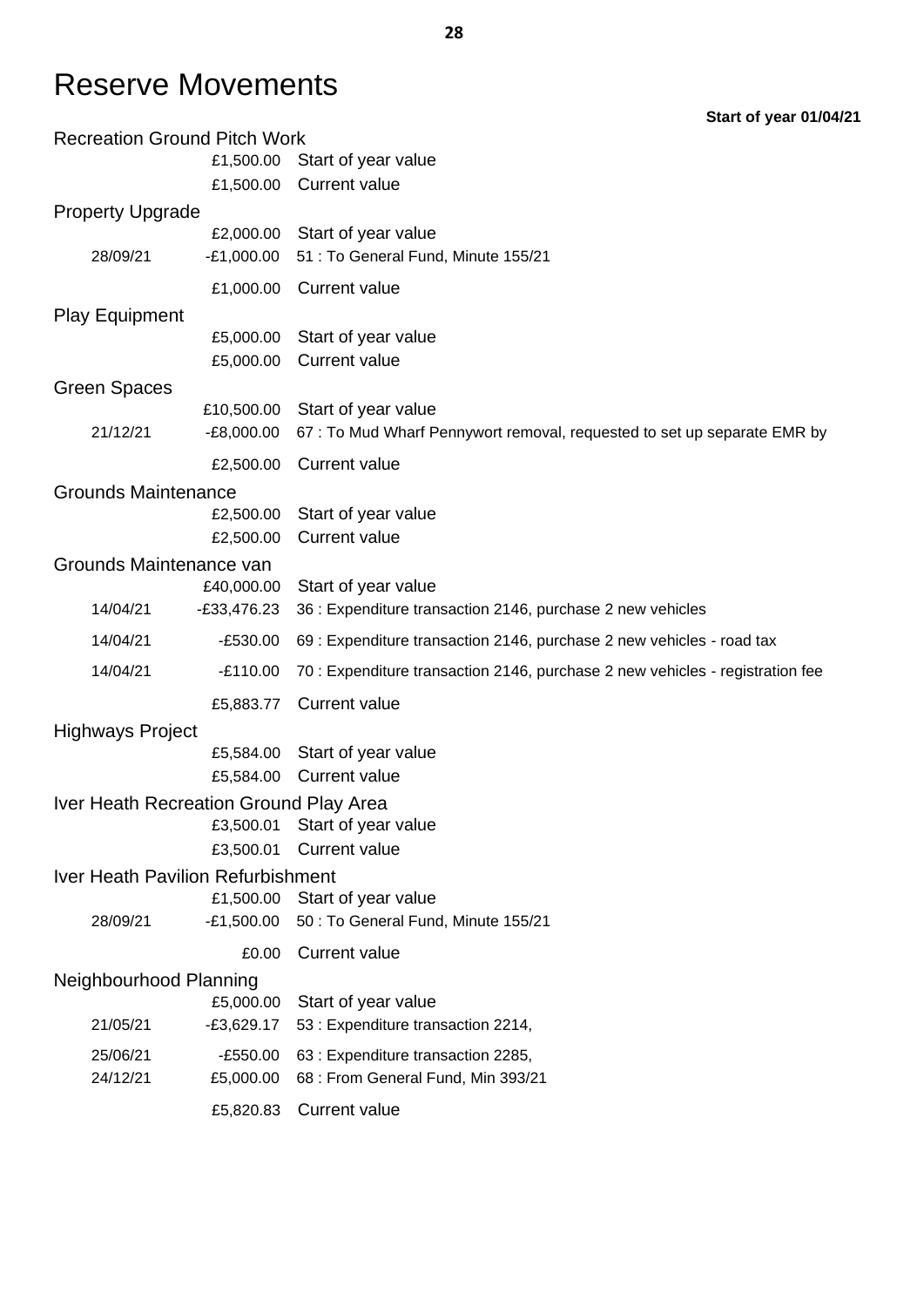| Office and Hub Equipment     |                        |                                                                          |
|------------------------------|------------------------|--------------------------------------------------------------------------|
|                              | £2,700.00              | Start of year value                                                      |
|                              | £2,700.00              | <b>Current value</b>                                                     |
| Tractor                      |                        |                                                                          |
|                              | £5,000.00              | Start of year value                                                      |
|                              | £5,000.00              | <b>Current value</b>                                                     |
| <b>Stitch and Knit</b>       |                        |                                                                          |
|                              | £500.00                | Start of year value                                                      |
|                              | £500.00                | <b>Current value</b>                                                     |
| Iver Heath Rec LHR funding   | £0.00                  | Start of year value                                                      |
|                              | £0.00                  | <b>Current value</b>                                                     |
| Seniors Coffee mornings      |                        |                                                                          |
|                              | £2,203.00              | Start of year value                                                      |
| 29/10/21                     | £18.00                 | 77 : Income transaction 492,                                             |
| 29/10/21                     | £22.00                 | 76 : Income transaction 418,                                             |
| 03/12/21                     | $-£32.92$              | 87 : Expenditure transaction 2602,                                       |
| 07/12/21                     | £130.00                | 79 : Income transaction 533,                                             |
| 07/12/21                     | £19.00                 | 78 : Income transaction 532,                                             |
| 09/12/21                     | $-£37.05$              | 88 : Expenditure transaction 2618,                                       |
| 15/12/21                     | $-£0.65$               | 89 : Expenditure transaction 2626,                                       |
| 15/12/21                     | $-£40.45$              | 91 : Expenditure transaction 2626,                                       |
| 24/12/21                     | $-£41.45$              | 92 : Expenditure transaction 2631,                                       |
| 19/01/22                     | $-E420.00$             | 93 : Expenditure transaction 2669,                                       |
| 04/03/22                     | $-£15.00$              | 94 : Expenditure transaction 2760,                                       |
| 04/03/22                     | $-£31.67$              | 95 : Expenditure transaction 2760,                                       |
| 17/03/22                     | £15.00                 | 81 : Income transaction 567,                                             |
| 17/03/22                     | £17.30                 | 82 : Income transaction 585,                                             |
| 17/03/22                     | £13.48                 | 80 : Income transaction 557,                                             |
|                              | £1,818.59              | <b>Current value</b>                                                     |
| <b>General Reserves</b>      |                        |                                                                          |
|                              | £60,000.00             | Start of year value                                                      |
|                              | £60,000.00             | <b>Current value</b>                                                     |
| Bench and cycle rack Chquers |                        |                                                                          |
|                              | £5,000.00<br>£5,000.00 | Start of year value<br><b>Current value</b>                              |
|                              |                        |                                                                          |
|                              | £5,000.00              | Churchyard push/pull testing and essential repais<br>Start of year value |
| 24/09/21                     | $-E4,290.00$           | 59 : Expenditure transaction 2452,                                       |
|                              | £710.00                | <b>Current value</b>                                                     |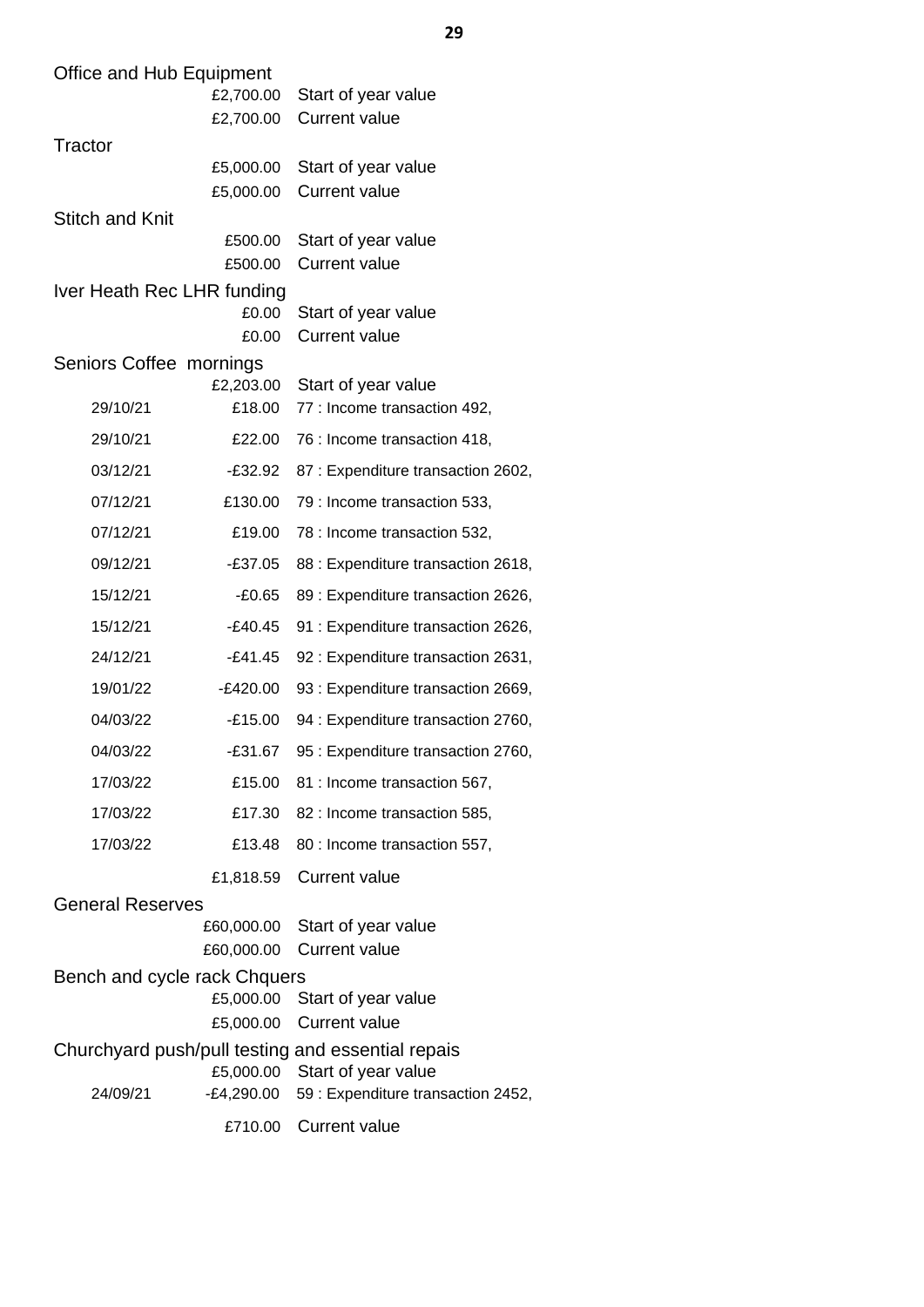| churchyard fencing        |                                           |                                                                                                  |
|---------------------------|-------------------------------------------|--------------------------------------------------------------------------------------------------|
| 24/09/21                  | £2,000.00<br>$-E2,000.00$                 | Start of year value<br>52 : Expenditure transaction 2455, to be funded through EMR               |
|                           | £0.00                                     | <b>Current value</b>                                                                             |
| <b>Elections</b>          |                                           |                                                                                                  |
| 20/10/21                  | £33,185.00<br>$-E11,346.00$               | Start of year value<br>58 : Expenditure transaction 2506,                                        |
|                           | £21,839.00                                | <b>Current value</b>                                                                             |
| <b>Allotment Deposits</b> |                                           |                                                                                                  |
| 03/08/21                  | £360.00<br>£45.00                         | Start of year value<br>44 : Income transaction 386, Allotment Deposit                            |
| 06/08/21                  | £45.00                                    | 42 : Income transaction 391, Allotment Deposit                                                   |
| 13/10/21                  | £45.00                                    | 54 : Income transaction 477, Allotment Deposit                                                   |
| 30/11/21                  | £45.00                                    | 64 : Income transaction 526, Allotment Deposit                                                   |
| 07/12/21                  | £45.00                                    | 66 : Income transaction 505, Allotment Deposit                                                   |
| 25/03/22                  | £45.00                                    | 85 : Income transaction 594, Allotment Deposit                                                   |
| 25/03/22                  | £45.00                                    | 83 : Income transaction 592, Allotment Deposit                                                   |
|                           | £675.00                                   | <b>Current value</b>                                                                             |
|                           | Cycle Racks external funding              |                                                                                                  |
|                           |                                           | £3.84 Start of year value                                                                        |
|                           | £3.84                                     | <b>Current value</b>                                                                             |
| <b>CiL Monies</b>         | £0.00                                     | Start of year value                                                                              |
| 20/07/21                  | £4,262.74                                 | 38 : From General Fund, PL/19/3932/FA Pinewood Studios Plot 103                                  |
| 20/07/21                  | £1,790.62                                 | 37 : From General Fund, PL/19/3858/FA Pinewood Studios Plot 104                                  |
|                           |                                           | £6,053.36 Current value                                                                          |
|                           | Professional Advice for Planning          |                                                                                                  |
| 21/09/21                  | £15,000.00                                | £0.00 Start of year value<br>48 : From General Fund, Minute 221/21                               |
|                           |                                           |                                                                                                  |
|                           |                                           | £15,000.00 Current value                                                                         |
|                           | Eradication of Japanese Knotweed<br>£0.00 | Start of year value                                                                              |
| 21/09/21                  | £10,000.00                                | 49 : From General Fund, Min 221/21                                                               |
| 20/10/21                  |                                           | -£1,100.00 56 : Expenditure transaction 2504,                                                    |
| 20/10/21                  | -£2,346.00                                | 57 : Expenditure transaction 2503,                                                               |
|                           | £6,554.00                                 | <b>Current value</b>                                                                             |
|                           | Mud Wharf Pennywort removal               |                                                                                                  |
| 21/12/21                  | £0.00<br>£8,000.00                        | Start of year value<br>67 : From Green Spaces, requested to set up separate EMR by council 20/12 |
|                           | £8,000.00                                 | <b>Current value</b>                                                                             |
|                           | £167,142.40                               | Current Reserves total excluding the General Fund                                                |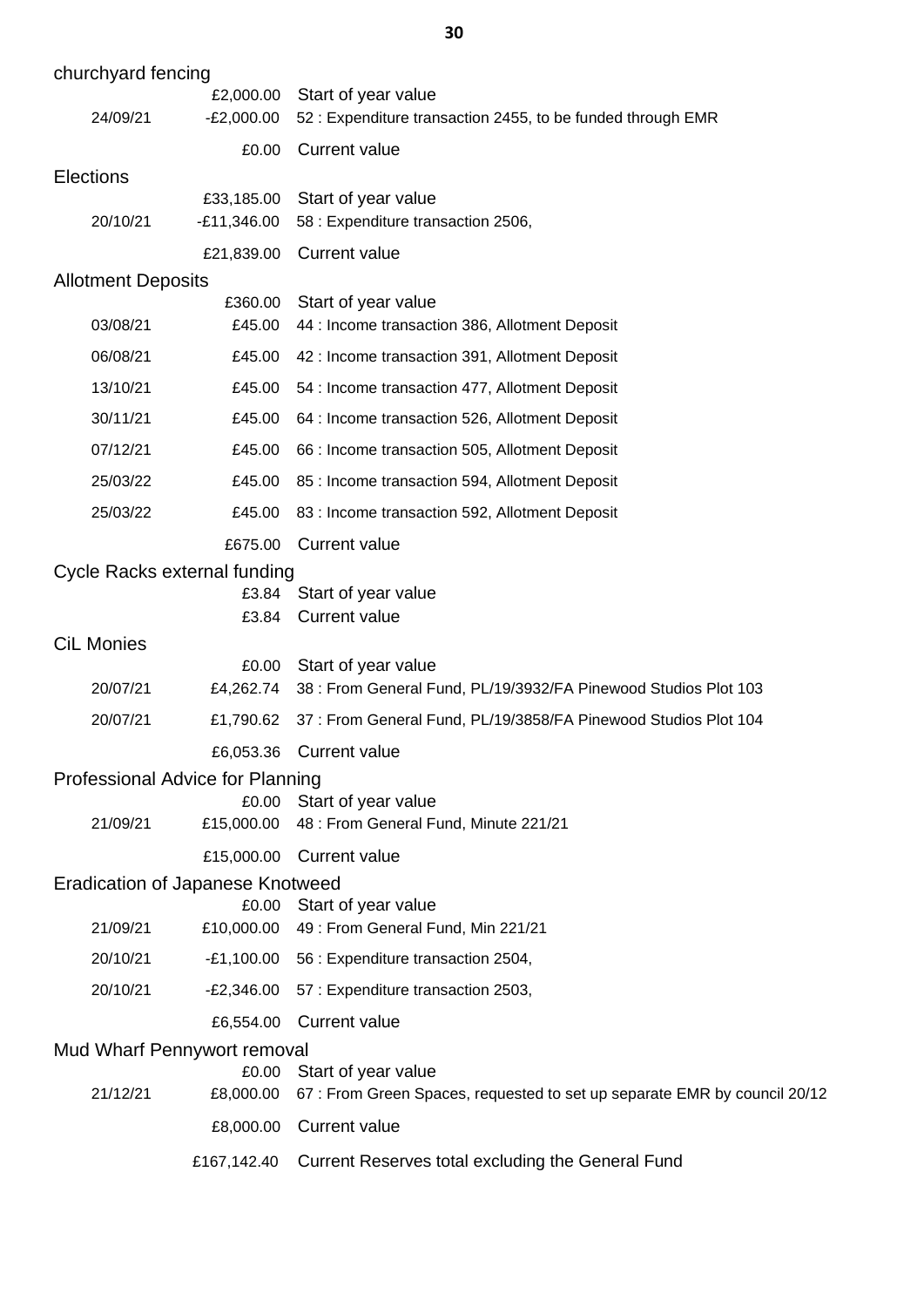| Payment              |       |                  |           |                                          |                                                                                                                                                                                                                                                                  |         |
|----------------------|-------|------------------|-----------|------------------------------------------|------------------------------------------------------------------------------------------------------------------------------------------------------------------------------------------------------------------------------------------------------------------|---------|
| Reference Paid date  | Tn no |                  | Net Cttee | <b>Details</b>                           |                                                                                                                                                                                                                                                                  | Heading |
| DD210401BC 01/04/21  | 2128  | £621.50 F&E      |           | <b>Buckinghamshire County</b><br>Council | Business Rates 45B High Street                                                                                                                                                                                                                                   | 6100/2  |
| FPS210409ED 09/04/21 | 2135  | £1,350.00 Counc  |           | Edge IT Systems                          | Migration from Xero to Edge in preparation for 6615/1<br>Year End                                                                                                                                                                                                |         |
| FPS210414HM 14/04/21 | 2146  | £34,116.23       |           | Hamble Motors Ltd                        | 2 no. Peugeot Expert S Standard Length BHDi 8100/5<br>100ps Euro 6.2 in Bianca White.<br>Each with towbar and electrics<br>Interior wood lining<br>Amber roof beacon and Chapter 8 Chevron<br>Marking<br>12 months road tax<br>Government first registration fee |         |
|                      |       |                  |           |                                          | Supply and delivery of 2 vehicles and<br>collection of 1 vehicle OV09 LSE (projected<br>value to be paid by Hamble Motors £1600<br>subject to condition)                                                                                                         |         |
| FPS210414FS 14/04/21 | 2147  | £540.00 Counc    |           | <b>Fitz Solicitors</b>                   | Legal fees for reviewing draft entry licence                                                                                                                                                                                                                     | 6615/1  |
| FPS210414FZ 14/04/21 | 2148  | £1,500.00 Counc  |           | <b>Fitz Solicitors</b>                   | Legal fees for drafting Scout Association lease 6615/1                                                                                                                                                                                                           |         |
| DD210419CR 19/04/21  | 2157  | £503.96 F&E      |           | Crown Gas & Power                        | Gas 45B High Street                                                                                                                                                                                                                                              | 7201/16 |
| FPS210420PA 20/04/21 | 2139  | £12,576.99 Counc |           | Payroll                                  | Apr Payroll                                                                                                                                                                                                                                                      | 6000/1  |
| FPS210426IN 26/04/21 | 2153  | £502.68          |           | Inetex                                   | IT Support - Feb 21                                                                                                                                                                                                                                              | 6200/2  |
| FPS210427HM 27/04/21 | 2094  | £4,309.86        |           | HMRC - PAYE                              | Mar Payroll                                                                                                                                                                                                                                                      | 6001/3  |
| FPS210427BP 27/04/21 | 2138  | £5,335.68        |           | <b>Buckinghamshire County</b><br>Council | Apr Pension                                                                                                                                                                                                                                                      | 6002/3  |
| DD210504BC 04/05/21  | 2131  | £624.00 F&E      |           | <b>Buckinghamshire County</b><br>Council | Business Rates 45B High Street                                                                                                                                                                                                                                   | 6100/2  |
| FPS210520PR 20/05/21 | 2202  | £13,660.27 Counc |           | Payroll                                  | May Payroll                                                                                                                                                                                                                                                      | 6000/1  |
| FPS210521HM 21/05/21 | 2137  | £2,958.73        |           | <b>HMRC - PAYE</b>                       | Apr Payroll                                                                                                                                                                                                                                                      | 6001/3  |
| FPS210521BL 21/05/21 | 2194  | £1,202.10 Counc  |           | Bryan Lecoche Ltd                        | Eviction of Trespassers from Iver Recreation 6615/1<br>Ground on 29/04/21                                                                                                                                                                                        |         |
| FPS210521RT 21/05/21 | 2197  | £826.28          |           | <b>Rigby Taylor</b>                      | Supply of:                                                                                                                                                                                                                                                       | 8532/1  |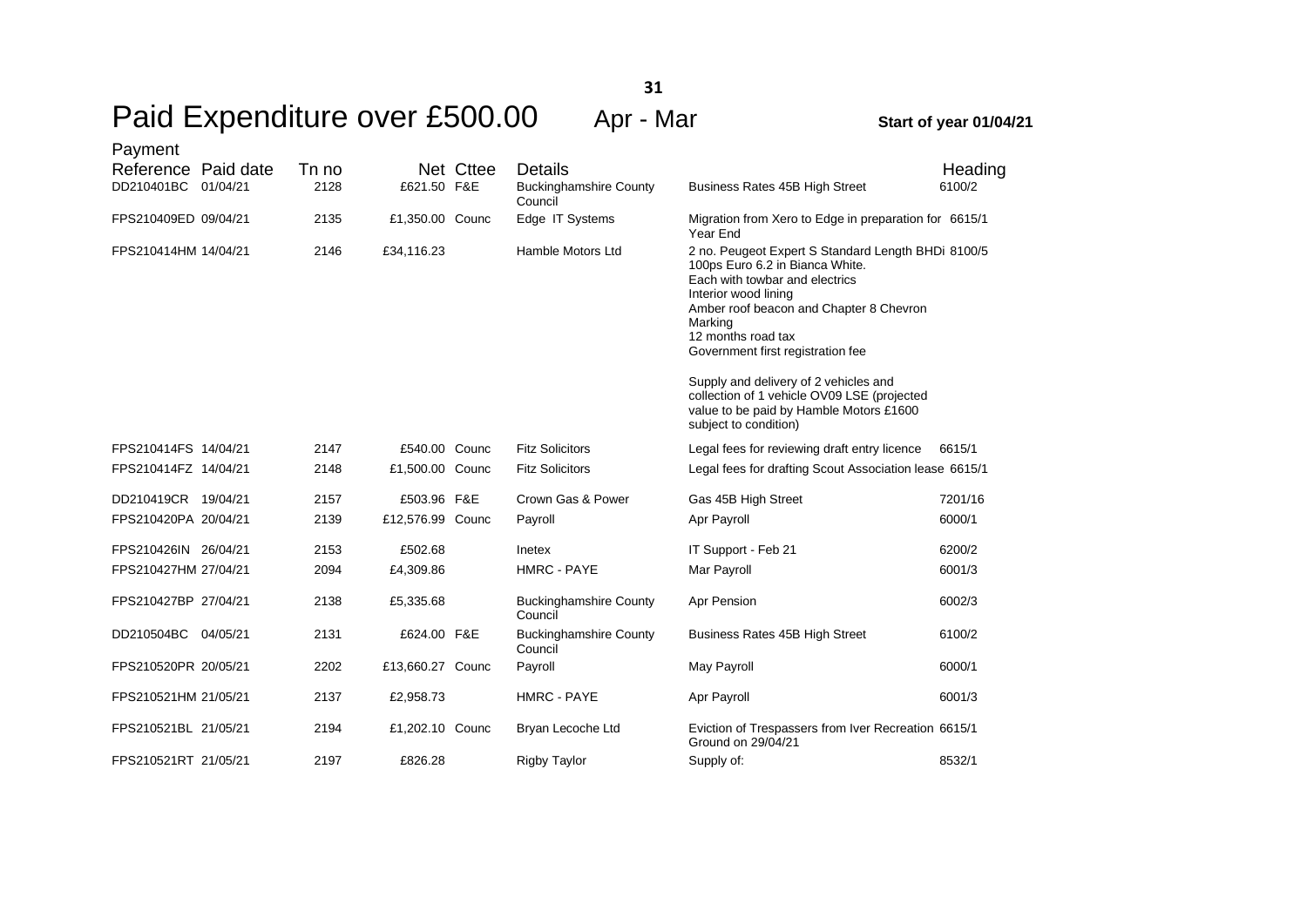| Payment              |       |                  |           |                                             |                                                                                                                    |         |
|----------------------|-------|------------------|-----------|---------------------------------------------|--------------------------------------------------------------------------------------------------------------------|---------|
| Reference Paid date  | Tn no |                  | Net Cttee | <b>Details</b>                              |                                                                                                                    | Heading |
| FPS210521SS 21/05/21 | 2201  | £3,490.85        |           | <b>SSE Southern Electric</b>                | Street Lighting - Apr & May                                                                                        | 8530/1  |
| FPS210521BP 21/05/21 | 2203  | £5,876.96        |           | <b>Buckinghamshire County</b><br>Council    | May Pension                                                                                                        | 6002/3  |
| FPS210521OH 21/05/21 | 2214  | £3.629.17 Counc  |           | Oneill Homer                                | Neighbourhood Plan to review consultation<br>responses, amendments to Plan and Policies<br>and landscape appraisal | 6630    |
| DD210521PW 21/05/21  | 2218  | £7.864.00 F&E    |           | <b>PWLB</b>                                 | Loan Repayment Jubilee Pavilion                                                                                    | 7612    |
| DD210601BC 01/06/21  | 2167  | £624.00 F&E      |           | <b>Buckinghamshire County</b><br>Council    | Business Rates 45B High Street                                                                                     | 6100/2  |
| FPS210604IB 04/06/21 | 2224  | £3,283.37        |           | <b>BHIB Councils Insurance</b>              | Annual Motor Insurance                                                                                             | 6605    |
| FPS210604BH 04/06/21 | 2225  | £6,653.27        |           | <b>BHIB Councils Insurance</b>              | Annual Insurance                                                                                                   | 6605    |
| FPS210615HT 15/06/21 | 2242  | £750.00 OS&H     |           | <b>Heritage Tree Services</b>               | Tree work at Iver Recreation Ground as per<br>Quote No: 02637                                                      | 7833    |
|                      |       |                  |           |                                             | £750.00 ex VAT                                                                                                     |         |
| FPS210618HM 18/06/21 | 2204  | £3,489.26        |           | HMRC - PAYE                                 | May PAYE                                                                                                           | 6001/3  |
| FPS210618PR 18/06/21 | 2254  | £12,576.19 Counc |           | Payroll                                     | Jun Payroll                                                                                                        | 6000/1  |
| FPS210618BC 18/06/21 | 2256  | £5,335.68        |           | <b>Buckinghamshire County</b><br>Council    | Jun Pension                                                                                                        | 6002/3  |
| FPS210621IT 21/06/21 | 2265  | £1,725.00 Counc  |           | Inetex                                      | Migration to new domain name and setup and 6200/2<br>support for new councillors                                   |         |
| CARD210624C 24/06/21 | 2280  | £724.97 Counc    |           | Costco                                      | 3 x ipads                                                                                                          | 6200/3  |
| FPS210625OH 25/06/21 | 2285  | £550.00 Counc    |           | Oneill Homer                                | Neighbourhood Plan Reg 14 Briefing Session 8999<br>with councillors and public                                     |         |
| DD210701BC 01/07/21  | 2305  | £624.00 F&E      |           | <b>Buckinghamshire County</b><br>Council    | Business Rates 45B High Street                                                                                     | 7100/16 |
| FPS210702WF 02/07/21 | 2289  | £6,331.70        |           | <b>Window Flowers</b>                       | <b>Hanging Baskets</b>                                                                                             | 6500/2  |
| FPS210702GB 02/07/21 | 2294  | £520.00          |           | Golden Berry Maintenance Ltd Cleaning - May |                                                                                                                    | 7940/16 |
| DD210707AS 07/07/21  | 2312  | £533.45 Counc    |           | All Star                                    | Fuel                                                                                                               | 8100/1  |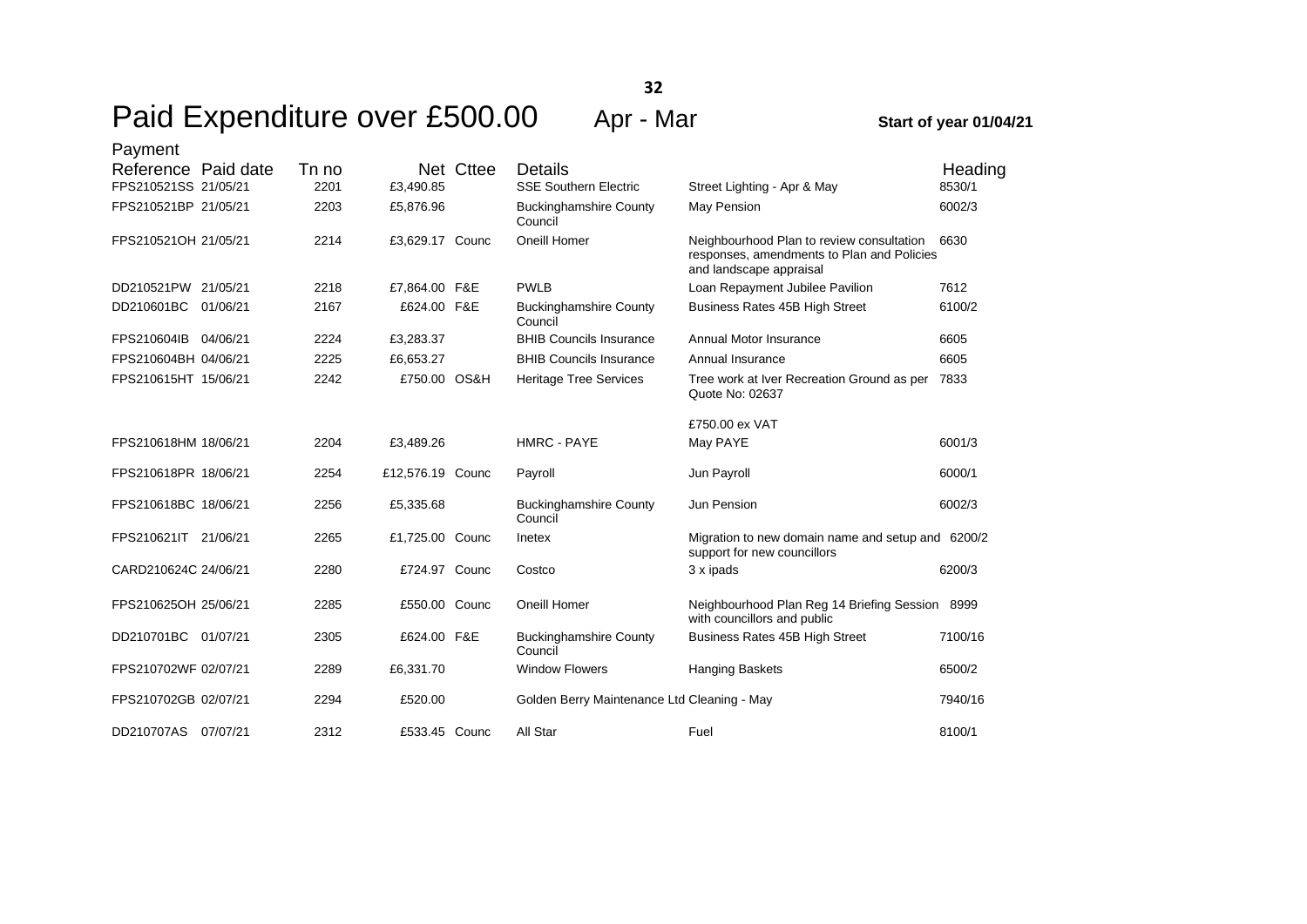| Payment<br>Reference Paid date |          | Tn no |                  | Net Cttee | Details                                     |                                                                                                                                  | Heading |
|--------------------------------|----------|-------|------------------|-----------|---------------------------------------------|----------------------------------------------------------------------------------------------------------------------------------|---------|
| FPS210720HM 20/07/21           |          | 2255  | £3,968.47        |           | <b>HMRC - PAYE</b>                          | Jun PAYE                                                                                                                         | 6000/2  |
| FPS210720PA 20/07/21           |          | 2309  | £12,596.66 Counc |           | Payroll                                     | Jul Payroll                                                                                                                      | 6000/1  |
| FPS210720PE 20/07/21           |          | 2310  | £5,345.94        |           | <b>Buckinghamshire County</b><br>Council    | Jul Pension                                                                                                                      | 6000/3  |
| FPS230721FH 23/07/21           |          | 2328  | £2,325.00 F&E    |           | Furlong and Higgs                           | To install corridor fire door and frame at 45B 8400<br>High Street - E6930BH/lo                                                  |         |
| FPS210723NS 23/07/21           |          | 2334  | £546.30 F&E      |           | Nationwide Fire and Security<br>UK Ltd      | One-Year maintenance (Bronze) of fire and 7107/16<br>intruder alarm systems at the Parish Council's<br>offices, 45b High Street. |         |
| FPS210723NW 23/07/21           |          | 2335  | £667.30 F&E      |           | Nationwide Fire and Security<br>UK Ltd      | One-Year maintenance (Bronze) of fire and 7107/1<br>intruder alarm systems at the Jubilee Pavilion<br>and the Workshop           |         |
| FPS210723EC 23/07/21           |          | 2337  | £1,006.01 OS&H   |           | <b>SSE Enterprise Contracting</b>           | Maintenance in Contract - Jun                                                                                                    | 8530/2  |
| PFS210802SS 02/08/21           |          | 2342  | £880.65          |           | <b>SSE Southern Electric</b>                | Iver Recreation Ground Q1                                                                                                        | 7203/5  |
| DD210802BC                     | 02/08/21 | 2363  | £624.00 F&E      |           | <b>Buckinghamshire County</b><br>Council    | Business Rates 45B High Street                                                                                                   | 7100/16 |
| DD210804PW                     | 04/08/21 | 2313  | £13,631.50       |           | <b>PWLB</b>                                 | Loan Repayment 45B High Street                                                                                                   | 6112/2  |
| FPS210809ET 09/08/21           |          | 2347  | £1,006.01        | OS&H      | <b>SSE Enterprise Contracting</b>           | Maintenance in Contract - Jul                                                                                                    | 8530/2  |
| FPS210809FT 09/08/21           |          | 2358  | £2,250.00 Counc  |           | <b>Forward Trust</b>                        | 1 x grounds team operative for labour                                                                                            | 6000/1  |
| FPS210813SS 13/08/21           |          | 2343  | £1,047.18 F&E    |           | <b>SSE Southern Electric</b>                | Iver Recreation Ground Q2                                                                                                        | 7203/5  |
| FPS210813GE 13/08/21           |          | 2349  | £2,639.98 Counc  |           | George Browns                               | 2 x Stihl Brushcutter Cordless Strimmer with 8200/2<br>battery backpack, battery, support cushion<br>and weight kits.            |         |
| FPS210813GO 13/08/21           |          | 2368  | £680.00          |           | Golden Berry Maintenance Ltd Cleaning - Jul |                                                                                                                                  | 7940/16 |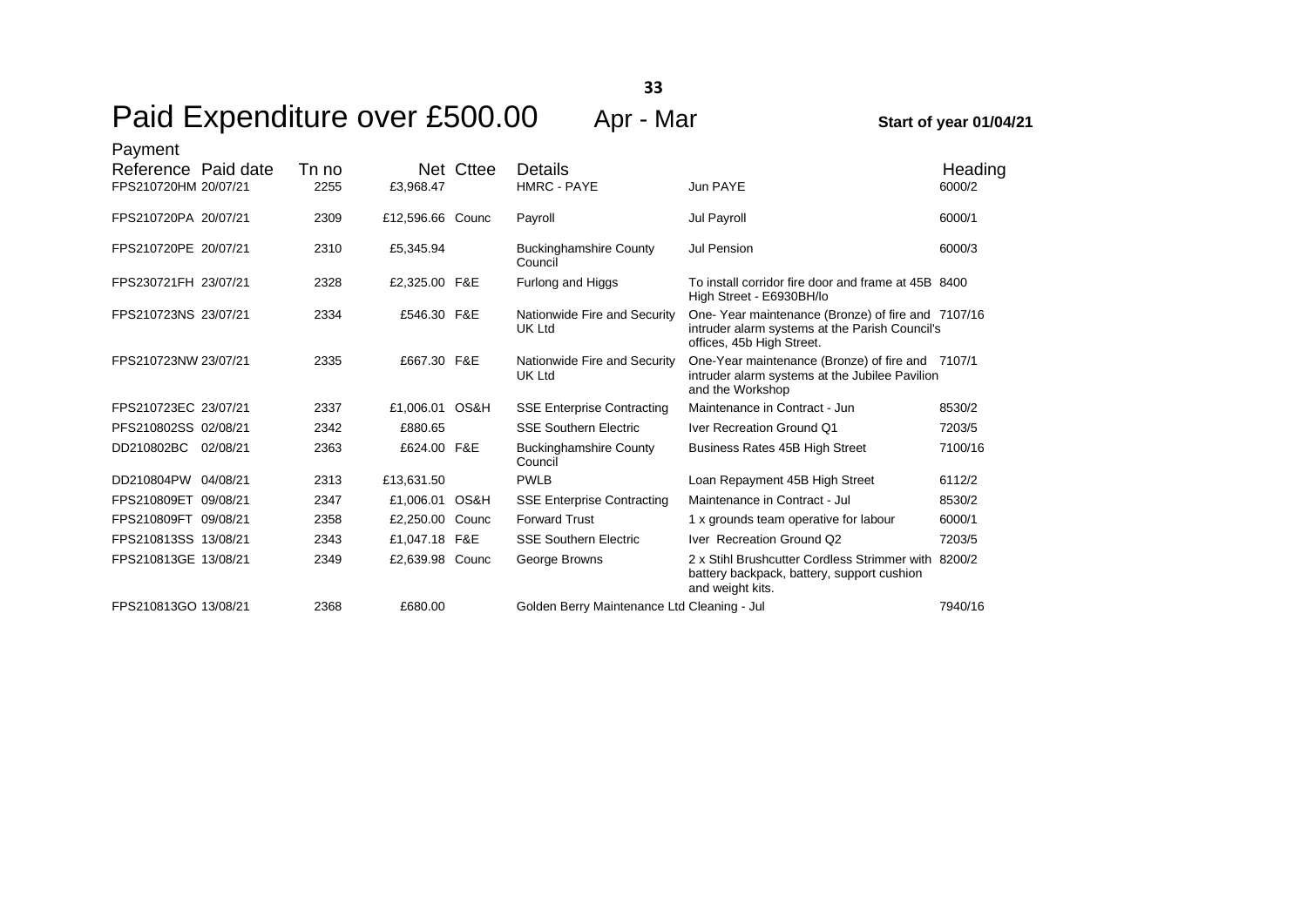| Payment<br>Reference Paid date | Tn no |                  | Net Cttee | Details                                       |                                                                                                                                                                                                                                                                                                                                                                                                                             | Heading |
|--------------------------------|-------|------------------|-----------|-----------------------------------------------|-----------------------------------------------------------------------------------------------------------------------------------------------------------------------------------------------------------------------------------------------------------------------------------------------------------------------------------------------------------------------------------------------------------------------------|---------|
| FPS210813WH 13/08/21           | 2378  | £850.00 Counc    |           | <b>Wellers Hedley</b>                         | General Advice for Iver Heath Recreation<br>Ground:                                                                                                                                                                                                                                                                                                                                                                         | 6615/1  |
|                                |       |                  |           |                                               | 1. Legal position of the land-ownership and<br>current set up<br>2. Ownership of assets<br>3. Advice on the existing lease from Fields in<br>trust to the council<br>4. Advice on possible structures enabling the<br>council to run and manage the recreation<br>ground as part of their existing accounts and<br>continue the existing charity to enable<br>funding-lease, management agreement or<br>alternative options |         |
| FPS210816HM 16/08/21           | 2308  | £4,564.32        |           | HMRC - PAYE                                   | Jul PAYE                                                                                                                                                                                                                                                                                                                                                                                                                    | 6000/2  |
| FPS210816PF 16/08/21           | 2370  | £4,903.23        |           | <b>Buckinghamshire County</b><br>Council      | Aug Pension                                                                                                                                                                                                                                                                                                                                                                                                                 | 6000/3  |
| FPS210820PR 20/08/21           | 2372  | £11,418.08 Counc |           | Payroll                                       | Aug Payroll                                                                                                                                                                                                                                                                                                                                                                                                                 | 6000/1  |
| FPS210824FT 24/08/21           | 2392  | £2,250.00 OS&H   |           | <b>Forward Trust</b>                          | Supply of Seasonal Resource for grounds<br>maintenance from 6th June 2021 - Invoiced<br>across 4 periods at £2,250 ex VAT                                                                                                                                                                                                                                                                                                   | 8800    |
| FPS210824SS 24/08/21           | 2393  | £1,006.01 OS&H   |           | <b>SSE Enterprise Contracting</b>             | Maintenance in Contract - Apr                                                                                                                                                                                                                                                                                                                                                                                               | 8530/2  |
| FPS210824SE 24/08/21           | 2394  | £1,006.01 OS&H   |           | <b>SSE Enterprise Contracting</b>             | Maintenance in Contract - May                                                                                                                                                                                                                                                                                                                                                                                               | 8530/2  |
| DD210901BC 01/09/21            | 2426  | £624.00 F&E      |           | <b>Buckinghamshire County</b><br>Council      | Business Rates 45B High Street                                                                                                                                                                                                                                                                                                                                                                                              | 7100/16 |
| FPS210910NW 10/09/21           | 2402  | £817.00          |           | Nationwide Fire and Security<br><b>UK Ltd</b> | Disabled toilet standalone kit<br>Quote QUO00495                                                                                                                                                                                                                                                                                                                                                                            | 7107/2  |
| FPS210910SS 10/09/21           | 2405  | £824.42 OS&H     |           | <b>SSE Enterprise Contracting</b>             | Parkway to provide single phase unmetered<br>service                                                                                                                                                                                                                                                                                                                                                                        | 8530/3  |
| FPS210910SC 10/09/21           | 2407  | £1,006.01 OS&H   |           | <b>SSE Enterprise Contracting</b>             | Maintenance in Contract - Aug                                                                                                                                                                                                                                                                                                                                                                                               | 8530/2  |
| FPS210910ED 10/09/21           | 2411  | £1,402.40 Counc  |           | Edge IT Systems                               | AdvantEDGE Annual Contract (year 2)<br>3/11/21 - 2/11/22                                                                                                                                                                                                                                                                                                                                                                    | 6200/1  |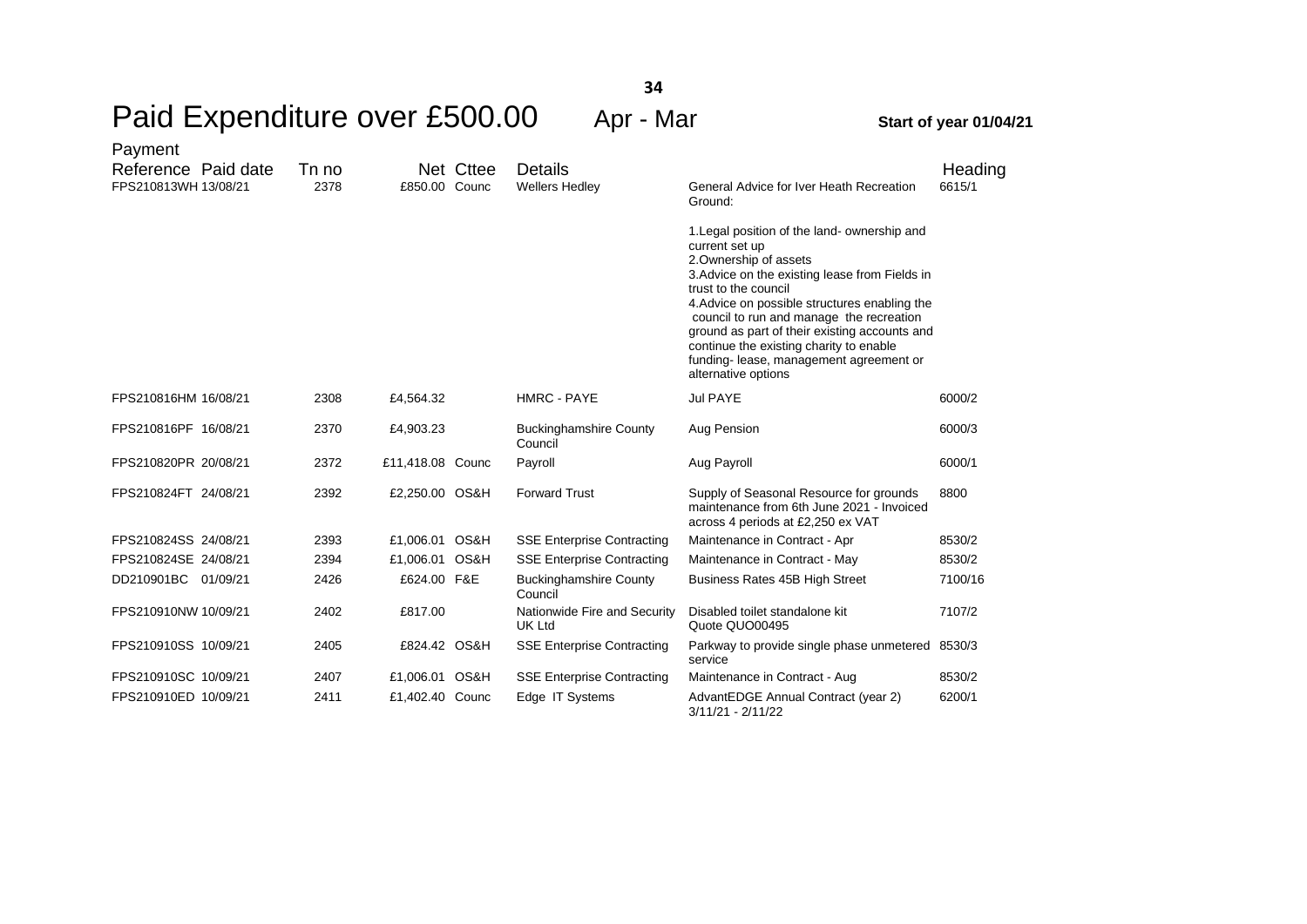| Payment<br>Reference Paid date<br>FPS210910WM10/09/21 | Tn no<br>2412 | £766.65 Counc    | Net Cttee | <b>Details</b><br><b>Wexham Mowers</b>      | Repair to Toro Mower:                                                                                                                                                                                                      | Heading<br>8200/1 |
|-------------------------------------------------------|---------------|------------------|-----------|---------------------------------------------|----------------------------------------------------------------------------------------------------------------------------------------------------------------------------------------------------------------------------|-------------------|
|                                                       |               |                  |           |                                             | Deck Shell £479.00<br><b>Blade £52.19</b><br>Belt £52.19<br>Side chute £31.92<br>L/H hanger £7.64<br>R/H hanger £8.25<br>4 outer rings £49.12<br>15 screws £15.65<br>Labour £76.00<br>cons £2.00<br>Total £757.26 plus vat |                   |
| FPS210910PK 10/09/21                                  | 2415          | £1,600.00 Counc  |           | PKF Littlejohn LLP                          | Review of AGAR for year ended 31/3/21                                                                                                                                                                                      | 6615/1            |
| FPS210910GB 10/09/21                                  | 2420          | £580.00          |           | Golden Berry Maintenance Ltd Cleaning - Aug |                                                                                                                                                                                                                            | 7940/16           |
| FPS210917HM 17/09/21                                  | 2371          | £4,351.74        |           | <b>HMRC - PAYE</b>                          | Aug PAYE                                                                                                                                                                                                                   | 6000/2            |
| FPS210917FT 17/09/21                                  | 2423          | £2,250.00 OS&H   |           | <b>Forward Trust</b>                        | Supply of Seasonal Resource for grounds<br>maintenance from 6th June 2021 - Invoiced<br>across 4 periods at £2,250 ex VAT                                                                                                  | 8800              |
| FPS210917BP 17/09/21                                  | 2446          | £4,903.23        |           | <b>Buckinghamshire County</b><br>Council    | Sep Pension                                                                                                                                                                                                                | 6000/3            |
| FPS210920PA 20/09/21                                  | 2445          | £11,418.08 Counc |           | Payroll                                     | Sep Payroll                                                                                                                                                                                                                | 6000/1            |
| FPS210924BA 24/09/21                                  | 2161          | £1,783.79 Counc  |           | of Local Councils                           | Buckinghamshire Association BALC, NALK and LCR Subscriptions                                                                                                                                                               | 6615/2            |
| FPS210924LT 24/09/21                                  | 2451          | £1,680.00        |           | Lamps and Tubes                             | Christmas Lights 2021                                                                                                                                                                                                      | 6500/1            |
| FPS210924IG 24/09/21                                  | 2452          | £4,290.00 OS&H   |           | Inspired Glass and Stone                    | Churchyard Push / Pull Testing & Essential<br>Safety work - May 2021<br>St Peters Churchyard and Burial Grounds<br>Testing and associated additional costs<br>Estimated cost: £4,177.50                                    | 8997              |
| FPS210924SA 24/09/21                                  | 2455          | £2,994.46 OS&H   |           | Secure A Field                              | Supply and install approx 59 linear Metres of 8532/6<br>new Post & Rail fencing at St Peters<br>Churchyard.<br>£2,994.46 ex VAT                                                                                            |                   |
| FPS210924TI 24/09/21                                  | 2462          | £700.00          |           | Lamps and Tubes                             | Christmas Lights 2021                                                                                                                                                                                                      | 7999              |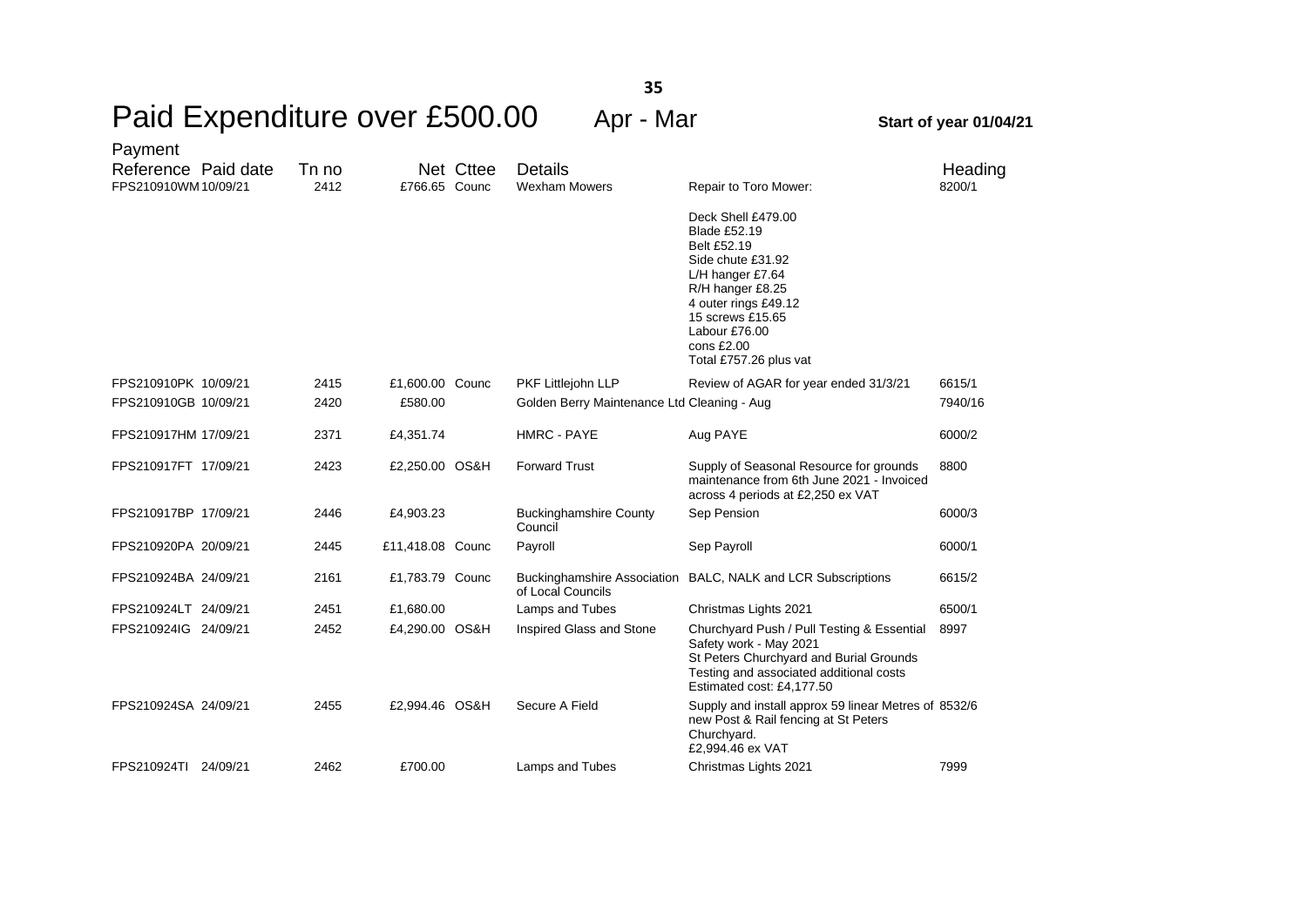| Payment              |       |                  |           |                                          |                                                                                                                                                                     |         |
|----------------------|-------|------------------|-----------|------------------------------------------|---------------------------------------------------------------------------------------------------------------------------------------------------------------------|---------|
| Reference Paid date  | Tn no |                  | Net Cttee | <b>Details</b>                           |                                                                                                                                                                     | Heading |
| FPS210928TA 28/09/21 | 2468  | £676.43          |           | <b>Talking Business</b>                  | Paper and Toner Cartridges                                                                                                                                          | 6640/3  |
| DD211001BC 01/10/21  | 2486  | £624.00 F&E      |           | <b>Buckinghamshire County</b><br>Council | <b>Business Rates 45B High Street</b>                                                                                                                               | 7100/16 |
| FPS211007AU 07/10/21 | 2476  | £1,418.00        |           | Aubergine                                | Annual hosting, domain and support packages 6620/2                                                                                                                  |         |
| FPS211007SS 07/10/21 | 2477  | £734.24 OS&H     |           | <b>SSE Enterprise Contracting</b>        | Repairs Not in Contract - Sep                                                                                                                                       | 8530/3  |
| FPS21107SE 07/10/21  | 2478  | £1,006.01 OS&H   |           | <b>SSE Enterprise Contracting</b>        | Maintenance in Contract - Sep                                                                                                                                       | 8530/2  |
| FPS211007PC 07/10/21 | 2479  | £795.00 OS&H     |           | Premier Clean 2000 Ltd                   | Gaffiti cleaning at Iver Heath Recreation<br>Ground - £795 ex VAT                                                                                                   | 8532/2  |
| FPS211020HM 20/10/21 | 2444  | £4,351.74        |           | HMRC - PAYE                              | Sep PAYE                                                                                                                                                            | 6000/2  |
| FPS211020OH 20/10/21 | 2484  | £2,200.00 Counc  |           | Oneill Homer                             | Neighbourhood Plan Reg 14 4 days review<br>inc. meeting and draft Sub NP                                                                                            | 6630    |
| FPS211020SS 20/10/21 | 2493  | £845.84 OS&H     |           | <b>SSE Enterprise Contracting</b>        | Keenacre, Iver, Bucks                                                                                                                                               | 8530/3  |
|                      |       |                  |           |                                          | To remove and replace existing road lanterns<br>as per Reference: 680555/C001 - 26/01/21                                                                            |         |
| FPS211020JK 20/10/21 | 2503  | £2,346.00 OS&H   |           | Japanese Knotweed Ltd                    | Hardings Row Plan:<br>Deposit for 10 year plan - £2,053.20 inc VAT<br>Brush Cutting to gain access - £462.00 inc<br><b>VAT</b><br>Pin & Tape area - £300.00 inc VAT | 8997    |
| FPS211020JK 20/10/21 | 2504  | £1,100.00 OS&H   |           | Japanese Knotweed Ltd                    | Swan Meadow Plan:<br>Deposit for 10 year plan - £1,080 inc VAT<br>Cutting along pathway - £240.00 inc VAT                                                           | 8997    |
| FPS211020BC 20/10/21 | 2506  | £11,346.00 Counc |           | <b>Buckinghamshire County</b><br>Council | Parish Council Election May 2021                                                                                                                                    | 6600/7  |
| FPS211020PE 20/10/21 | 2511  | £5,875.73        |           | <b>Buckinghamshire County</b><br>Council | <b>Oct Pension</b>                                                                                                                                                  | 6000/3  |
| FPS211020PR 20/10/21 | 2512  | £13,615.84 Counc |           | Payroll                                  | Oct Payroll                                                                                                                                                         | 6000/1  |
| FPS211027SP 27/10/21 | 2492  | £2,933.06        |           | Sutcliffe Play Ltd                       | XZA025 Flexi Net including full assembly.                                                                                                                           | 7900/5  |
| DD211101BC 01/11/21  | 2551  | £624.00 F&E      |           | <b>Buckinghamshire County</b><br>Council | Business Rates 45B High Street                                                                                                                                      | 7100/16 |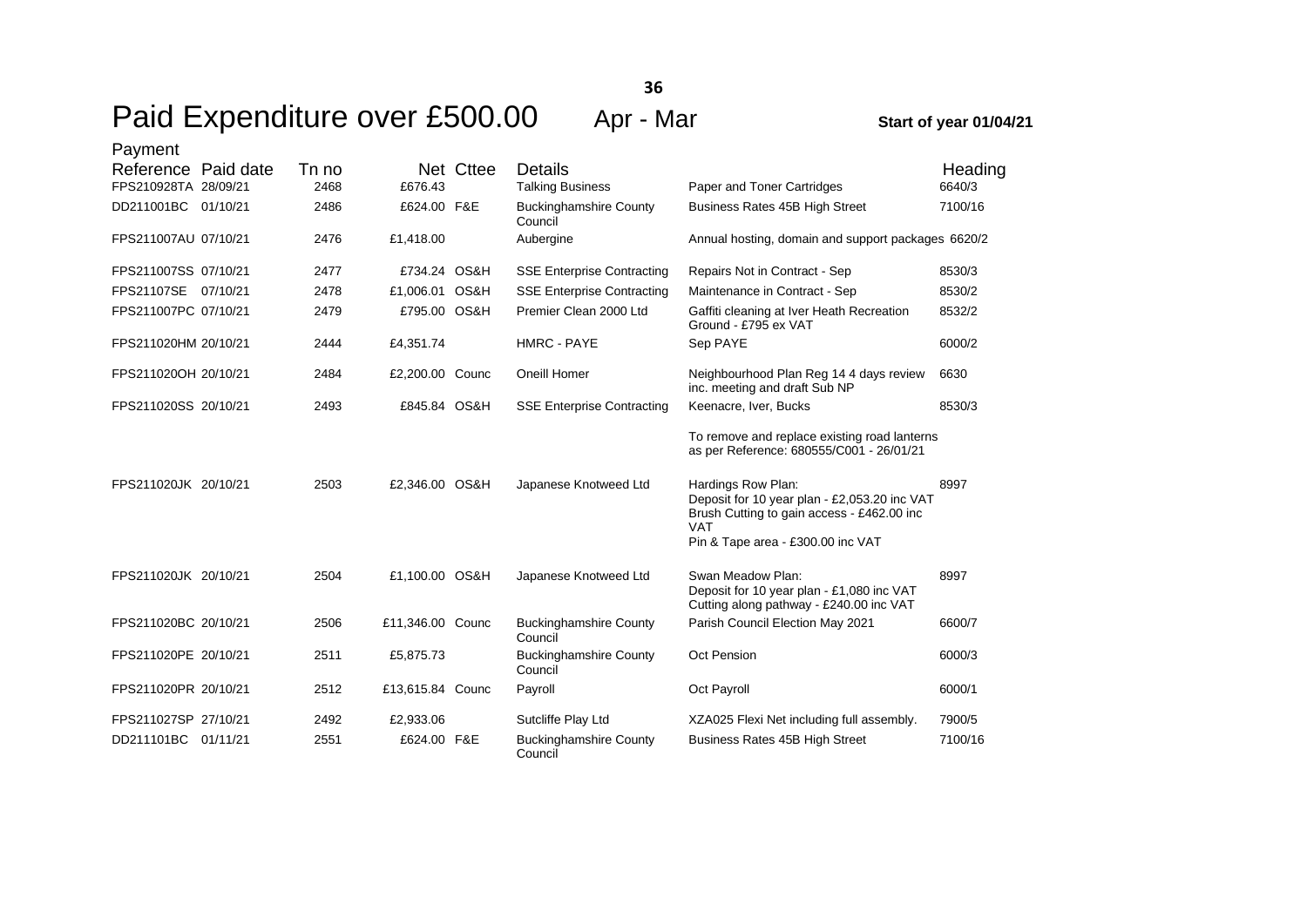| Payment              |       |                  |           |                                          |                                                                                             |         |
|----------------------|-------|------------------|-----------|------------------------------------------|---------------------------------------------------------------------------------------------|---------|
| Reference Paid date  | Tn no |                  | Net Cttee | Details                                  |                                                                                             | Heading |
| FPS211105IC 05/11/21 | 2526  | £3,464.00 F&E    |           | <b>123ICT</b>                            | 11 Chromebooks as per quote 123QU-1875                                                      | 8400    |
| FPS211105SS 05/11/21 | 2532  | £1,006.01 OS&H   |           | <b>SSE Enterprise Contracting</b>        | Maintenance in Contract - Oct                                                               | 8530/2  |
| FPS211112IC 12/11/21 | 2550  | £3,958.00 F&E    |           | <b>123ICT</b>                            | screen, warranty, lift and camera                                                           | 8400    |
| DD211115PW 15/11/21  | 2517  | £7,774.50        |           | <b>PWLB</b>                              | Loan Repayment Jubilee Pavilion                                                             | 6112/1  |
| FPS211117LT 17/11/21 | 2566  | £6,657.00        |           | Lamps and Tubes                          | Christmas Lights 2021                                                                       | 6500/1  |
| FPS211119HM 19/11/21 | 2510  | £5,369.05        |           | <b>HMRC - PAYE</b>                       | Oct PAYE                                                                                    | 6000/2  |
| FPS211119PR 19/11/21 | 2560  | £13,811.74 Counc |           | Payroll                                  | Nov Payroll                                                                                 | 6000/1  |
| FPS211119BP 19/11/21 | 2562  | £5,768.90        |           | <b>Buckinghamshire County</b><br>Council | Nov Pension                                                                                 | 6000/3  |
| FPS211124EW 24/11/21 | 2573  | £5,283.00 Counc  |           | <b>Ellis Wittam Limited</b>              | Annual H&S and HR Services Contract                                                         | 6615/4  |
| FPS211124CH 24/11/21 | 2577  | £664.00          |           | Chiltern Hygiene Services Ltd            | Sanitary Disposal Service at 4 locations                                                    | 7940/1  |
| FPS211201BC 01/12/21 | 2597  | £4,988.83 OS&H   |           | <b>Buckinghamshire County</b><br>Council | Lease Swan Meadow                                                                           | 7911    |
| DD211201BC 01/12/21  | 2608  | £624.00 F&E      |           | <b>Buckinghamshire County</b><br>Council | Business Rates 45B High Street                                                              | 7100/16 |
| FPS211209SJ 09/12/21 | 2604  | £505.00 F&E      |           | St John Ambulance                        | Sales quotation number: 24060<br>1 x 564553916 - DEFIBSAFE 2 EXTERNAL<br>CABINET - LOCKABLE | 8400    |
| FPS211209OH 09/12/21 | 2613  | £5,500.00        |           | Oneill Homer                             | 10 days support for preparation of Regulation<br>14 Review.                                 | 6630    |
| FPS211209AH 09/12/21 | 2614  | £840.00          |           | Albert Huber M Ltd                       | <b>Hedge Cutting Services</b>                                                               | 8532/6  |
| FPS211209IN 09/12/21 | 2616  | £520.00 OS&H     |           | Infrastruct CS Ltd                       | Iver Recreation Ground Path<br>Provide indicative designs and attend meeting                | 8800    |
| FPS211209RT 09/12/21 | 2617  | £540.48 OS&H     |           | <b>Rigby Taylor</b>                      | 24 x Duraline Concentrate Pitch Whitener @ 8532/1<br>£22.52 = £540.48                       |         |
| FPS211217HM 17/12/21 | 2561  | £5,593.48        |           | <b>HMRC - PAYE</b>                       | Nov PAYE                                                                                    | 6000/2  |
| FPS211217CV 17/12/21 | 2619  | £2,500.00 Counc  |           | <b>Colne Valley Park Trust</b>           | Annual Contribution to Colne Valley Regional<br>Park 2021/22                                | 6510/4  |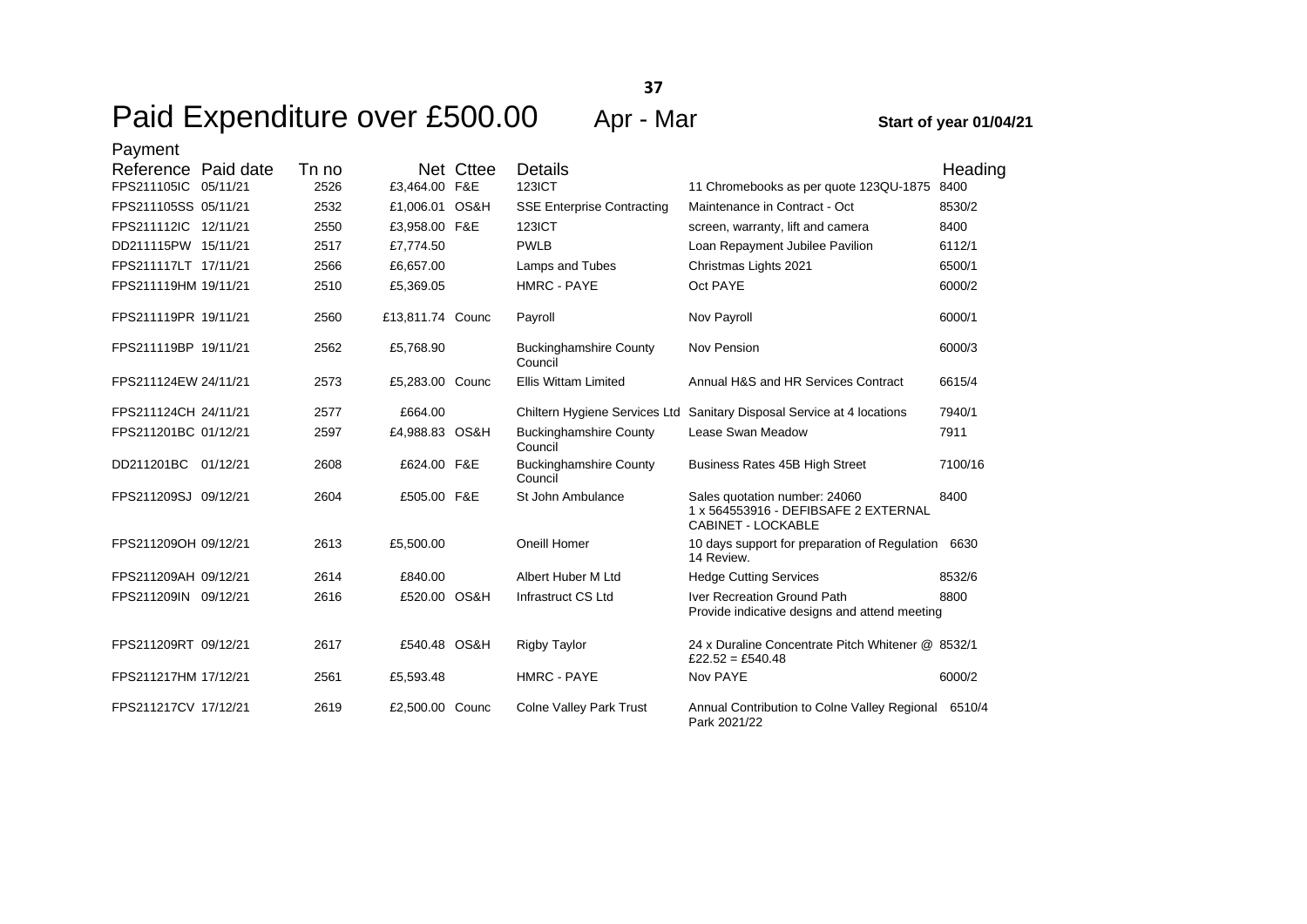## Paid Expenditure over £500.00 Apr - Mar **Start of year 01/04/21**

Pavilion - Iver Heath Recreation Ground

| Payment              |       |                  |           |                                          |                                                                                                                                                                                                                                                                                                  |         |
|----------------------|-------|------------------|-----------|------------------------------------------|--------------------------------------------------------------------------------------------------------------------------------------------------------------------------------------------------------------------------------------------------------------------------------------------------|---------|
| Reference Paid date  | Tn no |                  | Net Cttee | Details                                  |                                                                                                                                                                                                                                                                                                  | Heading |
| FPS211217PF 17/12/21 | 2621  | £6,337.07        |           | <b>Buckinghamshire County</b><br>Council | Dec Pension                                                                                                                                                                                                                                                                                      | 6000/3  |
| FPS211217PR 17/12/21 | 2622  | £14,863.40 Counc |           | Payroll                                  | Dec Payroll                                                                                                                                                                                                                                                                                      | 6000/1  |
| DD220104BC 04/01/22  | 2656  | £624.00 F&E      |           | <b>Buckinghamshire County</b><br>Council | Business Rates 45B High Street                                                                                                                                                                                                                                                                   | 7100/16 |
| FPS220111IT 11/01/22 | 2645  | £4,463.92        |           | Inetex                                   | 3 x Dell Vostro Laptop - £453.02 ex VAT<br>15.6" 1920x1080 screen<br>AMD Ryzen 5 processor<br>8GB Memory<br>256GB PCIe NVMe SSD<br>Anti Virus license - £44.99 ex VAT for the<br>first year, £34.99 ex VAT each following year<br>(per machine).<br>Up to 2 hours setup per laptop - £150 ex VAT | 6200/3  |
| FPS220111SS 11/01/22 | 2647  | £1,006.01 OS&H   |           | <b>SSE Enterprise Contracting</b>        | Maintenance in Contract - Dec                                                                                                                                                                                                                                                                    | 8530/2  |
| FPS220119SS 19/01/22 | 2674  | £33,355.38 OS&H  |           | <b>SSE Enterprise Contracting</b>        | 93 Pilezo 16L 500ma Lanterns @ £358.66                                                                                                                                                                                                                                                           | 8530/4  |
| FPS220119TB 19/01/22 | 2677  | £2,112.00 F&E    |           | <b>Talking Business</b>                  | 6 x Deluxe Fliptop Meeting Room Table 1600 x<br>600mm, 25mm thick white tops, silver frame at<br>£352 each.                                                                                                                                                                                      | 8400    |
| FPS220119FT 19/01/22 | 2685  | £565.00 OS&H     |           | <b>Forward Trust</b>                     | Supply of Seasonal Resource for grounds<br>maintenance from 6th June 2021 - Invoiced<br>across 4 periods at £2,250 ex VAT                                                                                                                                                                        | 8800    |
| FPS220120HM 20/01/22 | 2620  | £6,273.88        |           | HMRC - PAYE                              | Dec PAYE                                                                                                                                                                                                                                                                                         | 6000/2  |
| FPS220120PR 20/01/22 | 2661  | £13,682.25 Counc |           | Payroll                                  | Jan Payroll                                                                                                                                                                                                                                                                                      | 6000/1  |
| FPS220120PF 20/01/22 | 2662  | £5,639.45        |           | <b>Buckinghamshire County</b><br>Council | Jan Pension                                                                                                                                                                                                                                                                                      | 6000/3  |
| FPS220127LG 27/01/22 | 2692  | £2,900.00 Counc  |           | <b>LGRC Associates Ltd</b>               | Initial Deposit to cover Locum Payments                                                                                                                                                                                                                                                          | 6615/1  |
| FPS220202SA 02/02/22 | 2700  | £796.00 F&E      |           | Salvum Ltd                               | Fire Risk Assessment Re-inspections at 4<br>sites, at £199 per site:<br>Office - 45B High Street, Iver<br>Workshop - Iver Recreation Ground<br>Jubilee Pavilion - Iver Recreation Ground                                                                                                         | 7999    |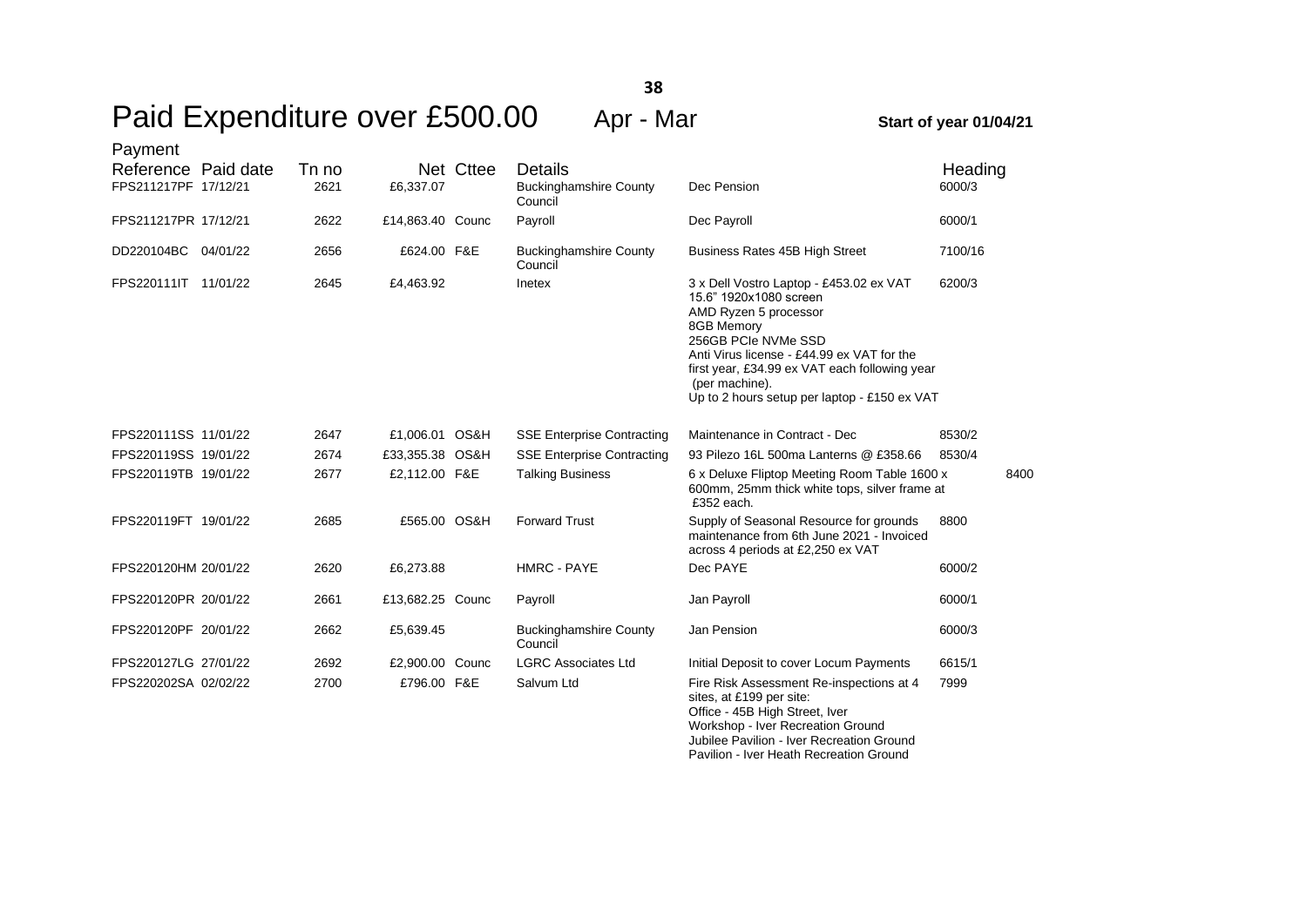**39**

| Payment              |       |                  |           |                                               |                                                                                                                                                                                     |         |
|----------------------|-------|------------------|-----------|-----------------------------------------------|-------------------------------------------------------------------------------------------------------------------------------------------------------------------------------------|---------|
| Reference Paid date  | Tn no |                  | Net Cttee | <b>Details</b>                                |                                                                                                                                                                                     | Heading |
| FPS220202GE 02/02/22 | 2701  | £531.57 Counc    |           | George Browns                                 | Kubota utility vehicle annual service                                                                                                                                               | 8100/2  |
| FPS220202GB 02/02/22 | 2702  | £930.17 Counc    |           | George Browns                                 | Kubota annual service                                                                                                                                                               | 8100/2  |
| FPS220202SO 02/02/22 | 2707  | £1,006.01 OS&H   |           | <b>SSE Enterprise Contracting</b>             | Maintenance in Contract - Jan                                                                                                                                                       | 8530/2  |
| FPS220202PA 02/02/22 | 2712  | £755.82          |           | <b>Palmac Electrical Services</b>             | Emergency Lighting - Iver Heath Pavilion                                                                                                                                            | 7107/2  |
| DD220204PW 04/02/22  | 2676  | £13,631.50       |           | <b>PWLB</b>                                   | Loan Repayment 45B High Street                                                                                                                                                      | 6112/2  |
| FPS220211LT 11/02/22 | 2718  | £5,166.75 F&E    |           | Lamps and Tubes                               | Christmas Lights 2021 75% of Contract Value 6500/1                                                                                                                                  |         |
| FPS220211LA 11/02/22 | 2719  | £1,744.75 F&E    |           | Lamps and Tubes                               | Christmas Lights 2021 25% of Contract Value 6500/1                                                                                                                                  |         |
| FPS220211OW 11/02/22 | 2722  | £601.00 Counc    |           | Olympic Workwear                              | Uniform / PPE for Grounds Staff and<br>Caretaker                                                                                                                                    | 8300/2  |
| FPS220211LG 11/02/22 | 2725  | £4,137.32 Counc  |           | <b>LGRC Associates Ltd</b>                    | Locum Clerk Services - Jan                                                                                                                                                          | 6615/1  |
| FPS220217SS 17/02/22 | 2726  | £11,369.22 OS&H  |           | <b>SSE Enterprise Contracting</b>             | 93 Replaciong heads to match existing parish 8530/4<br>specification @ £115.54 = £10,745.22<br>16 days - rate to check columns identified for<br>change by TIPC $@E39.00 = £624.00$ |         |
| FPS220217BS 17/02/22 | 2731  | £1,165.59 OS&H   |           | The Bin Shop                                  | Supply of 9 x Bins - KDECOHOOD with<br>Plastic Liner & lock and key and Ground Fixing<br>Kit @ £129.51 = £1,165.59 ex VAT                                                           | 8520/3  |
| FPS220217GW 17/02/22 | 2737  | £5,973.31        |           | The Groundwork South Trust<br>Ltd             | Conservation work 4 sites                                                                                                                                                           | 8532/7  |
| FPS220218HM 18/02/22 | 2660  | £5,272.86        |           | HMRC - PAYE                                   | Jan PAYE                                                                                                                                                                            | 6000/2  |
| FPS220218PE 18/02/22 | 2735  | £4,833.05        |           | <b>Buckinghamshire County</b><br>Council      | Feb Pension                                                                                                                                                                         | 6000/3  |
| FPS220218PR 18/02/22 | 2736  | £11,909.41 Counc |           | Payroll                                       | Feb Payroll                                                                                                                                                                         | 6000/1  |
| FPS220304PC 04/03/22 | 2762  | £660.00          |           | Prime Compliance                              | Iver Heath Pavilion Cold Water Storage Tanks 7999                                                                                                                                   |         |
| FPS220304AS 04/03/22 | 2765  | £560.00 F&E      |           | <b>Ambush Security Systems</b>                | Iver Heath Pavilion - To carry out a routine<br>service to 13 x manual roller shutters - 50%<br>Deposit                                                                             | 7808/2  |
| FPS220311NF 11/03/22 | 2780  | £1,004.89        |           | Nationwide Fire and Security<br><b>UK Ltd</b> | <b>Emergency Lights Install</b><br>Quote QUO00509                                                                                                                                   | 7107/2  |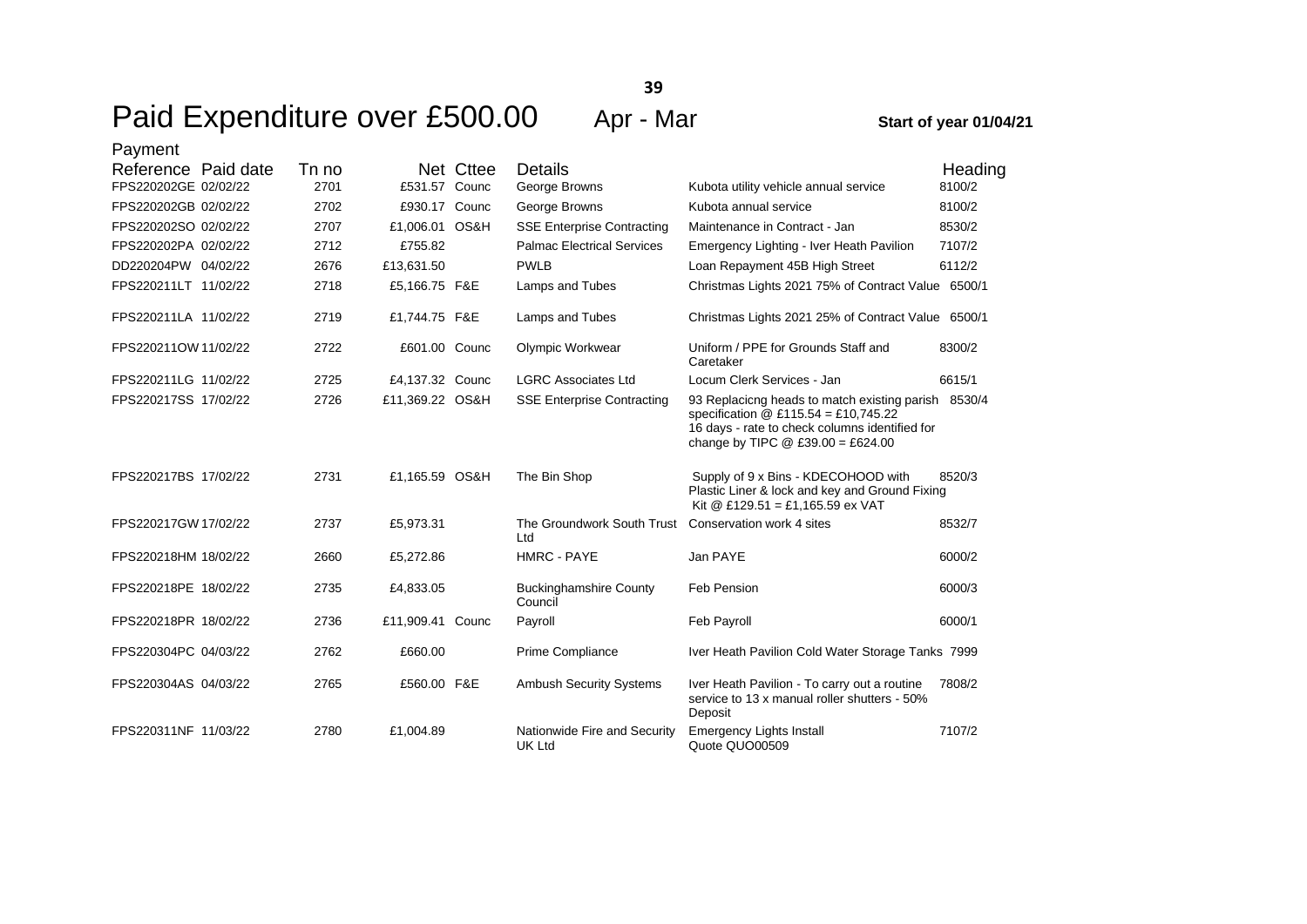| Payment              |       |                  |           |                                          |                                                                                                                                                                                 |         |
|----------------------|-------|------------------|-----------|------------------------------------------|---------------------------------------------------------------------------------------------------------------------------------------------------------------------------------|---------|
| Reference Paid date  | Tn no |                  | Net Cttee | Details                                  |                                                                                                                                                                                 | Heading |
| FPS220311AE 11/03/22 | 2785  | £2,790.00 F&E    |           | Amtech Electrical Ltd                    | Carry out electrical testing and inspection<br>using NIC EIC documentation at 4 sites.                                                                                          | 7999    |
| FPS220316LG 16/03/22 | 2800  | £3,807.71 Counc  |           | <b>LGRC Associates Ltd</b>               | Locum Clerk Services - Feb                                                                                                                                                      | 6615/1  |
| FPS220318HM 18/03/22 | 2734  | £4,620.21        |           | HMRC - PAYE                              | Feb PAYE                                                                                                                                                                        | 6000/2  |
| FPS220318PR 18/03/22 | 2803  | £10,632.67 Counc |           | Payroll                                  | Mar Payroll                                                                                                                                                                     | 6000/1  |
| FPS220318PE 18/03/22 | 2804  | £4,312.90        |           | <b>Buckinghamshire County</b><br>Council | Mar Pension                                                                                                                                                                     | 6000/3  |
| CARD220321P 21/03/22 | 2822  | £777.50 OS&H     |           | <b>Pictorial Meadows</b>                 | <b>Wild Flower Seeds</b>                                                                                                                                                        | 8520/5  |
| DELETE22032424/03/22 | 2823  | £617.30 OS&H     |           | <b>SSE Enterprise Contracting</b>        | Contra 1548, Old slade Lane                                                                                                                                                     | 8530/3  |
| FPS220325RT 25/03/22 | 2815  | £518.00 OS&H     |           | <b>RTA Publicity</b>                     | 90 Wild Flower Signs                                                                                                                                                            | 8520/5  |
| FPS220325DF 25/03/22 | 2818  | £1,280.00 F&E    |           | <b>Drayton Fencing</b>                   | 63 Chequers Orchard Fencing<br>Supply and erect 9.6m of 1.8m high close-<br>board panel fencing with 150mm concrete<br>gravel board.<br>Remove old fencing and posts from site. | 7808/16 |
| FPS220330TH 30/03/22 | 2825  | £830.00 F&E      |           | Local Toilet Hire Ltd                    | Hire of Standard Plastic Event Toilet - 8 units.<br>01/06/22 - 05/06/2022.                                                                                                      | 6520/2  |